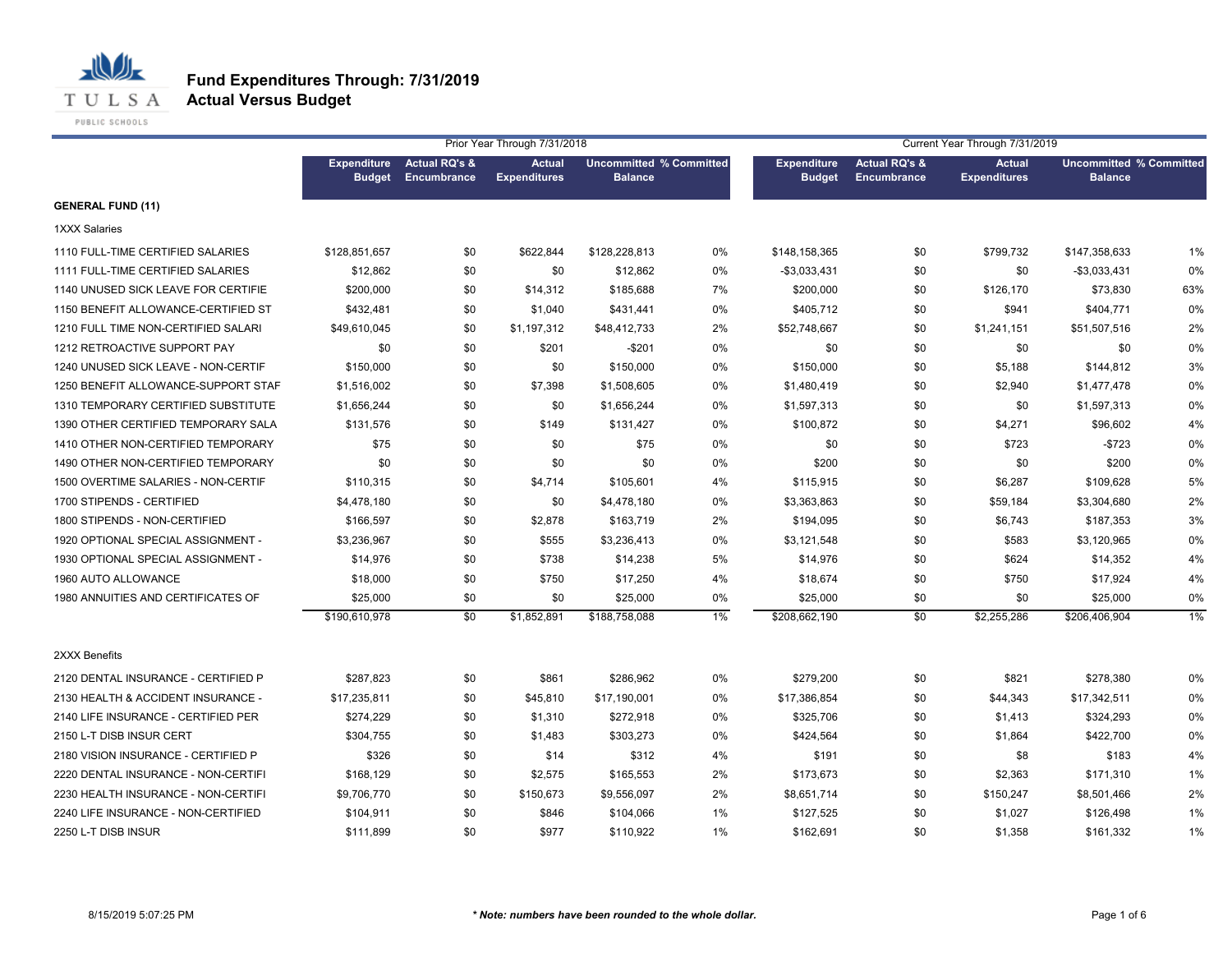

|                                                  |                                     |                                         | Prior Year Through 7/31/2018         |                                                  |       |                                     |                                         | Current Year Through 7/31/2019       |                                                  |       |
|--------------------------------------------------|-------------------------------------|-----------------------------------------|--------------------------------------|--------------------------------------------------|-------|-------------------------------------|-----------------------------------------|--------------------------------------|--------------------------------------------------|-------|
|                                                  | <b>Expenditure</b><br><b>Budget</b> | <b>Actual RQ's &amp;</b><br>Encumbrance | <b>Actual</b><br><b>Expenditures</b> | <b>Uncommitted % Committed</b><br><b>Balance</b> |       | <b>Expenditure</b><br><b>Budget</b> | <b>Actual RQ's &amp;</b><br>Encumbrance | <b>Actual</b><br><b>Expenditures</b> | <b>Uncommitted % Committed</b><br><b>Balance</b> |       |
| <b>GENERAL FUND (11)</b>                         |                                     |                                         |                                      |                                                  |       |                                     |                                         |                                      |                                                  |       |
| 2310 FICA - EMPLOYER'S CONTRIBUTION              | \$7,455,996                         | \$0                                     | \$37,630                             | \$7,418,366                                      | 1%    | \$9,363,805                         | \$0                                     | \$58,422                             | \$9,305,383                                      | 1%    |
| 2320 MEDICARE - EMPLOYER'S CONTRIBU              | \$1,765,632                         | \$0                                     | \$8,980                              | \$1,756,652                                      | 1%    | \$2,032,410                         | \$0                                     | \$13,658                             | \$2,018,752                                      | 1%    |
| 2410 FICA - EMPLOYER'S CONTRIBUTION              | \$3,009,631                         | \$0                                     | \$73,474                             | \$2,936,157                                      | 2%    | \$3,454,073                         | \$0                                     | \$75,630                             | \$3,378,442                                      | 2%    |
| 2420 MEDICARE - EMPLOYER'S CONTRIBU              | \$716,640                           | \$0                                     | \$17,370                             | \$699,269                                        | 2%    | \$804,710                           | \$0                                     | \$17,881                             | \$786,829                                        | 2%    |
| 2510 DISTRICT PAID RETIREMENT                    | \$846,142                           | \$0                                     | \$28,235                             | \$817,907                                        | 3%    | \$1,074,377                         | \$0                                     | \$32,179                             | \$1,042,198                                      | 3%    |
| 2520 RETIREMENT - FEDERAL MATCHING               | \$721,992                           | \$0                                     | \$0                                  | \$721,992                                        | 0%    | \$1,009,457                         | \$0                                     | \$25,211                             | \$984,245                                        | 2%    |
| 2530 RETIREMENT - EMPLOYER'S CONTRI              | \$12,597,873                        | \$0                                     | \$62,853                             | \$12,535,020                                     | 0%    | \$14,867,962                        | \$0                                     | \$79,664                             | \$14,788,298                                     | 1%    |
| 2610 RETIREMENT - DISTRICT PAID NON              | \$179,652                           | \$0                                     | \$10,046                             | \$169,607                                        | 6%    | \$194,586                           | \$0                                     | \$7,507                              | \$187,079                                        | 4%    |
| 2620 RETIREMENT - FEDERAL MATCHING               | \$134,012                           | \$0                                     | \$0                                  | \$134,012                                        | 0%    | \$173,168                           | \$0                                     | \$4,144                              | \$169,024                                        | 2%    |
| 2630 RETIREMENT - EMPLOYER'S CONTRI              | \$1,838,074                         | \$0                                     | \$56,366                             | \$1,781,707                                      | 3%    | \$2,406,997                         | \$0                                     | \$60,892                             | \$2,346,105                                      | 3%    |
| 2710 UNEMPLOYMENT COMPENSATION - CE              | \$300,000                           | \$10,000                                | \$43,185                             | \$246,815                                        | 18%   | \$300,000                           | \$10,000                                | \$0                                  | \$290,000                                        | 3%    |
| 2810 UNEMPLOYMENT COMPENSATION - NO              | \$100,000                           | \$0                                     | \$0                                  | \$100,000                                        | 0%    | \$100,000                           | \$0                                     | \$0                                  | \$100,000                                        | 0%    |
|                                                  | \$57,860,296                        | \$10,000                                | \$542,688                            | \$57,307,609                                     | $1\%$ | \$63,313,663                        | \$10,000                                | \$578,632                            | \$62,725,031                                     | $1\%$ |
| 3XXX Purchased Professional & Technical Services |                                     |                                         |                                      |                                                  |       |                                     |                                         |                                      |                                                  |       |
| 3100 OFFICIAL/ADMINISTRATIVE SERVIC              | \$687,786                           | \$405,217                               | \$0                                  | \$282,569                                        | 59%   | \$617,461                           | \$425,378                               | \$0                                  | \$192,083                                        | 69%   |
| 3200 PROFESSIONAL-EDUCATION SERVICE              | \$6,361,050                         | \$3,375,111                             | \$0                                  | \$2,985,938                                      | 53%   | \$7,802,683                         | \$5,558,465                             | \$266,520                            | \$1,977,698                                      | 75%   |
| 3310 ACCOUNTING SERVICES                         | \$195,000                           | \$27,750                                | \$0                                  | \$167,250                                        | 14%   | \$177,000                           | \$27,500                                | \$0                                  | \$149,500                                        | 16%   |
| 3360 MEDICAL SERVICES                            | \$519,002                           | \$252,800                               | \$40                                 | \$266,162                                        | 49%   | \$401,537                           | \$148,774                               | \$67                                 | \$252,697                                        | 37%   |
| 3370 OTHER PROFESSIONAL SERVICES                 | \$640,597                           | \$487,892                               | \$0                                  | \$152,705                                        | 76%   | \$696,625                           | \$518,892                               | \$0                                  | \$177,733                                        | 74%   |
| 3420 DATA PROCESSING SERVICES                    | \$14,000                            | \$7,800                                 | \$0                                  | \$6,200                                          | 56%   | \$15,000                            | \$15,000                                | \$0                                  | \$0                                              | 100%  |
| 3430 OFFICIALS                                   | \$136,740                           | \$70,000                                | \$0                                  | \$66,740                                         | 51%   | \$136,740                           | \$70,060                                | \$0                                  | \$66,680                                         | 51%   |
| 3440 SECURITY SERVICES                           | \$41,188                            | \$0                                     | \$0                                  | \$41,188                                         | 0%    | \$41,165                            | \$0                                     | \$0                                  | \$41,165                                         | 0%    |
| 3460 OTHER TECHNICAL SERVICES                    | \$649,530                           | \$240,726                               | \$454                                | \$408,350                                        | 37%   | \$641,644                           | \$473,292                               | \$1,022                              | \$167,330                                        | 74%   |
| 3510 CIVIL LITIGATION-PLAINTIFF                  | \$8,000                             | \$6,000                                 | \$0                                  | \$2,000                                          | 75%   | \$8,000                             | \$0                                     | \$0                                  | \$8,000                                          | 0%    |
| 3520 CIVIL LITIGATION-DEFENDANT                  | \$12,000                            | \$22,500                                | \$0                                  | $-$10,500$                                       | 188%  | \$12,000                            | \$0                                     | \$0                                  | \$12,000                                         | 0%    |
| 3530 CONTRACT SVCS: DRAFT & REVIEW               | \$64,313                            | \$6,000                                 | \$0                                  | \$58,313                                         | 9%    | \$64,313                            | \$0                                     | \$0                                  | \$64,313                                         | 0%    |
| 3540 LEGAL-BOARD REPRESENTATION                  | \$19,000                            | \$31,000                                | \$0                                  | $-$12,000$                                       | 163%  | \$19,000                            | \$0                                     | \$0                                  | \$19,000                                         | 0%    |
| 3550 DUE PROCESS                                 | \$23,150                            | \$35,000                                | \$0                                  | -\$11,850                                        | 151%  | \$21,550                            | \$0                                     | \$0                                  | \$21,550                                         | 0%    |
| 3560 EMPLOYMENT LAW                              | \$84,425                            | \$54,500                                | \$0                                  | \$29,925                                         | 65%   | \$83,425                            | \$0                                     | \$0                                  | \$83,425                                         | 0%    |
| 3570 OTHER LEGAL SERVICES                        | \$85,987                            | \$96,000                                | \$0                                  | $-$10,013$                                       | 112%  | \$85,987                            | \$0                                     | \$0                                  | \$85,987                                         | 0%    |
| 3580 LEGAL-GENERAL LEGAL ADVICE                  | \$49,000                            | \$0                                     | \$0                                  | \$49,000                                         | 0%    | \$49,000                            | \$0                                     | \$0                                  | \$49,000                                         | 0%    |
| 3600 PROFESSIONAL EMPLOYEE TRAINING              | \$8,412,026                         | \$4,812,325                             | \$129,000                            | \$3,470,701                                      | 59%   | \$8,523,573                         | \$6,118,071                             | \$25,000                             | \$2,380,502                                      | 72%   |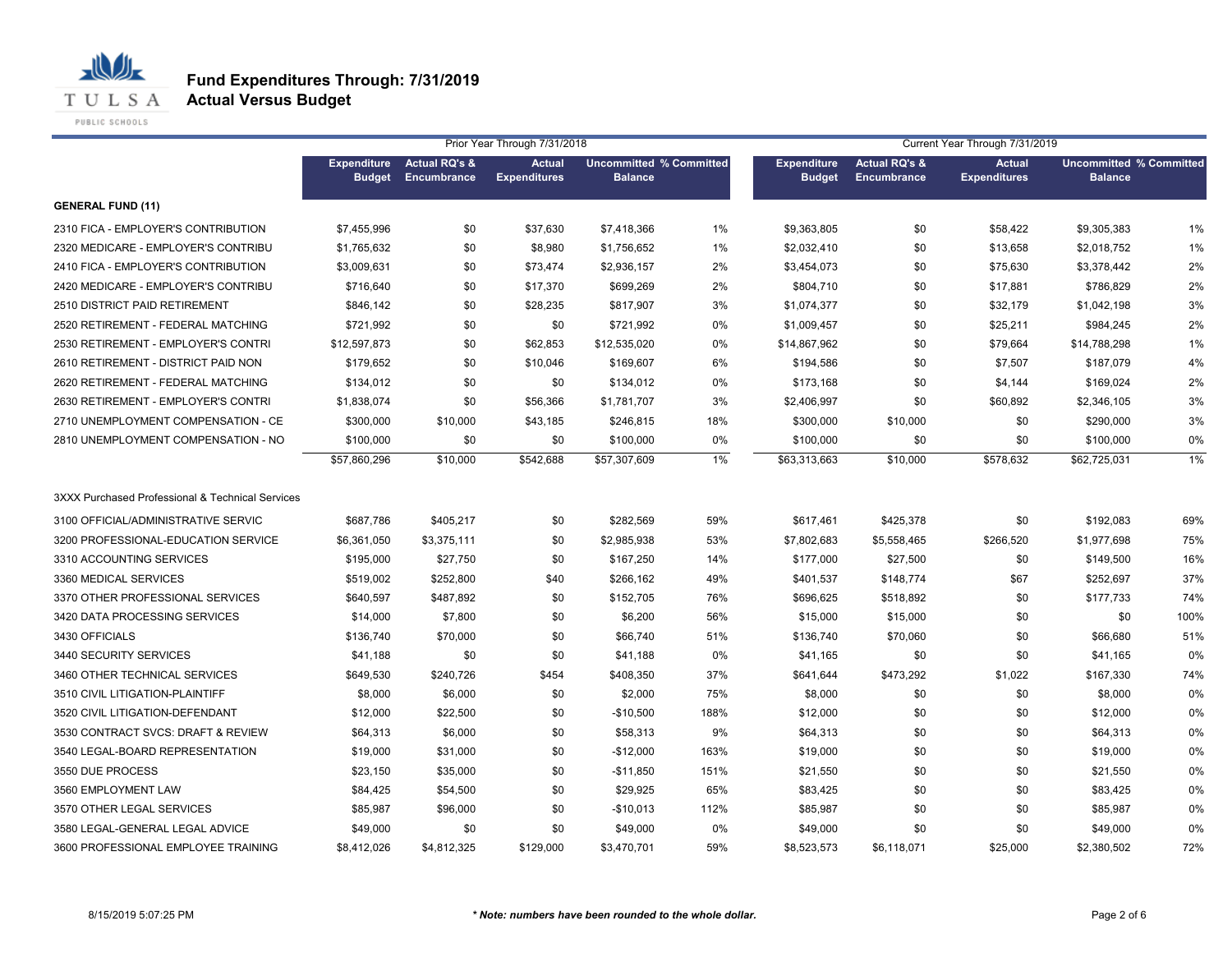

|                                         |                                     |                                         | Prior Year Through 7/31/2018         |                                                  |      |                                     |                                         | Current Year Through 7/31/2019       |                                                  |      |
|-----------------------------------------|-------------------------------------|-----------------------------------------|--------------------------------------|--------------------------------------------------|------|-------------------------------------|-----------------------------------------|--------------------------------------|--------------------------------------------------|------|
|                                         | <b>Expenditure</b><br><b>Budget</b> | <b>Actual RQ's &amp;</b><br>Encumbrance | <b>Actual</b><br><b>Expenditures</b> | <b>Uncommitted % Committed</b><br><b>Balance</b> |      | <b>Expenditure</b><br><b>Budget</b> | <b>Actual RQ's &amp;</b><br>Encumbrance | <b>Actual</b><br><b>Expenditures</b> | <b>Uncommitted % Committed</b><br><b>Balance</b> |      |
| <b>GENERAL FUND (11)</b>                |                                     |                                         |                                      |                                                  |      |                                     |                                         |                                      |                                                  |      |
|                                         | \$18,002,795                        | \$9,930,621                             | \$129,494                            | \$7,942,679                                      | 56%  | \$19,396,704                        | \$13,355,432                            | \$292,608                            | \$5,748,663                                      | 70%  |
| <b>4XXX Purchased Property Services</b> |                                     |                                         |                                      |                                                  |      |                                     |                                         |                                      |                                                  |      |
| 4111 WATER/SEWER SERVICES (NON-EMER     | \$1,431,269                         | \$1,400,000                             | \$0                                  | \$31,269                                         | 98%  | \$1,431,269                         | \$1,299,359                             | \$100,641                            | \$31,269                                         | 98%  |
| 4250 LAUNDRY SERVICES                   | \$10,250                            | \$10,000                                | \$0                                  | \$250                                            | 98%  | \$10,250                            | \$10,000                                | \$0                                  | \$250                                            | 98%  |
| 4260 LAWN-CARE SERVICES                 | \$18,000                            | \$0                                     | \$0                                  | \$18,000                                         | 0%   | \$20,200                            | \$0                                     | \$0                                  | \$20,200                                         | 0%   |
| 4300 REPAIRS AND MAINTENANCE SERVIC     | \$28,996                            | \$6,485                                 | \$0                                  | \$22,511                                         | 22%  | \$50,083                            | \$27,395                                | \$445                                | \$22,243                                         | 56%  |
| 4320 COMPUTER SERVICE                   | \$1,072,640                         | \$236,955                               | \$516,360                            | \$319,324                                        | 70%  | \$1,010,109                         | \$278,842                               | \$636,870                            | \$94,397                                         | 91%  |
| 4360 REP/MAINT OFFICE MACHINE SVCS      | \$7,000                             | \$3,570                                 | \$0                                  | \$3,430                                          | 51%  | \$8,000                             | \$2,858                                 | \$0                                  | \$5,142                                          | 36%  |
| 4380 OTHER BUILDING SERVICES            | \$720                               | \$1,140                                 | \$0                                  | $-$420$                                          | 158% | \$720                               | \$1,170                                 | \$0                                  | $-$450$                                          | 163% |
| 4390 OTHER EQUIPMENT AND VEHICLE SE     | \$88,859                            | \$56,000                                | \$0                                  | \$32,859                                         | 63%  | \$96,559                            | \$37,000                                | \$0                                  | \$59,559                                         | 38%  |
| 4392 OTHER EQUIPMENT AND VEHICLE SE     | \$500                               | \$0                                     | \$0                                  | \$500                                            | 0%   | \$620                               | \$0                                     | \$0                                  | \$620                                            | 0%   |
| 4400 RENTAL OR LEASE SERVICES           | \$259,348                           | \$500                                   | \$0                                  | \$258,848                                        | 0%   | \$246,578                           | \$185,780                               | \$0                                  | \$60,798                                         | 75%  |
| 4420 EQUIPMENT AND VEHICLE SERVICES     | \$13,999                            | \$0                                     | \$0                                  | \$13,999                                         | 0%   | \$0                                 | \$0                                     | \$0                                  | \$0                                              | 0%   |
| 4421 TPS TRANSPORTATION                 | \$469,970                           | \$8,598                                 | \$0                                  | \$461,372                                        | 2%   | \$873,985                           | \$8,129                                 | \$0                                  | \$865,856                                        | 1%   |
| 4430 LAND AND BUILDING SERVICES         | \$0                                 | \$0                                     | \$0                                  | \$0                                              | 0%   | \$0                                 | \$20,000                                | \$0                                  | $-$20,000$                                       | 0%   |
| 4440 SOFTWARE SERVICES                  | \$190                               | \$0                                     | \$0                                  | \$190                                            | 0%   | \$0                                 | \$0                                     | \$0                                  | \$0                                              | 0%   |
| 4490 OTHER RENTAL OR LEASE SERVICES     | \$0                                 | \$0                                     | \$0                                  | \$0                                              | 0%   | \$500                               | \$300                                   | \$0                                  | \$200                                            | 60%  |
| 4500 CONSTRUCTION SERVICES              | \$500                               | \$0                                     | \$0                                  | \$500                                            | 0%   | \$1,000                             | \$0                                     | \$0                                  | \$1,000                                          | 0%   |
|                                         | \$3,402,240                         | \$1,723,248                             | \$516,360                            | \$1,162,632                                      | 66%  | \$3,749,873                         | \$1,870,833                             | \$737,956                            | \$1,141,084                                      | 70%  |
| 5XXX Other Purchased Services           |                                     |                                         |                                      |                                                  |      |                                     |                                         |                                      |                                                  |      |
| 5130 STUDENT TRANSPORTATION SERVICE     | \$23,563                            | \$0                                     | \$0                                  | \$23,563                                         | 0%   | \$35,761                            | \$1,500                                 | \$0                                  | \$34,261                                         | 4%   |
| 5150 STUDENT OUT OF DIST TRVL - LOG     | \$1,433                             | \$0                                     | \$0                                  | \$1,433                                          | 0%   | \$7,933                             | \$0                                     | \$0                                  | \$7,933                                          | 0%   |
| 5160 STUDENT OUT OF DIST TRVL -MEAL     | \$1,600                             | \$0                                     | \$0                                  | \$1,600                                          | 0%   | \$3,400                             | \$0                                     | \$0                                  | \$3,400                                          | 0%   |
| 5220 LIABILITY INSURANCE                | \$200,659                           | \$212,849                               | \$0                                  | $-$12,190$                                       | 106% | \$218,161                           | \$218,161                               | \$0                                  | \$0                                              | 100% |
| 5240 VEHICLE INSURANCE-STUDENT TRAN     | \$14,927                            | \$0                                     | \$0                                  | \$14,927                                         | 0%   | \$0                                 | \$0                                     | \$0                                  | \$0                                              | 0%   |
| 5250 SURETY BONDS                       | \$18,154                            | \$18,084                                | \$0                                  | \$70                                             | 100% | \$19,215                            | \$16,390                                | \$2,825                              | \$0                                              | 100% |
| 5290 OTHER INSURANCE SERVICES           | \$775,448                           | \$85,623                                | \$0                                  | \$689,825                                        | 11%  | \$800,146                           | \$99,483                                | \$0                                  | \$700,663                                        | 12%  |
| 5300 COMMUNICATION SERVICES             | \$79,517                            | \$14,600                                | \$0                                  | \$64,917                                         | 18%  | \$69,703                            | \$1,600                                 | \$0                                  | \$68,103                                         | 2%   |
| 5310 POSTAGE SERVICES                   | \$103,175                           | \$84,247                                | \$1,551                              | \$17,377                                         | 83%  | \$88,993                            | \$83,296                                | \$1,551                              | \$4,146                                          | 95%  |
| 5315 COURIER SERVICES                   | \$6,000                             | \$4,000                                 | \$0                                  | \$2,000                                          | 67%  | \$4,000                             | \$4,000                                 | \$0                                  | \$0                                              | 100% |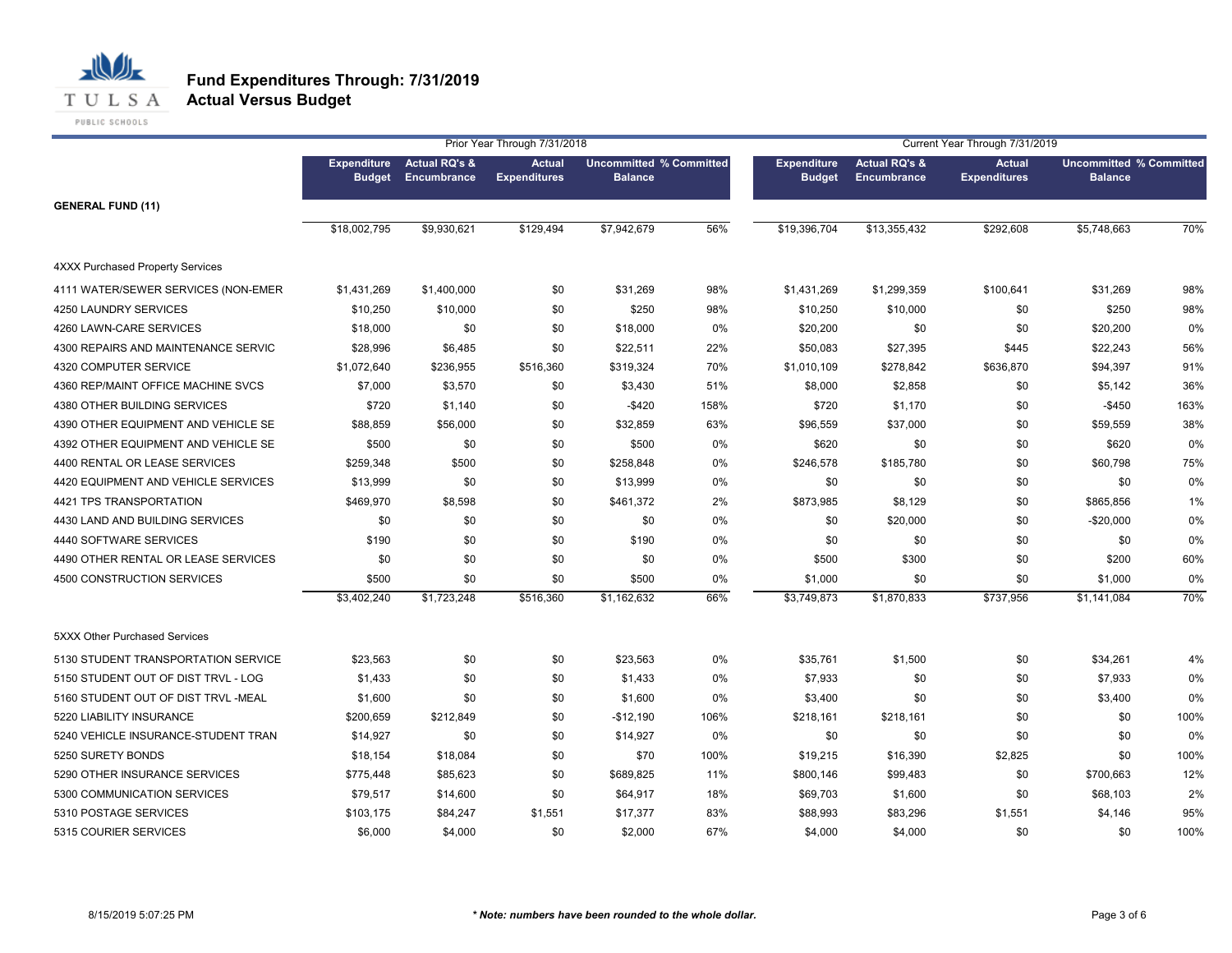

|                                     |                                     |                                         | Prior Year Through 7/31/2018         |                                                  |       |                                     |                                         | Current Year Through 7/31/2019       |                                                  |          |
|-------------------------------------|-------------------------------------|-----------------------------------------|--------------------------------------|--------------------------------------------------|-------|-------------------------------------|-----------------------------------------|--------------------------------------|--------------------------------------------------|----------|
|                                     | <b>Expenditure</b><br><b>Budget</b> | <b>Actual RQ's &amp;</b><br>Encumbrance | <b>Actual</b><br><b>Expenditures</b> | <b>Uncommitted % Committed</b><br><b>Balance</b> |       | <b>Expenditure</b><br><b>Budget</b> | <b>Actual RQ's &amp;</b><br>Encumbrance | <b>Actual</b><br><b>Expenditures</b> | <b>Uncommitted % Committed</b><br><b>Balance</b> |          |
| <b>GENERAL FUND (11)</b>            |                                     |                                         |                                      |                                                  |       |                                     |                                         |                                      |                                                  |          |
| 5320 TELEPHONE OR TELEGRAPH SERVICE | \$215,750                           | \$205,076                               | \$24                                 | \$10,650                                         | 95%   | \$215,750                           | \$192,323                               | \$7,677                              | \$15,750                                         | 93%      |
| 5340 MOBILE COMM DEVICES            | \$106,270                           | \$96,752                                | \$58                                 | \$9,460                                          | 91%   | \$100,571                           | \$98,542                                | \$0                                  | \$2,029                                          | 98%      |
| 5350 IPAD SERVICE AGREEMENT         | \$50,501                            | \$49,533                                | \$0                                  | \$968                                            | 98%   | \$43,900                            | \$43,899                                | \$0                                  | \$1                                              | 100%     |
| 5400 ADVERTISING                    | \$165,895                           | \$0                                     | \$7,000                              | \$158,895                                        | 4%    | \$6,395                             | \$0                                     | \$0                                  | \$6,395                                          | 0%       |
| 5420 PRINTED ADVERTISING            | \$17,018                            | \$13,718                                | \$3,300                              | \$0                                              | 100%  | \$20,018                            | \$18,824                                | \$1,176                              | \$18                                             | 100%     |
| 5500 PRINTING AND BINDING           | \$38,300                            | \$30,000                                | \$0                                  | \$8,300                                          | 78%   | \$28,430                            | \$20,500                                | \$0                                  | \$7,930                                          | 72%      |
| 5591 PRINTING IN HOUSE              | \$89,380                            | \$89,837                                | \$70                                 | -\$526                                           | 101%  | \$111,289                           | \$4,400                                 | \$0                                  | \$106,889                                        | 4%       |
| 5592 PRINTING CLICK CHARGES         | \$731,856                           | \$731,856                               | \$0                                  | \$0                                              | 100%  | \$698,897                           | \$687,782                               | \$0                                  | \$11,115                                         | 98%      |
| 5610 TUTITIONS TO OTHER DISTRICTS W | \$10,000                            | \$0                                     | \$0                                  | \$10,000                                         | $0\%$ | \$10,000                            | \$0                                     | \$0                                  | \$10,000                                         | 0%       |
| 5810 TRAVEL IN-DISTRICT / MILEAGE   | \$343,626                           | \$0                                     | \$0                                  | \$343,626                                        | 0%    | \$375,035                           | \$0                                     | \$98                                 | \$374,937                                        | 0%       |
| 5820 TRAVEL OUT OF DISTRICT         | \$791,759                           | \$135,361                               | \$32,138                             | \$624,259                                        | 21%   | \$1,591,992                         | \$101,220                               | \$42,517                             | \$1,448,254                                      | 9%       |
| 5990 OTHER PURCHASED SERVICES       | \$3,758,912                         | \$3,472,342                             | $-$25,353$                           | \$311,923                                        | 92%   | \$3,355,877                         | \$3,609,124                             | $-$ \$46,282                         | $-$206,965$                                      | 106%     |
|                                     | \$7,543,743                         | \$5,243,878                             | \$18,788                             | \$2,281,076                                      | 70%   | \$7,805,466                         | \$5,201,045                             | \$9,562                              | \$2,594,859                                      | 67%      |
| <b>6XXX Supplies and Materials</b>  |                                     |                                         |                                      |                                                  |       |                                     |                                         |                                      |                                                  |          |
| 6110 PAPER AND COPY SUPPLIES        | \$55,909                            | \$32,515                                | \$1,685                              | \$21,709                                         | 61%   | \$77,456                            | \$41,000                                | \$0                                  | \$36,456                                         | 53%      |
| 6111 PAPER AND COPY SUPPLIES-WAREHO | \$429,801                           | \$0                                     | \$2,245                              | \$427,557                                        | 1%    | \$348,881                           | \$0                                     | \$6,601                              | \$342,281                                        | 2%       |
| 6112 PAPER AND COPY SUPPLIES-ONLINE | \$124,954                           | \$2,112                                 | \$0                                  | \$122,842                                        | 2%    | \$67,160                            | \$800                                   | \$0                                  | \$66,360                                         | 1%       |
| 6119 ONLINE ORDERING ENCUMBRANCE    | \$0                                 | \$452,306                               | \$0                                  | $-$ \$452,306                                    | 0%    | $-$200$                             | \$261,457                               | \$0                                  | $-$261,657$                                      | -130729% |
| 6120 AUTOMOTIVE/BUS SUPPLIES        | \$781,500                           | \$403,267                               | \$60,367                             | \$317,867                                        | 59%   | \$781,500                           | \$517,790                               | \$54,020                             | \$209,690                                        | 73%      |
| 6140 TESTING SUPPLIES AND MATERIALS | \$336,629                           | \$33,275                                | \$0                                  | \$303,354                                        | 10%   | \$486,106                           | \$36,278                                | \$0                                  | \$449,828                                        | 7%       |
| 6150 FILMS VIDEOS AUDIO TAPES AV SU | \$22,200                            | \$2,053                                 | \$0                                  | \$20,147                                         | 9%    | \$11,727                            | \$0                                     | \$0                                  | \$11,727                                         | 0%       |
| 6160 FIRST AID SUPPLIES             | \$3,383                             | \$180                                   | \$0                                  | \$3,203                                          | 5%    | \$20,850                            | \$0                                     | \$0                                  | \$20,850                                         | 0%       |
| 6161 FIRST AID - WAREHOUSE          | \$700                               | \$0                                     | \$0                                  | \$700                                            | 0%    | \$0                                 | \$0                                     | \$0                                  | \$0                                              | 0%       |
| 6166 INVENTORY - HEALTH SUPPLIES    | \$17,613                            | \$2,235                                 | $-$10$                               | \$15,388                                         | 13%   | \$12,613                            | \$0                                     | \$0                                  | \$12,613                                         | 0%       |
| 6169 INVENTORY - ISSUED             | \$0                                 | \$0                                     | \$10                                 | $-$10$                                           | 0%    | \$0                                 | \$0                                     | \$0                                  | \$0                                              | 0%       |
| 6180 CLEAN-MAINT SUPPLIES CHEMICALS | \$729,269                           | \$0                                     | \$4,808                              | \$724,461                                        | 1%    | \$728,769                           | \$0                                     | \$16,039                             | \$712,730                                        | 2%       |
| 6181 CLEAN-MAINT SUPPLIES CHEMICALS | \$282                               | \$0                                     | \$0                                  | \$282                                            | 0%    | \$282                               | \$0                                     | \$0                                  | \$282                                            | 0%       |
| 6190 GENERAL OFFICE SUPPLIES        | \$993,258                           | \$21,932                                | \$3,808                              | \$967,519                                        | 3%    | \$637,287                           | \$20,564                                | \$9,748                              | \$606,975                                        | 5%       |
| 6191 GENERAL OFFICE SUPPLIES-WAREHO | \$307,214                           | \$0                                     | \$4,726                              | \$302,487                                        | 2%    | \$328,437                           | \$398                                   | \$3,368                              | \$324,671                                        | 1%       |
| 6192 GENERAL OFFICE SUPPLIES-ONLINE | \$316,072                           | \$1,281                                 | \$0                                  | \$314,791                                        | 0%    | \$299,319                           | \$100                                   | \$0                                  | \$299,219                                        | 0%       |
| 6195 OTHER SUPPLIES AND MATERIALS   | \$9,500                             | \$0                                     | \$0                                  | \$9,500                                          | 0%    | \$0                                 | \$400                                   | \$0                                  | $-$400$                                          | 0%       |
| 6196 INVENTORY - NEW INV SYSTEM     | \$300,000                           | \$68,855                                | \$682                                | \$230,463                                        | 23%   | \$200,000                           | \$14,497                                | $-$156$                              | \$185,659                                        | 7%       |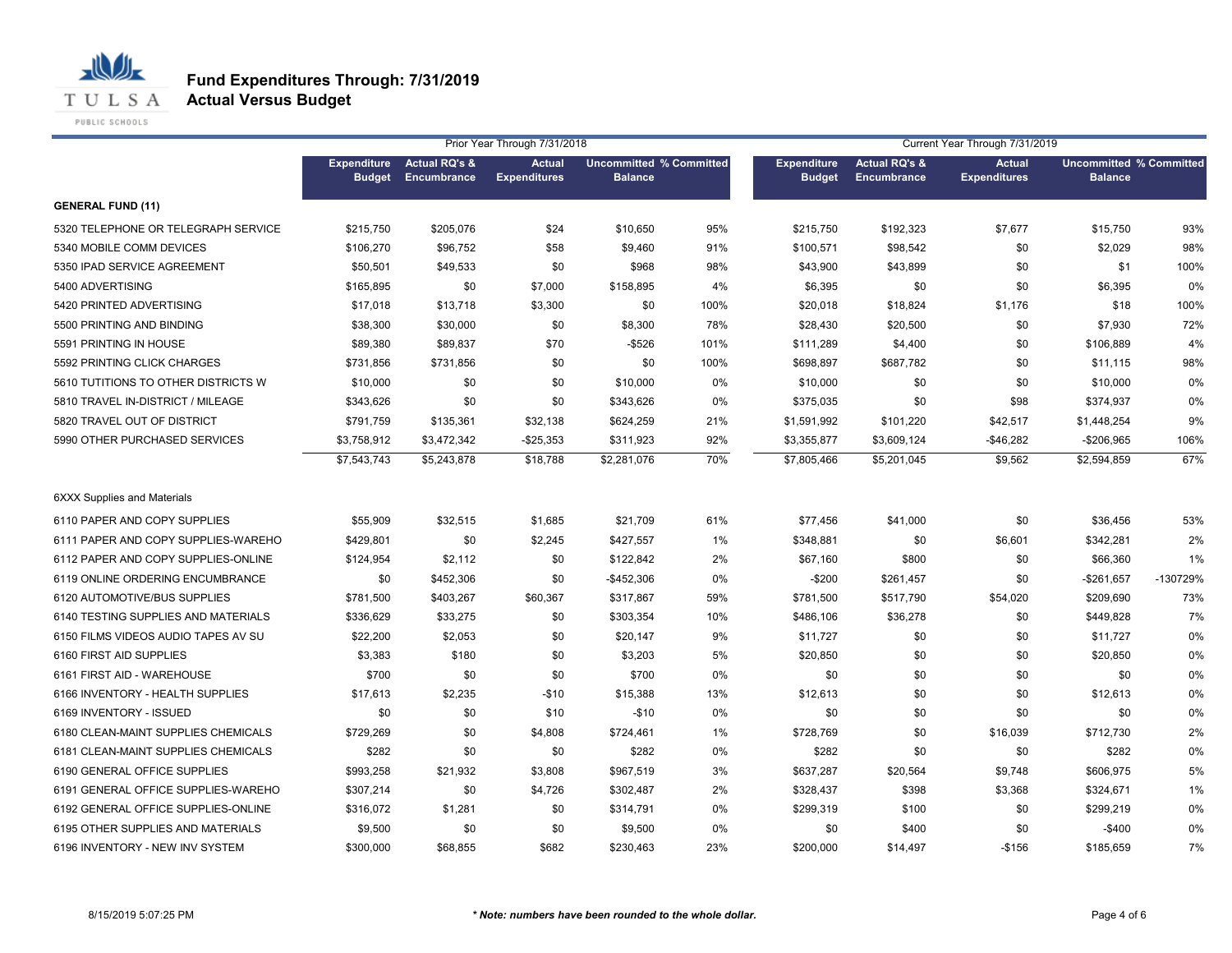

|                                     |                                     |                                         | Prior Year Through 7/31/2018         |                                                  |      |                                     |                                                | Current Year Through 7/31/2019       |                                                  |      |
|-------------------------------------|-------------------------------------|-----------------------------------------|--------------------------------------|--------------------------------------------------|------|-------------------------------------|------------------------------------------------|--------------------------------------|--------------------------------------------------|------|
|                                     | <b>Expenditure</b><br><b>Budget</b> | <b>Actual RQ's &amp;</b><br>Encumbrance | <b>Actual</b><br><b>Expenditures</b> | <b>Uncommitted % Committed</b><br><b>Balance</b> |      | <b>Expenditure</b><br><b>Budget</b> | <b>Actual RQ's &amp;</b><br><b>Encumbrance</b> | <b>Actual</b><br><b>Expenditures</b> | <b>Uncommitted % Committed</b><br><b>Balance</b> |      |
| <b>GENERAL FUND (11)</b>            |                                     |                                         |                                      |                                                  |      |                                     |                                                |                                      |                                                  |      |
| 6199 INVENTORY ISSUED               | \$0                                 | \$0                                     | $-$15,831$                           | \$15,831                                         | 0%   | \$0                                 | \$0                                            | $-$ \$31,012                         | \$31,012                                         | 0%   |
| 6240 ELECTRICITY                    | \$4,813,935                         | \$4,813,935                             | \$0                                  | \$0                                              | 100% | \$5,057,488                         | \$5,057,488                                    | \$0                                  | \$0                                              | 100% |
| 6250 GASOLINE                       | \$1,009,834                         | \$746,490                               | \$53,510                             | \$209,834                                        | 79%  | \$1,002,392                         | \$770,872                                      | \$29,128                             | \$202,392                                        | 80%  |
| 6270 NATURAL GAS                    | \$1,298,738                         | \$815,000                               | \$0                                  | \$483,738                                        | 63%  | \$1,055,185                         | \$815,000                                      | \$0                                  | \$240,185                                        | 77%  |
| 6410 BOOKS                          | \$801,326                           | \$16,388                                | \$4,810                              | \$780,127                                        | 3%   | \$861,356                           | \$33,031                                       | \$6,237                              | \$822,087                                        | 5%   |
| 6420 PERIODICALS                    | \$20,428                            | \$1,883                                 | \$265                                | \$18,281                                         | 11%  | \$15,616                            | \$1,338                                        | \$1,004                              | \$13,275                                         | 15%  |
| 6430 STATE ADOPTED TEXTBOOKS        | \$229,975                           | \$0                                     | \$0                                  | \$229,975                                        | 0%   | \$1,702,654                         | \$0                                            | \$0                                  | \$1,702,654                                      | 0%   |
| 6440 SUPPLEMENTAL TEXTBOOKS (NON-ST | \$89,976                            | \$1,418                                 | \$0                                  | \$88,558                                         | 2%   | \$25,180                            | \$481                                          | \$0                                  | \$24,699                                         | 2%   |
| 6450 WORKBOOKS                      | \$45,343                            | \$101                                   | \$0                                  | \$45,242                                         | 0%   | \$28,666                            | \$0                                            | \$0                                  | \$28,666                                         | 0%   |
| 6470 NEWSPAPERS                     | \$988                               | \$0                                     | \$0                                  | \$988                                            | 0%   | \$249                               | \$0                                            | \$0                                  | \$249                                            | 0%   |
| 6480 MAGAZINES                      | \$3,188                             | \$841                                   | \$0                                  | \$2,347                                          | 26%  | \$1,162                             | \$879                                          | \$0                                  | \$283                                            | 76%  |
| 6510 APPLIANCES                     | \$18,125                            | \$0                                     | \$0                                  | \$18,125                                         | 0%   | \$124,638                           | \$0                                            | \$0                                  | \$124,638                                        | 0%   |
| 6520 AUDIOVISUAL                    | \$2,275                             | \$0                                     | \$13,015                             | $-$10,739$                                       | 572% | \$2,500                             | \$0                                            | \$0                                  | \$2,500                                          | 0%   |
| 6530 TECHNOLOGY-RELATED EQUIPMENT   | \$2,241,077                         | \$604,807                               | \$2,964                              | \$1,633,306                                      | 27%  | \$1,944,415                         | \$359,749                                      | \$24,785                             | \$1,559,882                                      | 20%  |
| 6540 FURNITURE AND FIXTURES         | \$91,935                            | \$8,257                                 | \$2,453                              | \$81,225                                         | 12%  | \$4,934                             | \$4,076                                        | \$1,835                              | $-$ \$977                                        | 120% |
| 6570 UNIFORMS                       | \$0                                 | \$40,000                                | \$0                                  | -\$40,000                                        | 0%   | \$39,343                            | \$0                                            | \$0                                  | \$39,343                                         | 0%   |
| 6810 COCURRICULAR SUPPLIES          | \$3,927,737                         | \$83,280                                | \$1,705                              | \$3,842,752                                      | 2%   | \$2,576,277                         | \$78,527                                       | \$13,993                             | \$2,483,758                                      | 4%   |
| 6811 COCURRICULAR SUPPLIES-WAREHOUS | \$134,488                           | \$0                                     | \$2,074                              | \$132,415                                        | 2%   | \$78,144                            | \$0                                            | \$526                                | \$77,618                                         | 1%   |
| 6820 AWARDS DECOR REGALIA REFRESHME | \$65,818                            | \$15,798                                | \$0                                  | \$50,020                                         | 24%  | \$53,927                            | \$14,972                                       | \$0                                  | \$38,956                                         | 28%  |
| 6830 EXTRACURRICULAR SUPPLIES       | \$33,475                            | \$25,100                                | \$3,311                              | \$5,064                                          | 85%  | \$57,145                            | \$0                                            | \$391                                | \$56,754                                         | 1%   |
|                                     | \$19,256,946                        | \$8,193,310                             | \$146,595                            | \$10,917,041                                     | 43%  | \$18,631,460                        | \$8,029,695                                    | \$136,507                            | \$10,465,258                                     | 44%  |
| 7XXX Property/Equipment             |                                     |                                         |                                      |                                                  |      |                                     |                                                |                                      |                                                  |      |
| 7320 EQUIPMENT-AUDIO VISUAL         | \$14,296                            | \$0                                     | \$0                                  | \$14,296                                         | 0%   | \$7,100                             | \$0                                            | \$0                                  | \$7,100                                          | 0%   |
| 7330 COMPUTERS AND RELATED EQUIPMEN | \$9,663                             | \$0                                     | \$0                                  | \$9,663                                          | 0%   | \$0                                 | \$0                                            | \$0                                  | \$0                                              | 0%   |
| 7360 EQUIPMENT-MACHINERY            | \$2,010                             | \$0                                     | \$0                                  | \$2,010                                          | 0%   | \$0                                 | \$0                                            | \$0                                  | \$0                                              | 0%   |
| 7390 OTHER EQUIPMENT                | \$2,000                             | \$0                                     | \$0                                  | \$2,000                                          | 0%   | \$2,000                             | \$0                                            | \$0                                  | \$2,000                                          | 0%   |
| <b>7620 BUSES</b>                   | \$47,088                            | \$19,440                                | \$0                                  | \$27,648                                         | 41%  | \$47,088                            | \$23,328                                       | \$0                                  | \$23,760                                         | 50%  |
|                                     | \$75,057                            | \$19,440                                | \$0                                  | \$55,617                                         | 26%  | \$56,188                            | \$23,328                                       | \$0                                  | \$32,860                                         | 42%  |
| 8XXX Other Objects and Reserves     |                                     |                                         |                                      |                                                  |      |                                     |                                                |                                      |                                                  |      |
| 8100 DUES AND FEES FOR SERVICES     | \$193,157                           | \$55,048                                | \$46,228                             | \$91,881                                         | 52%  | \$204,902                           | \$135,981                                      | \$2,600                              | \$66,321                                         | 68%  |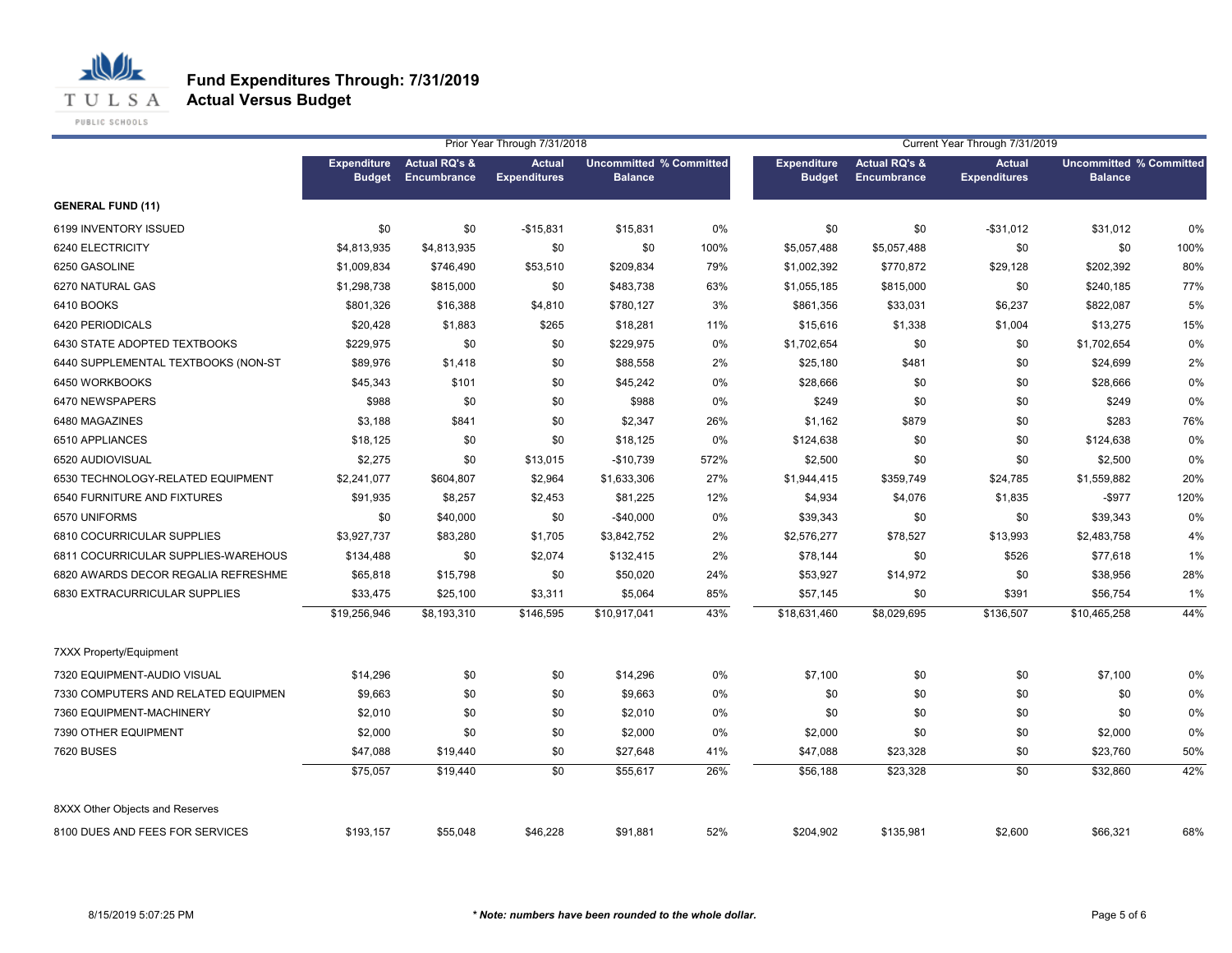

|                                      |                              |                                         | Prior Year Through 7/31/2018         |                                                  |       |                                     |                                         | Current Year Through 7/31/2019 |                                                  |       |
|--------------------------------------|------------------------------|-----------------------------------------|--------------------------------------|--------------------------------------------------|-------|-------------------------------------|-----------------------------------------|--------------------------------|--------------------------------------------------|-------|
|                                      | Expenditure<br><b>Budget</b> | <b>Actual RQ's &amp;</b><br>Encumbrance | <b>Actual</b><br><b>Expenditures</b> | <b>Uncommitted % Committed</b><br><b>Balance</b> |       | <b>Expenditure</b><br><b>Budget</b> | <b>Actual RQ's &amp;</b><br>Encumbrance | Actual<br><b>Expenditures</b>  | <b>Uncommitted % Committed</b><br><b>Balance</b> |       |
| <b>GENERAL FUND (11)</b>             |                              |                                         |                                      |                                                  |       |                                     |                                         |                                |                                                  |       |
| 8400 BUDGET CONTINGENCY              | \$25,093,829                 | \$0                                     | \$0                                  | \$25,093,829                                     | 0%    | \$619,610                           | \$0                                     | \$0                            | \$619,610                                        | 0%    |
| 8600 STAFF REGISTRATION AND TUITION  | \$444,600                    | \$216,075                               | \$25,401                             | \$203,124                                        | 54%   | \$1,178,036                         | \$20,916                                | \$38,882                       | \$1,118,238                                      | 5%    |
| 8622 REGISTRATION - BOARD MEMBERS A  | \$8,113                      | \$550                                   | \$0                                  | \$7,563                                          | 7%    | \$3,114                             | \$0                                     | \$0                            | \$3,114                                          | 0%    |
| 8700 COUNTY ASSESSMENTS/REVALUATION  | \$1,505                      | \$0                                     | \$0                                  | \$1,505                                          | 0%    | \$505                               | \$0                                     | \$0                            | \$505                                            | 0%    |
| 8900 OTHER MISCELLANEOUS EXPENDITUR  | \$8,700                      | \$0                                     | \$0                                  | \$8,700                                          | 0%    | \$0                                 | \$0                                     | \$0                            | \$0                                              | 0%    |
|                                      | \$25,749,904                 | \$271,673                               | \$71,629                             | \$25,406,602                                     | 1%    | \$2,006,167                         | \$156,898                               | \$41,482                       | \$1,807,787                                      | 10%   |
| 9XXX Other Uses of Funds             |                              |                                         |                                      |                                                  |       |                                     |                                         |                                |                                                  |       |
| 9300 REIMBURSEMENT                   | \$471,475                    | \$40,000                                | \$0                                  | \$431,475                                        | 8%    | \$330,000                           | \$170,000                               | \$0                            | \$160,000                                        | 52%   |
| 9600 PETTY CASH                      | \$5,250                      | \$0                                     | \$200                                | \$5,050                                          | 4%    | \$5,800                             | \$200                                   | \$200                          | \$5,400                                          | 7%    |
| 9700 INTRA FUND TRANSFERS            | \$12,156,608                 | \$0                                     | \$0                                  | \$12,156,608                                     | 0%    | \$15,531,435                        | \$0                                     | \$0                            | \$15,531,435                                     | 0%    |
|                                      | \$12,633,333                 | \$40,000                                | \$200                                | \$12,593,133                                     | $0\%$ | \$15,867,235                        | \$170,200                               | \$200                          | \$15,696,835                                     | $1\%$ |
| <b>Total Fund Expend./Encumb/RQs</b> | \$335,135,292                | \$25,432,171                            | \$3,278,645                          | \$306,424,476                                    | 9%    | \$339,488,945                       | \$28,817,430                            | \$4,052,235                    | \$306,619,280                                    | 10%   |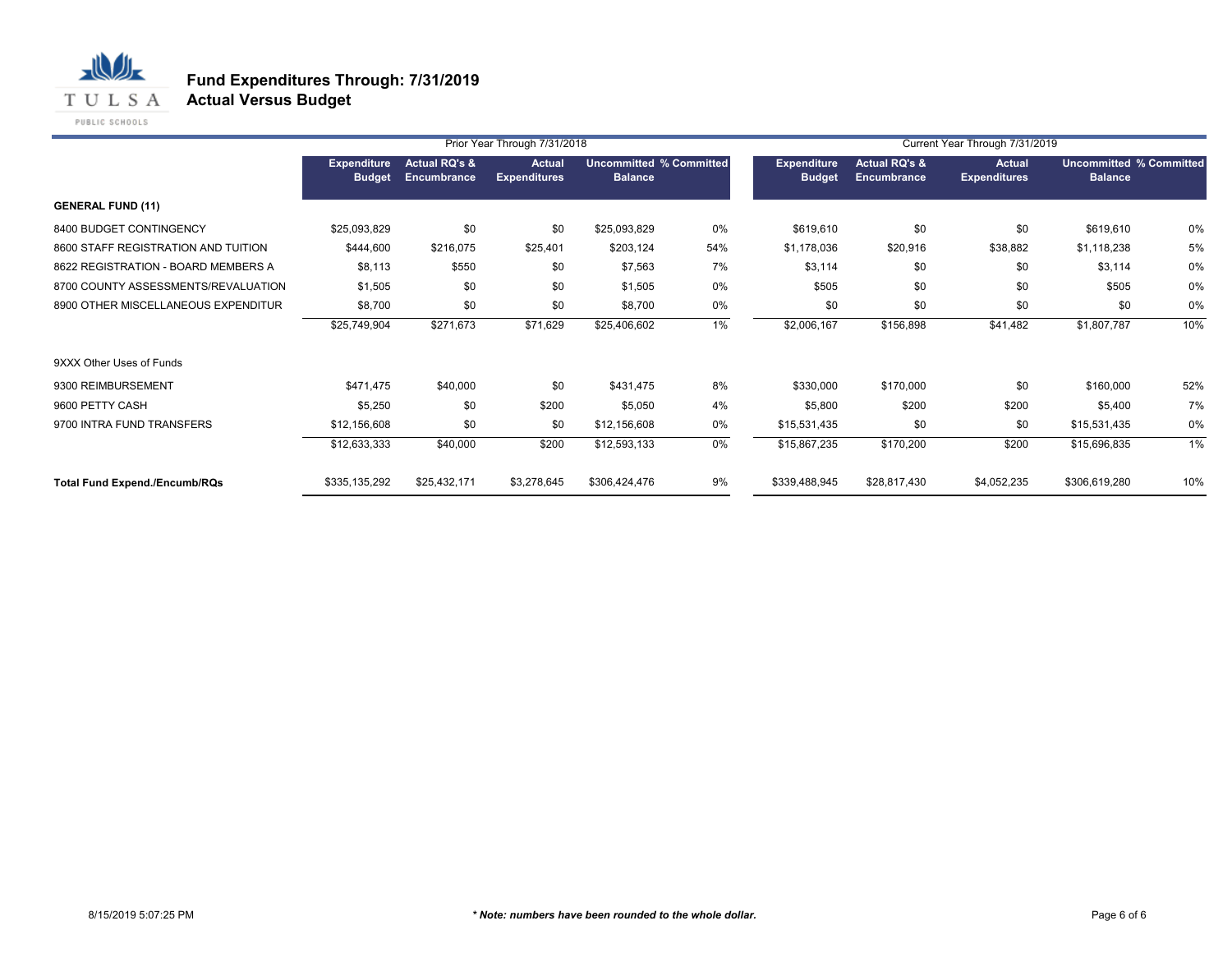

|                                     |                                     |                                                 | Prior Year Through 7/31/2018         |                                           |       |                                     |                                                 | Current Year Through 7/31/2019       |                                      |             |
|-------------------------------------|-------------------------------------|-------------------------------------------------|--------------------------------------|-------------------------------------------|-------|-------------------------------------|-------------------------------------------------|--------------------------------------|--------------------------------------|-------------|
| <b>Project</b> Project Name         | <b>Expenditure</b><br><b>Budget</b> | <b>Actual RQ's &amp;</b><br><b>Encumbrances</b> | <b>Actual</b><br><b>Expenditures</b> | Uncommitted % Committed<br><b>Balance</b> |       | <b>Expenditure</b><br><b>Budget</b> | <b>Actual RQ's &amp;</b><br><b>Encumbrances</b> | <b>Actual</b><br><b>Expenditures</b> | <b>Uncommitted</b><br><b>Balance</b> | % Committed |
| <b>GENERAL FUND (11)</b>            |                                     |                                                 |                                      |                                           |       |                                     |                                                 |                                      |                                      |             |
| 0000 UNRESTRICTED FUNDS             | \$197,590,428                       | \$7,131,893                                     | \$2,423,369                          | \$188,035,165                             | 5%    | \$219,006,765                       | \$6,219,411                                     | \$2,727,612                          | \$210,059,742                        | 4%          |
| 0001 SUPERINTENDENT RESERVE         | \$90,000                            | \$0                                             | \$0                                  | \$90,000                                  | 0%    | \$54,844                            | \$0                                             | \$0                                  | \$54,844                             | 0%          |
| 0002 DISTRICT PROJECT RESERVE       | \$25,003,829                        | \$0                                             | \$0                                  | \$25,003,829                              | 0%    | \$564,766                           | \$0                                             | \$0                                  | \$564,766                            | 0%          |
| 0005 EARLY CHILDHOOD                | \$8,730                             | \$0                                             | \$0                                  | \$8,730                                   | 0%    | \$8,730                             | \$0                                             | \$0                                  | \$8,730                              | 0%          |
| 0007 MEDIA SERVICES REVENUE         | \$1,445                             | \$0                                             | \$0                                  | \$1,445                                   | 0%    | \$1,445                             | \$0                                             | \$0                                  | \$1,445                              | 0%          |
| 0008 THOREAU MICRO SOCIETY          | \$25,000                            | \$3,500                                         | \$1,090                              | \$20,410                                  | 18%   | \$25,000                            | \$3,965                                         | \$625                                | \$20,410                             | 18%         |
| 0014 RESERVE FOR ONE TIME MONIES    | \$0                                 | \$0                                             | \$0                                  | \$0                                       | 0%    | \$6,000                             | \$0                                             | \$0                                  | \$6,000                              | 0%          |
| 0020 FINE ARTS                      | \$0                                 | \$0                                             | \$0                                  | \$0                                       | 0%    | \$23,316                            | \$0                                             | \$0                                  | \$23,316                             | 0%          |
| 0044 PROFESSIONS DEVELOPMENT FEES   | \$78,192                            | \$1,095                                         | \$1,401                              | \$75,696                                  | 3%    | \$85,569                            | \$154                                           | \$0                                  | \$85,415                             | 0%          |
| 0066 SPECIAL EDUCATION TRANSFERS IN | \$10,000                            | \$0                                             | \$0                                  | \$10,000                                  | 0%    | \$10,000                            | \$0                                             | \$0                                  | \$10,000                             | 0%          |
| 0067 HOMEBOUND CHILDREN             | \$98,806                            | \$0                                             | \$0                                  | \$98,806                                  | 0%    | \$98,806                            | \$0                                             | \$0                                  | \$98,806                             | 0%          |
| 0068 ATHLETICS                      | \$36,500                            | \$0                                             | \$0                                  | \$36,500                                  | 0%    | \$6,500                             | \$0                                             | \$0                                  | \$6,500                              | 0%          |
| 0071 GRADUATION                     | \$85,000                            | \$10,000                                        | \$0                                  | \$75,000                                  | 12%   | \$75,000                            | \$30,000                                        | \$0                                  | \$45,000                             | 40%         |
| 0072 ACCREDITATION                  | \$10,000                            | \$0                                             | \$0                                  | \$10,000                                  | 0%    | \$10,000                            | \$0                                             | \$0                                  | \$10,000                             | 0%          |
| 0086 CHARTER COMPACT - NACSA        | \$43,950                            | \$15,000                                        | \$4,610                              | \$24,340                                  | 45%   | \$0                                 | \$0                                             | \$0                                  | \$0                                  | 0%          |
| 0098 RENTAL/STAGECRAFT              | \$1,000                             | \$0                                             | \$0                                  | \$1,000                                   | 0%    | \$1,000                             | \$0                                             | \$0                                  | \$1,000                              | 0%          |
| 0100 VIRTUAL SUM SCHL TUITION       | \$35,000                            | \$0                                             | \$0                                  | \$35,000                                  | 0%    | \$35,000                            | \$0                                             | \$0                                  | \$35,000                             | 0%          |
| 0104 REGULAR ED SUMMER SCHOOL       | \$160,000                           | \$0                                             | \$11,327                             | \$148,673                                 | 7%    | \$160,000                           | \$0                                             | \$47,660                             | \$112,340                            | 30%         |
| 0115 BBRADSTREET-DISTRICT-TOMLINS   | \$27,500                            | \$0                                             | \$0                                  | \$27,500                                  | 0%    | \$27,500                            | \$0                                             | \$0                                  | \$27,500                             | 0%          |
| 0127 TULSA CO JUVENILE TRUST AUTH   | \$0                                 | \$0                                             | \$0                                  | \$0                                       | 0%    | \$53,747                            | \$0                                             | \$0                                  | \$53,747                             | 0%          |
| 0130 CHEROKEE MOTOR VEHICLE REVENUE | \$225,954                           | \$230                                           | \$0                                  | \$225,724                                 | 0%    | \$191,699                           | \$2,256                                         | \$4,338                              | \$185,106                            | 3%          |
| 0165 ANY GIVEN CHILD                | \$82,710                            | \$480                                           | \$0                                  | \$82,230                                  | $1\%$ | \$82,710                            | \$32,055                                        | \$234                                | \$50,421                             | 39%         |
| 0172 AP CAPSTONE - EDISON HS        | \$6,000                             | \$2,775                                         | \$0                                  | \$3,225                                   | 46%   | \$6,000                             | \$0                                             | \$0                                  | \$6,000                              | 0%          |
| 0175 QEP GRANT                      | \$80,750                            | \$2,898                                         | \$0                                  | \$77,852                                  | 4%    | \$41,130                            | \$2,250                                         | \$0                                  | \$38,880                             | 5%          |
| 0181 TRANSPORTATION RENTALS - PAYRO | \$0                                 | \$763                                           | $-$9,171$                            | \$8,407                                   | 0%    | \$0                                 | \$2,219                                         | $-$13,784$                           | \$11,565                             | 0%          |
| 0190 WALLACE FOUNDATION             | \$280,000                           | \$0                                             | \$0                                  | \$280,000                                 | 0%    | \$0                                 | \$0                                             | \$0                                  | \$0                                  | 0%          |
| 0191 CNG BUS LEASE OR CONVERSION    | \$47,088                            | \$19,440                                        | \$0                                  | \$27,648                                  | 41%   | \$47,088                            | \$23,328                                        | \$0                                  | \$23,760                             | 50%         |
| 0201 LEARNING READINESS PE GRANT-MC | \$63,734                            | \$0                                             | \$0                                  | \$63,734                                  | 0%    | \$0                                 | \$0                                             | \$0                                  | \$0                                  | 0%          |
| 0224 FOUNDATION FOR TULSA SCHOOLS   | \$9,000,000                         | \$4,708,045                                     | \$164,311                            | \$4,127,644                               | 54%   | \$7,200,000                         | \$6,012,847                                     | \$21,089                             | \$1,166,064                          | 84%         |
| 0243 THE BROAD CENTER               | \$156,372                           | \$0                                             | \$26,680                             | \$129,692                                 | 17%   | \$264,049                           | \$0                                             | \$4,731                              | \$259,318                            | 2%          |
| 0244 WALLACE FOUND SEL INITIATIVE   | \$1,088,640                         | \$46,547                                        | \$14,799                             | \$1,027,295                               | 6%    | \$1,272,710                         | \$4,245                                         | \$17,926                             | \$1,250,539                          | 2%          |
| 0246 NFL FOUNDATION GRANT           | \$114,952                           | \$15,100                                        | \$0                                  | \$99,852                                  | 13%   | \$70,890                            | \$0                                             | \$0                                  | \$70,890                             | 0%          |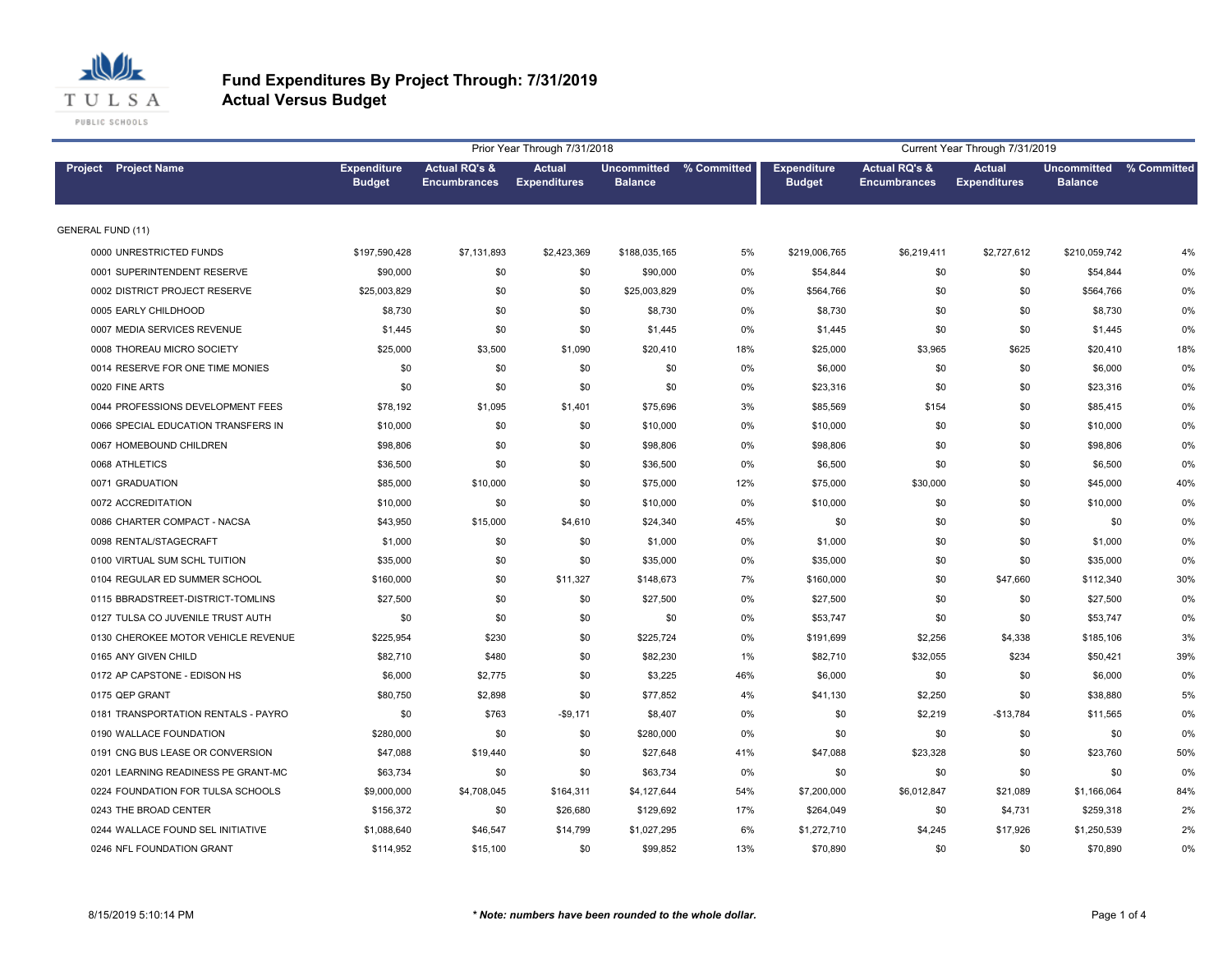

|                                     |                                     |                                                 | Prior Year Through 7/31/2018         |                |                         |                                     |                                                 | Current Year Through 7/31/2019       |                                           |      |
|-------------------------------------|-------------------------------------|-------------------------------------------------|--------------------------------------|----------------|-------------------------|-------------------------------------|-------------------------------------------------|--------------------------------------|-------------------------------------------|------|
| Project Project Name                | <b>Expenditure</b><br><b>Budget</b> | <b>Actual RQ's &amp;</b><br><b>Encumbrances</b> | <b>Actual</b><br><b>Expenditures</b> | <b>Balance</b> | Uncommitted % Committed | <b>Expenditure</b><br><b>Budget</b> | <b>Actual RQ's &amp;</b><br><b>Encumbrances</b> | <b>Actual</b><br><b>Expenditures</b> | Uncommitted % Committed<br><b>Balance</b> |      |
| <b>GENERAL FUND (11)</b>            |                                     |                                                 |                                      |                |                         |                                     |                                                 |                                      |                                           |      |
| 0247 WEBSTER - SALE OF IPADS        | \$354                               | \$0                                             | \$0                                  | \$354          | 0%                      | \$0                                 | \$0                                             | \$0                                  | \$0                                       | 0%   |
| 0248 GREENWOOD LEARN ACAD CHARGABLE | \$4,000                             | \$4,000                                         | \$0                                  | \$0            | 100%                    | \$4,000                             | \$0                                             | \$0                                  | \$4,000                                   | 0%   |
| 0250 BLOOMBERG PHILANTHROPIES       | \$1,500,000                         | \$15,279                                        | \$24,169                             | \$1,460,552    | 3%                      | \$635,000                           | \$178,102                                       | \$49,482                             | \$407,416                                 | 36%  |
| 0251 STRONG TOMORROW                | \$303,450                           | \$249                                           | \$8,359                              | \$294,842      | 3%                      | \$395,000                           | \$4,500                                         | \$6,422                              | \$384,078                                 | 3%   |
| 0257 ONE TO WORLD DEVICE REPAIRS    | \$0                                 | \$0                                             | \$0                                  | \$0            | 0%                      | \$240                               | \$0                                             | \$0                                  | \$240                                     | 0%   |
| 0258 DELL FORMATIVE ASSESSMENT GRNT | \$445,000                           | \$14,030                                        | \$15,357                             | \$415,613      | 7%                      | \$120,000                           | \$64,000                                        | \$2,800                              | \$53,200                                  | 56%  |
| 0259 TPS ED-FI TECHNICAL FTE GRANT  | \$160,000                           | \$0                                             | \$4,652                              | \$155,348      | 3%                      | \$24,000                            | \$0                                             | \$4,853                              | \$19,147                                  | 20%  |
| 0260 XQ                             | \$935,000                           | \$0                                             | \$0                                  | \$935,000      | 0%                      | \$1,037,500                         | \$238,297                                       | \$7,911                              | \$791,292                                 | 24%  |
| 0261 CHEROKEE NATION LOCAL FUNDING  | \$4,150                             | \$0                                             | \$0                                  | \$4,150        | 0%                      | \$3,000                             | \$0                                             | \$0                                  | \$3,000                                   | 0%   |
| 0262 MURPHY FAMILY FOUNDATION       | \$10,000                            | \$0                                             | \$0                                  | \$10,000       | 0%                      | \$0                                 | \$0                                             | \$0                                  | \$0                                       | 0%   |
| 0263 OERB STEM GRANT                | \$112,923                           | \$0                                             | \$0                                  | \$112,923      | 0%                      | \$63,750                            | \$0                                             | \$0                                  | \$63,750                                  | 0%   |
| 0264 STRONG TOMORROWS OK DEPT HEALT | \$95,000                            | \$0                                             | \$0                                  | \$95,000       | 0%                      | \$118,282                           | \$0                                             | \$4,248                              | \$114,034                                 | 4%   |
| 0271 BEST GRANT                     | \$143,780                           | \$0                                             | \$0                                  | \$143,780      | 0%                      | \$288,874                           | \$0                                             | \$12,295                             | \$276,579                                 | 4%   |
| 0272 CHIEFS FOR CHANGE AWARD        | \$100,000                           | \$0                                             | \$0                                  | \$100,000      | 0%                      | \$0                                 | \$0                                             | \$0                                  | \$0                                       | 0%   |
| 0273 FOUNDATION TULSA COMMITMENT    | \$0                                 | \$0                                             | \$0                                  | \$0            | 0%                      | \$300,000                           | \$0                                             | \$2,634                              | \$297,366                                 | 1%   |
| 0276 PIONEER FELLOWSHIP             | \$0                                 | \$0                                             | \$0                                  | \$0            | 0%                      | \$0                                 | \$0                                             | \$2,328                              | $-$2,328$                                 | 0%   |
| 0277 YST - STRONG TOMORROWS         | \$0                                 | \$0                                             | \$0                                  | \$0            | 0%                      | \$100,000                           | \$0                                             | \$4,023                              | \$95,977                                  | 4%   |
| 0278 BURNSTEIN DESIGN LAB           | \$0                                 | \$0                                             | \$0                                  | \$0            | 0%                      | \$12,500                            | \$0                                             | \$0                                  | \$12,500                                  | 0%   |
| 0279 Q-TRIP PROJECT                 | \$0                                 | \$0                                             | \$0                                  | \$0            | 0%                      | \$30,000                            | \$110                                           | \$0                                  | \$29,890                                  | 0%   |
| 0280 BLOOMBERG II                   | \$0                                 | \$0                                             | \$0                                  | \$0            | 0%                      | \$700,000                           | \$0                                             | \$0                                  | \$700,000                                 | 0%   |
| 0281 TULSA TEACHER CORP             | \$0                                 | \$0                                             | \$0                                  | \$0            | 0%                      | \$376,495                           | $-$266,520$                                     | \$266,520                            | \$376,495                                 | 0%   |
| 0300 ENERGY MANAGEMENT              | \$7,566,747                         | \$6,951,211                                     | \$9,735                              | \$605,801      | 92%                     | \$7,338,217                         | \$7,094,122                                     | \$100,641                            | \$143,454                                 | 98%  |
| 0301 MANAGED PRINT SERVICES         | \$0                                 | \$0                                             | \$0                                  | \$0            | 0%                      | \$1,041,261                         | \$1,036,343                                     | \$0                                  | \$4,918                                   | 100% |
| 0325 INSURANCE DEDUCTIBLE           | \$750,000                           | \$60,175                                        | \$0                                  | \$689,825      | 8%                      | \$750,000                           | \$60,175                                        | \$0                                  | \$689,825                                 | 8%   |
| 0326 PRINT SHOP REVENUE             | \$12,979                            | \$0                                             | \$0                                  | \$12,979       | 0%                      | \$553                               | \$0                                             | \$0                                  | \$553                                     | 0%   |
| 0390 BEFORE AND AFTER SCHOOL ENRICH | \$1,586,148                         | \$41,562                                        | \$44,257                             | \$1,500,329    | 5%                      | \$1,308,012                         | \$229,709                                       | \$57,121                             | \$1,021,182                               | 22%  |
| 0515 CARVER IB PROGRAM              | \$25,000                            | \$1,007                                         | \$0                                  | \$23,993       | 4%                      | \$25,000                            | \$0                                             | \$0                                  | \$25,000                                  | 0%   |
| 0558 PUBLIC CHARTER SCHOOLS NON-FED | \$12,156,608                        | \$0                                             | \$0                                  | \$12,156,608   | 0%                      | \$15,531,435                        | \$0                                             | \$0                                  | \$15,531,435                              | 0%   |
| 0559 CHARTER SCHOOL CUSTODIAL SVCS  | \$342,169                           | \$0                                             | \$13,123                             | \$329,046      | 4%                      | \$442,145                           | \$0                                             | \$14,369                             | \$427,776                                 | 3%   |
| 0698 SP ED MEDICAID REIMB II        | \$84,000                            | \$40,000                                        | \$0                                  | \$44,000       | 48%                     | \$27,987                            | \$1,558                                         | \$0                                  | \$26,429                                  | 6%   |
| 0710 CONSOLIDATED SPECIAL FUND      | \$362,175                           | \$0                                             | \$399                                | \$361,776      | 0%                      | \$362,175                           | \$0                                             | \$1,875                              | \$360,301                                 | 1%   |
| 0730 JUNIOR ROTC - NON-FEDERAL      | \$987,145                           | \$0                                             | \$45,487                             | \$941.658      | 5%                      | \$1,042,119                         | \$0                                             | \$42,302                             | \$999,816                                 | 4%   |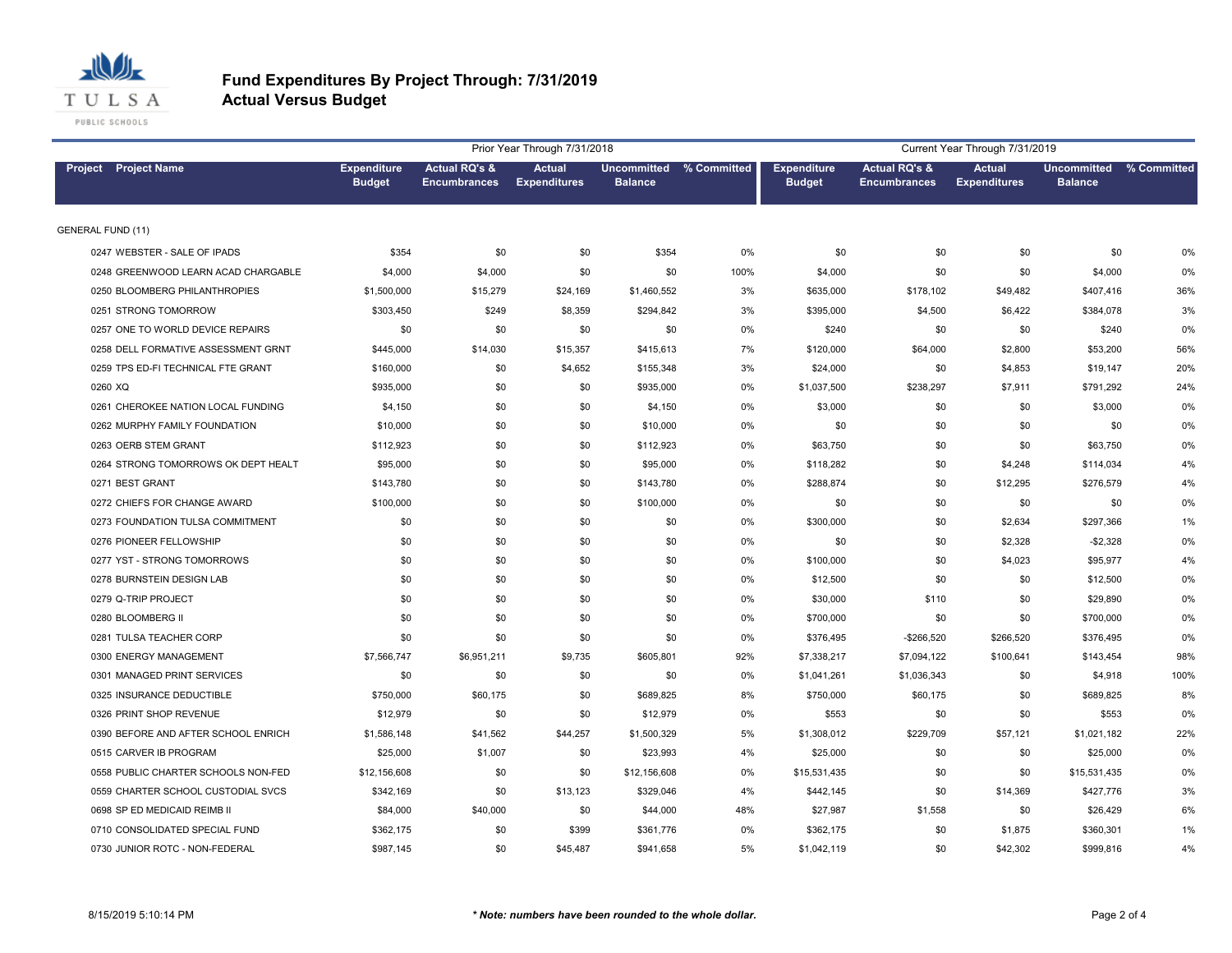

|                                     |                                     |                                                 | Prior Year Through 7/31/2018         |                |                         |                                     |                                                 | Current Year Through 7/31/2019       |                                           |      |
|-------------------------------------|-------------------------------------|-------------------------------------------------|--------------------------------------|----------------|-------------------------|-------------------------------------|-------------------------------------------------|--------------------------------------|-------------------------------------------|------|
| Project Project Name                | <b>Expenditure</b><br><b>Budget</b> | <b>Actual RQ's &amp;</b><br><b>Encumbrances</b> | <b>Actual</b><br><b>Expenditures</b> | <b>Balance</b> | Uncommitted % Committed | <b>Expenditure</b><br><b>Budget</b> | <b>Actual RQ's &amp;</b><br><b>Encumbrances</b> | <b>Actual</b><br><b>Expenditures</b> | Uncommitted % Committed<br><b>Balance</b> |      |
| <b>GENERAL FUND (11)</b>            |                                     |                                                 |                                      |                |                         |                                     |                                                 |                                      |                                           |      |
| 0732 JUNIOR ROTC NON SALARY EXPEND  | \$34,350                            | \$15,150                                        | \$0                                  | \$19,200       | 44%                     | \$34,350                            | \$15,150                                        | \$0                                  | \$19,200                                  | 44%  |
| 0735 BTW IB PROGRAM                 | \$121,262                           | \$62,245                                        | \$0                                  | \$59,017       | 51%                     | \$121,262                           | \$32,400                                        | \$11,147                             | \$77,715                                  | 36%  |
| 0841 FOSTER - RESTITUTION           | \$22                                | \$0                                             | \$0                                  | \$22           | 0%                      | \$22                                | \$0                                             | \$0                                  | \$22                                      | 0%   |
| 0847 ELL (ENGLISH LANGUAGE LEARNERS | \$320,846                           | \$193,675                                       | \$3,629                              | \$123,541      | 61%                     | \$314,823                           | \$212,923                                       | \$1,692                              | \$100,208                                 | 68%  |
| 0855 OK REGENTS EDUC RISING-EDISON  | \$400                               | \$0                                             | \$0                                  | \$400          | 0%                      | \$0                                 | \$0                                             | \$0                                  | \$0                                       | 0%   |
| 0891 TRANSPORTATION - ATHLETIC EVEN | \$268,100                           | \$5,922                                         | \$0                                  | \$262,178      | 2%                      | \$268,100                           | \$5,027                                         | \$0                                  | \$263,073                                 | 2%   |
| 0950 FEDERAL PROJECTS - ADMIN STATE | \$703,536                           | \$8,145                                         | \$24,450                             | \$670,941      | 5%                      | \$635,893                           | \$4,724                                         | \$51,161                             | \$580,008                                 | 9%   |
| 0951 CORNERSTONE CHILD DEVELOPMENT  | \$97,947                            | \$97,947                                        | \$0                                  | \$0            | 100%                    | \$109,120                           | \$140,767                                       | \$0                                  | $-$31,647$                                | 129% |
| 0953 CROSSTOWN DAY CARE CENTER      | \$71,012                            | \$71,012                                        | \$0                                  | \$0            | 100%                    | \$74,487                            | \$96,090                                        | \$0                                  | $-$21,603$                                | 129% |
| 0955 HEADSTART                      | \$3,363,511                         | \$2,826,494                                     | $-$5,185$                            | \$542,202      | 84%                     | \$3,275,284                         | \$2,905,573                                     | $-$34,532$                           | \$404,243                                 | 88%  |
| 0956 TULSA TECHNOLOGY               | \$110,300                           | \$92,750                                        | \$0                                  | \$17,550       | 84%                     | \$110,300                           | \$92,750                                        | \$0                                  | \$17,550                                  | 84%  |
| 0960 EDUCARE                        | \$216,639                           | \$216,639                                       | \$0                                  | \$0            | 100%                    | \$208,894                           | \$208,894                                       | \$0                                  | \$0                                       | 100% |
| 0961 EDUCARE - CUSTODIAL SERVICES   | \$228,862                           | \$0                                             | \$6,092                              | \$222,770      | 3%                      | \$239,762                           | \$0                                             | \$5,345                              | \$234,417                                 | 2%   |
| 3110 PROFESSIONAL DEVELOPMENT/ADA B | \$120,005                           | \$0                                             | \$0                                  | \$120,005      | 0%                      | \$120,005                           | \$0                                             | \$0                                  | \$120,005                                 | 0%   |
| 3120 STAFF DEVELOPMENT STIPEND      | \$317,382                           | \$0                                             | \$0                                  | \$317,382      | 0%                      | \$317,382                           | \$0                                             | \$0                                  | \$317,382                                 | 0%   |
| 3310 FBA COMPENSATION - NO MED      | \$462,952                           | \$0                                             | \$1,119                              | \$461,834      | 0%                      | \$434,204                           | \$0                                             | \$1,013                              | \$433,191                                 | 0%   |
| 3320 FLEX BENEFIT ALLOWANCE-SUPPORT | \$1,629,608                         | \$0                                             | \$7,962                              | \$1,621,646    | 0%                      | \$1,591,508                         | \$0                                             | \$3,163                              | \$1,588,345                               | 0%   |
| 3330 STATE TEXTBOOK                 | \$223,177                           | \$0                                             | \$0                                  | \$223,177      | 0%                      | \$1,701,857                         | \$4,800                                         | \$0                                  | \$1,697,057                               | 0%   |
| 3340 BENEFIT ALLOWANCE-CERTIFIED    | \$17,295,713                        | \$0                                             | \$45,330                             | \$17,250,383   | 0%                      | \$17,467,778                        | \$0                                             | \$44,187                             | \$17,423,592                              | 0%   |
| 3350 BENEFIT ALLOWANCE-SUPPORT STAF | \$9,740,534                         | \$0                                             | \$151,335                            | \$9,589,199    | 2%                      | \$8,695,750                         | \$0                                             | \$151,022                            | \$8,544,728                               | 2%   |
| 3610 ACE TECHNOLOGY                 | \$69,385                            | \$0                                             | \$0                                  | \$69,385       | 0%                      | \$0                                 | \$0                                             | \$0                                  | \$0                                       | 0%   |
| 3621 DIST FINANCED ACE REMEDIATION  | \$255,000                           | \$3,666                                         | \$9,747                              | \$241,587      | 5%                      | \$150,680                           | \$0                                             | \$2,262                              | \$148,419                                 | 2%   |
| 3670 READING SUFFICIENCY ACT        | \$533,609                           | \$143,750                                       | \$0                                  | \$389,859      | 27%                     | \$612,000                           | \$175,700                                       | \$12,128                             | \$424,172                                 | 31%  |
| 3880 ALTERNATIVE EDUCATION ACADEMIE | \$1,338,044                         | \$0                                             | \$3,956                              | \$1,334,088    | 0%                      | \$1,155,780                         | \$0                                             | \$4,850                              | \$1,150,930                               | 0%   |
| 4110 VOC ED. SALARY REIMBURSE - GEN | \$103,120                           | \$0                                             | \$489                                | \$102,631      | 0%                      | \$106,720                           | \$0                                             | \$311                                | \$106,409                                 | 0%   |
| 4120 VOCATIONAL EDUCATION           | \$645,460                           | \$162,174                                       | \$10,767                             | \$472,518      | 27%                     | \$467,076                           | \$89,394                                        | \$5,120                              | \$372,561                                 | 20%  |
| 4210 C. PERKINS VOC ED. - CUR/SP PO | \$748,312                           | \$63,733                                        | \$8,544                              | \$676,034      | 10%                     | \$682,788                           | \$0                                             | \$16,386                             | \$666,402                                 | 2%   |
| 4560 DRS-VOC ED REHAB REIMBURSEMENT | \$157,322                           | \$0                                             | \$92                                 | \$157,230      | 0%                      | \$0                                 | \$0                                             | \$0                                  | \$0                                       | 0%   |
| 4690 TECHNOLOGY GRANT               | \$75,300                            | \$0                                             | \$13,015                             | \$62,286       | 17%                     | \$105,000                           | \$0                                             | \$0                                  | \$105,000                                 | 0%   |
| 5118 TITLE 1                        | \$17,163,924                        | \$1,082,283                                     | \$24,489                             | \$16,057,153   | 6%                      | \$19,688,718                        | \$1,833,584                                     | \$154,426                            | \$17,700,708                              | 10%  |
| 5150 PROGRAM IMPROVEMENT            | \$1,468,583                         | \$585,202                                       | \$6,739                              | \$876,642      | 40%                     | \$1,708,656                         | \$675,154                                       | \$0                                  | \$1,033,502                               | 40%  |
| 5190 SCHOOL IMPROVEMENT GRANT-ACCOU | \$305,773                           | \$500                                           | \$0                                  | \$305.273      | 0%                      | \$297,500                           | \$41,313                                        | \$325                                | \$255,862                                 | 14%  |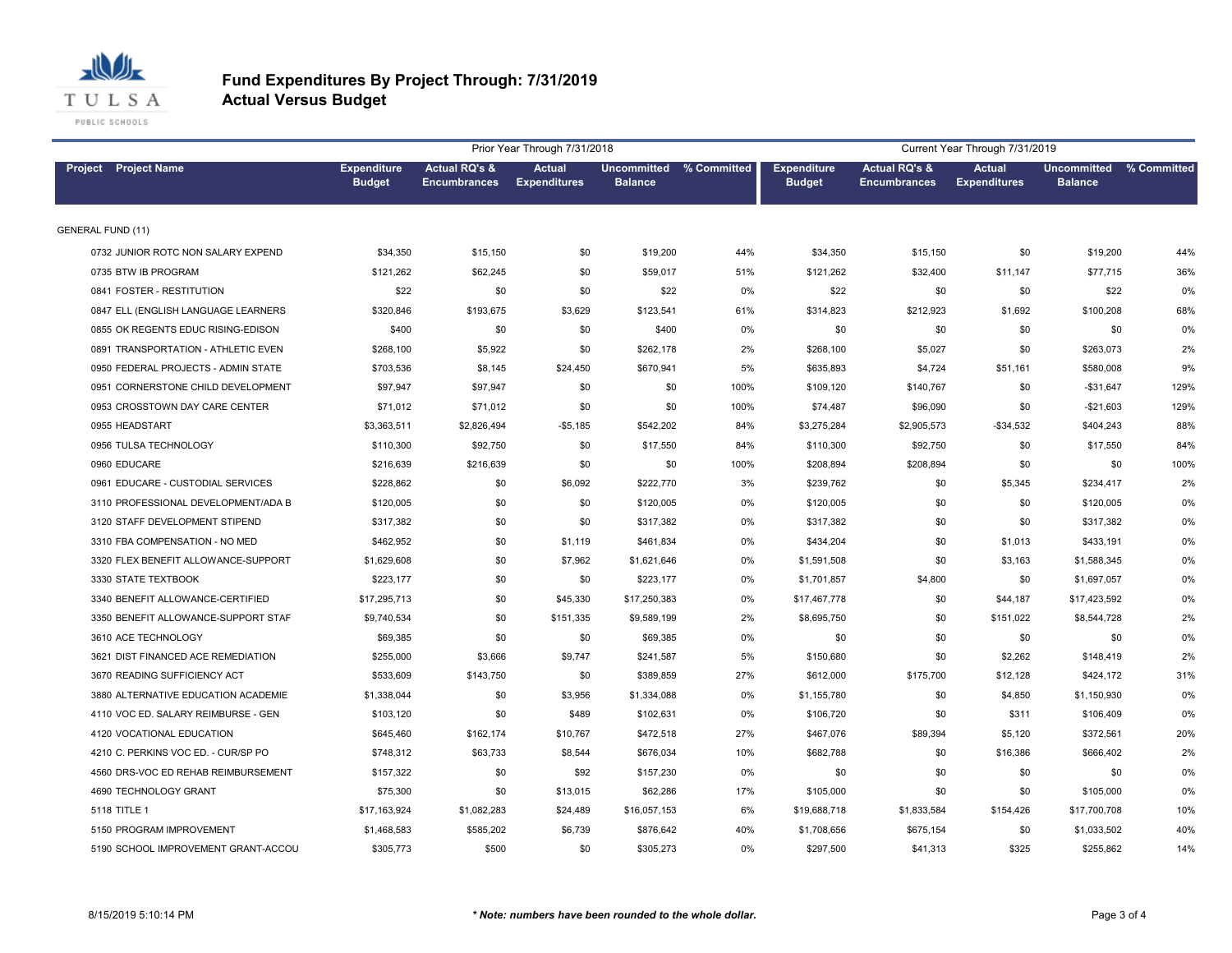

|                                     |                                     |                                     |                                                 | Prior Year Through 7/31/2018         |                                      |             |                                     |                                                 | Current Year Through 7/31/2019       |                                      |             |
|-------------------------------------|-------------------------------------|-------------------------------------|-------------------------------------------------|--------------------------------------|--------------------------------------|-------------|-------------------------------------|-------------------------------------------------|--------------------------------------|--------------------------------------|-------------|
| <b>Project</b> Project Name         |                                     | <b>Expenditure</b><br><b>Budget</b> | <b>Actual RQ's &amp;</b><br><b>Encumbrances</b> | <b>Actual</b><br><b>Expenditures</b> | <b>Uncommitted</b><br><b>Balance</b> | % Committed | <b>Expenditure</b><br><b>Budget</b> | <b>Actual RQ's &amp;</b><br><b>Encumbrances</b> | <b>Actual</b><br><b>Expenditures</b> | <b>Uncommitted</b><br><b>Balance</b> | % Committed |
| <b>GENERAL FUND (11)</b>            |                                     |                                     |                                                 |                                      |                                      |             |                                     |                                                 |                                      |                                      |             |
|                                     | 5320 LOCAL DELINQUENT PROGRAM       | \$82,939                            | \$0                                             | \$0                                  | \$82,939                             | 0%          | \$83,758                            | \$1,946                                         | \$0                                  | \$81,812                             | 2%          |
|                                     | 5380 OK STRIVING READERS COMPREHENS | \$0                                 | \$0                                             | \$0                                  | \$0                                  | 0%          | \$506.760                           | \$363,750                                       | \$0                                  | \$143,010                            | 72%         |
|                                     | 5410 TEACHER AND PRINCIPAL TRAINING | \$2,544,392                         | \$596,075                                       | \$14,009                             | \$1,934,308                          | 24%         | \$2,550,881                         | \$637,914                                       | \$26,047                             | \$1,886,920                          | 26%         |
|                                     | 5520 TITLE IV STUDENT SUPT & ACAD E | \$0                                 | \$0                                             | \$0                                  | \$0                                  | 0%          | \$870,114                           | \$2,908                                         | \$9,198                              | \$858,008                            | 1%          |
|                                     | 5610 INDIAN EDUCATION PROGRAM       | \$630,045                           | \$3,380                                         | \$1,738                              | \$624,928                            | 1%          | \$632,281                           | \$0                                             | \$6,979                              | \$625,302                            | 1%          |
|                                     | 5630 JOHNSON O'MALLEY CREEK         | \$63,150                            | \$0                                             | \$1,319                              | \$61,831                             | 2%          | \$63,000                            | \$0                                             | \$1,318                              | \$61,682                             | 2%          |
|                                     | 5631 JOHNSON O'MALLEY CHEROKEE      | \$18,500                            | \$0                                             | \$0                                  | \$18,500                             | 0%          | \$26,400                            | \$0                                             | \$0                                  | \$26,400                             | 0%          |
|                                     | 5640 CREEK NATION JOM               | \$22,000                            | \$1,000                                         | \$0                                  | \$21,000                             | 5%          | \$22,000                            | \$0                                             | \$0                                  | \$22,000                             | 0%          |
|                                     | 5710 TITLE III IMMIGRANT            | \$199,544                           | \$3,173                                         | \$2,141                              | \$194,230                            | 3%          | \$242,593                           | \$29,317                                        | \$4,690                              | \$208,586                            | 14%         |
| 5720 TITLE III LEP                  |                                     | \$776,295                           | \$53,556                                        | \$24,238                             | \$698,502                            | 10%         | \$790,752                           | \$47,139                                        | \$35,721                             | \$707,892                            | 10%         |
| 5960 HOMELESS CHILD                 |                                     | \$205,230                           | \$15,727                                        | \$0                                  | \$189,503                            | 8%          | \$47,883                            | \$0                                             | \$0                                  | \$47,883                             | 0%          |
|                                     | 6130 SPECIAL ED DISCRETIONARY       | \$4,632                             | \$0                                             | \$0                                  | \$4,632                              | 0%          | \$1,000                             | \$0                                             | \$0                                  | \$1,000                              | 0%          |
| 6150 PROJECT ECCO                   |                                     | \$48,724                            | \$15,317                                        | \$0                                  | \$33,406                             | 31%         | \$110,500                           | \$0                                             | \$0                                  | \$110,500                            | 0%          |
|                                     | 6210 FEDERAL SP.ED. - FLOW THRU-NEW | \$7,622,138                         | \$6,395                                         | \$62,124                             | \$7,553,619                          | 1%          | \$8,929,992                         | \$0                                             | \$76,017                             | \$8,853,975                          | 1%          |
|                                     | 6230 SPECIAL EDUCATION EARLY INTERV | \$485,245                           | \$0                                             | \$11                                 | \$485,234                            | 0%          | \$459,165                           | \$0                                             | \$0                                  | \$459,165                            | 0%          |
|                                     | 6250 FLOW THRU, IDEA-PART B, PRIVAT | \$11,996                            | \$0                                             | \$0                                  | \$11,996                             | 0%          | \$3,163                             | \$0                                             | \$0                                  | \$3,163                              | 0%          |
|                                     | 6410 FEDERAL HANDICAPPED PRESCHOOL  | \$162,223                           | \$0                                             | \$0                                  | \$162,223                            | 0%          | \$218,737                           | \$0                                             | \$0                                  | \$218,737                            | 0%          |
|                                     | 6980 SP ED MEDICAID REIMB           | \$205,000                           | \$0                                             | \$0                                  | \$205,000                            | 0%          | \$205,000                           | \$210,000                                       | \$0                                  | $-$5,000$                            | 102%        |
| 7730 JUNIOR ROTC                    |                                     | \$663,455                           | \$0                                             | \$24,381                             | \$639,073                            | 4%          | \$700,458                           | \$0                                             | \$26,309                             | \$674,148                            | 4%          |
|                                     | 7789 THE SCHOOL LEADERSHIP PROJECT  | \$426,586                           | \$0                                             | \$8,312                              | \$418,274                            | 2%          | \$0                                 | \$0                                             | \$9,275                              | $-$9,275$                            | 0%          |
|                                     | 7860 CONSOLIDATION OF ADMIN COSTS   | \$635,000                           | \$20,981                                        | \$23,850                             | \$590,169                            | 7%          | \$821,000                           | \$17,090                                        | \$36,420                             | \$767,491                            | 7%          |
| Total Project Expenditures for Fund |                                     | \$335,135,292                       | \$25,432,171                                    | \$3,278,645                          | \$306,424,476                        | 9%          | \$339,488,945                       | \$28,817,430                                    | \$4,052,235                          | \$306,619,280                        | 10%         |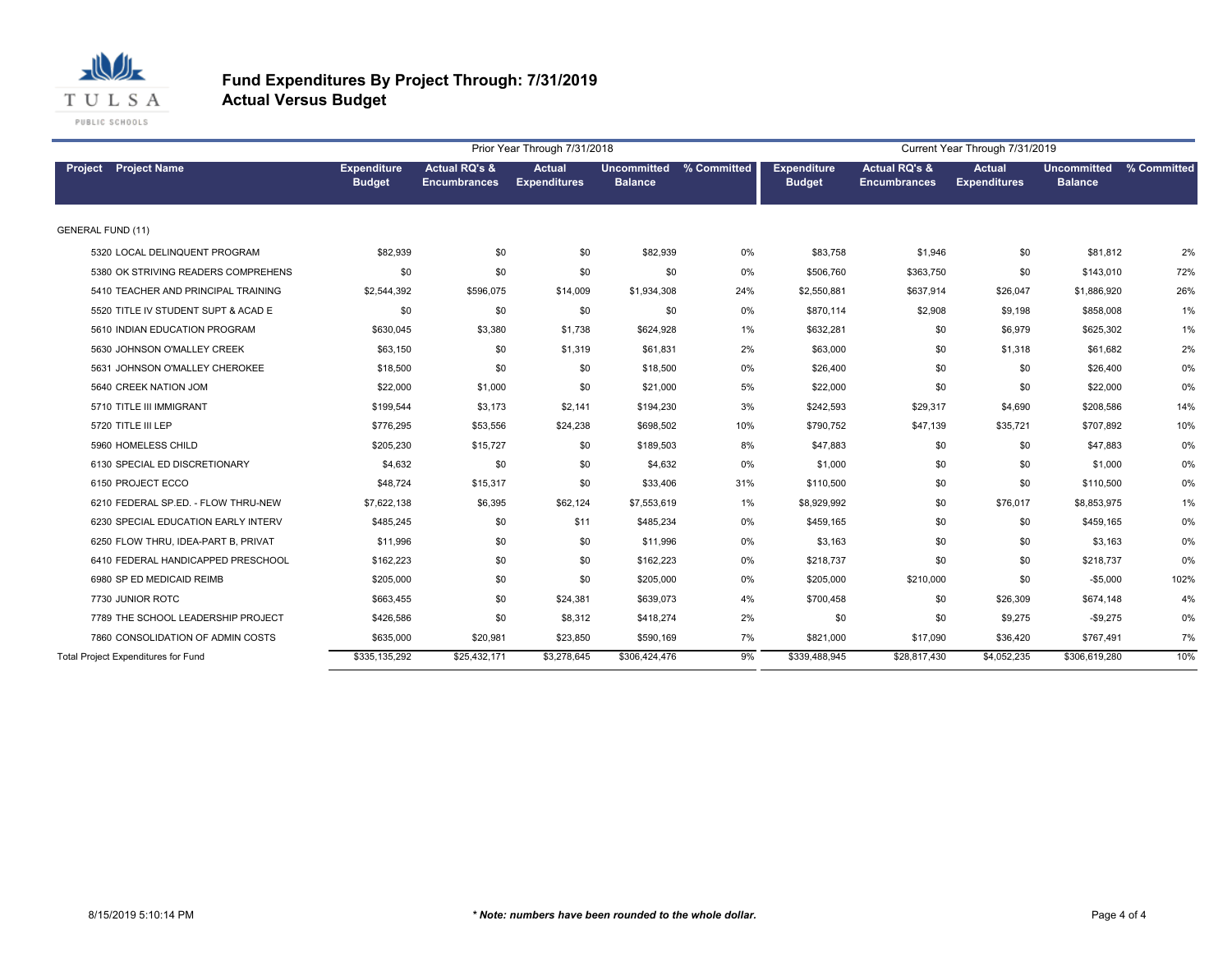|                                    | Prior Year Through 7/31/2018<br>Current Year Through 7/31/2019 |                                                 |                                                                   |                                           |       |                                     |                                                 |                                      |                               |                   |
|------------------------------------|----------------------------------------------------------------|-------------------------------------------------|-------------------------------------------------------------------|-------------------------------------------|-------|-------------------------------------|-------------------------------------------------|--------------------------------------|-------------------------------|-------------------|
| <b>Site Name</b><br><b>Site</b>    | <b>Expenditure</b><br><b>Budget</b>                            | <b>Actual RQ's &amp;</b><br><b>Encumbrances</b> | Actual<br><b>Expenditures</b>                                     | Uncommitted % Committed<br><b>Balance</b> |       | <b>Expenditure</b><br><b>Budget</b> | <b>Actual RQ's &amp;</b><br><b>Encumbrances</b> | <b>Actual</b><br><b>Expenditures</b> | Uncommitted<br><b>Balance</b> | % Committed       |
| <b>GENERAL FUND (11)</b>           |                                                                |                                                 |                                                                   |                                           |       |                                     |                                                 |                                      |                               |                   |
| 000 DISTRICT WIDE                  | \$24,852,792                                                   | \$0                                             | \$0                                                               | \$24,852,792                              | 0%    | \$369,856                           | \$0                                             | \$0                                  | \$369,856                     | 0%                |
| 002 MAINTENANCE & PLANT OPERATIONS | \$1,282,462                                                    | \$2,276                                         | \$20,279                                                          | \$1,259,907                               | 2%    | \$1,366,319                         | \$4,706                                         | \$46,017                             | \$1,315,596                   | 4%                |
| 003 TRANSPORTATION                 | \$10,234,877                                                   | \$1,543,063                                     | \$343,623                                                         | \$8,348,191                               | 18%   | \$11,072,574                        | \$1,707,296                                     | \$317,315                            | \$9,047,963                   | 18%               |
| 005 DESIGN & INNOVATION OFFICE     | \$3,966,400                                                    | \$674,654                                       | \$48,055                                                          | \$3,243,692                               | 18%   | \$2,782,606                         | \$414,641                                       | \$52,500                             | \$2,315,466                   | 17%               |
| 006 GENERAL COUNSEL                | \$1,180,832                                                    | \$257,624                                       | \$33,736                                                          | \$889,473                                 | 25%   | \$1,163,576                         | \$5,567                                         | \$33,018                             | \$1,124,990                   | 3%                |
| 007 DATA STRATEGY & ANALYTICS      | \$1,869,375                                                    | \$9,093                                         | \$33,020                                                          | \$1,827,262                               | 2%    | \$1,545,014                         | \$409,206                                       | \$44,117                             | \$1,091,691                   | 29%               |
| 008 WAREHOUSE                      | \$29,271                                                       | \$0                                             | \$0                                                               | \$29,271                                  | 0%    | \$29,271                            | \$0                                             | \$0                                  | \$29,271                      | 0%                |
| 020 STUDENT & FAMILY SERVICES      | \$2,638,670                                                    | \$65,275                                        | \$51,037                                                          | \$2,522,358                               | 4%    | \$2,854,179                         | \$9,616                                         | \$55,481                             | \$2,789,082                   | 2%                |
| 021 DEPUTY SUPERINTENDENT          | \$824,900                                                      | \$8,868                                         | \$23,195                                                          | \$792,837                                 | 4%    | \$2,489,886                         | \$8,195                                         | \$33,363                             | \$2,448,327                   | 2%                |
| 024 HELMZAR CHALLENGE COURSE       | \$0                                                            | \$0                                             | \$0                                                               | \$0                                       | 0%    | \$8,000                             | \$0                                             | \$411                                | \$7,589                       | 5%                |
| 025 SUPPORT SERVICES               | \$1,341,944                                                    | \$7,240,793                                     | \$8,501                                                           | $-$5,907,350$                             | 540%  | \$2,260,561                         | \$7,412,270                                     | \$21,078                             | $-$5,172,788$                 | 329%              |
| 026 ISS OPERATIONS                 | \$1,320,256                                                    | \$474,736                                       | \$23,725                                                          | \$821,794                                 | 38%   | \$1,059,180                         | \$474,222                                       | \$85,904                             | \$499,054                     | 53%               |
| 028 CLIENT SERVICES                | \$1,044,688                                                    | \$135,118                                       | \$36,284                                                          | \$873,286                                 | 16%   | \$1,057,822                         | \$15,682                                        | \$39,407                             | \$1,002,733                   | 5%                |
| 030 INFORMATION TECHNOLOGY         | \$305,536                                                      | \$50,352                                        | \$8,812                                                           | \$246,372                                 | 19%   | \$307,442                           | \$56,485                                        | \$42,896                             | \$208,061                     | 32%               |
| 031 PRINT SHOP                     | \$464,629                                                      | \$429,477                                       | \$17,137                                                          | \$18,015                                  | 96%   | \$585,488                           | \$547,734                                       | \$1,135                              | \$36,619                      | 94%               |
| 037 BOND PROJECTS/ENERGY MGMT      | \$203,530                                                      | \$5,417                                         | \$18,664                                                          | \$179,449                                 | 12%   | \$221,106                           | \$4,735                                         | \$6,927                              | \$209,444                     | 5%                |
| 039 BEFORE & AFTER CARE            | \$544,334                                                      | \$41,562                                        | \$17,478                                                          | \$485,295                                 | 11%   | \$486,227                           | \$229,709                                       | \$56,517                             | \$200,002                     | 59%               |
| 041 TALENT MANAGEMENT              | \$6,538,441                                                    | \$2,731,372                                     | \$170,813                                                         | \$3,636,256                               | 44%   | \$8,435,593                         | \$4,583,394                                     | \$382,402                            | \$3,469,796                   | 59%               |
| 044 EDUC EFFCTNESS & PROF LEARNING | \$2,399,051                                                    | \$1,224,215                                     | \$16,878                                                          | \$1,157,958                               | 52%   | \$1,668,824                         | \$1,218,370                                     | \$31,555                             | \$418,899                     | 75%               |
| 049 CAMPUS POLICE & SECURITY SERV  | \$0                                                            | \$0                                             | \$3,961                                                           | $-$3,961$                                 | 0%    | \$9,109                             | \$259                                           | \$1,642                              | \$7,208                       | 21%               |
| 052 ACCOUNTING/PAYROLL             | \$1,780,044                                                    | \$7,700                                         | \$57,740                                                          | \$1,714,604                               | 4%    | \$1,689,196                         | \$5,961                                         | \$51,953                             | \$1,631,282                   | 3%                |
| 054 MATERIALS MANAGEMENT           | \$1,775,233                                                    | \$242,840                                       | \$35,849                                                          | \$1,496,544                               | 16%   | \$1,693,055                         | \$186,657                                       | \$20,502                             | \$1,485,896                   | 12%               |
| 056 APPLICATION DEVELOPMENT        | \$1,741,825                                                    | \$799                                           | \$562,429                                                         | \$1,178,597                               | 32%   | \$1,912,358                         | \$0                                             | \$626,152                            | \$1,286,207                   | 33%               |
| 057 SERVICE DESK                   | \$592,234                                                      | \$0                                             | \$18,205                                                          | \$574,029                                 | 3%    | \$602,397                           | \$37,296                                        | \$35,450                             | \$529.651                     | 12%               |
| 058 ENROLLMENT & STUDENT SERVICES  | \$1,889,430                                                    | \$14,770                                        | \$71,825                                                          | \$1,802,835                               | 5%    | \$2,025,024                         | \$12,255                                        | \$83,483                             | \$1,929,286                   | 5%                |
| 059 HEALTH & WELLNESS              | \$254,143                                                      | \$6,608                                         | \$6,820                                                           | \$240,716                                 | 5%    | \$253,720                           | \$2,585                                         | \$8,178                              | \$242,956                     | 4%                |
| 060 CHIEF LEARNING OFFICER         | \$1,980,285                                                    | \$2,281                                         | \$4,293                                                           | \$1,973,710                               | $0\%$ | \$392,713                           | \$1,199                                         | \$6,239                              | \$385,275                     | 2%                |
| 062 COMMUNICATIONS                 | \$534,233                                                      | \$2,403                                         | \$19,676                                                          | \$512,153                                 | 4%    | \$729,041                           | \$5,584                                         | \$23,658                             | \$699,800                     | 4%                |
| 064 SECONDARY PATHWAYS             | \$1,048,803                                                    | \$111,023                                       | \$31,606                                                          | \$906,174                                 | 14%   | \$890,775                           | \$8,828                                         | \$51,224                             | \$830,723                     | 7%                |
| 065 CHIEF OF SCHOOLS               | \$649,714                                                      | \$3,044                                         | \$36,564                                                          | \$610,106                                 | 6%    | \$181,746                           | \$957                                           | \$5,028                              | \$175,761                     | 3%                |
| 066 SPECIAL EDUCATION              | \$7,663,658                                                    | \$274,286                                       | \$76,078                                                          | \$7,313,295                               | 5%    | \$5,759,691                         | \$301,379                                       | \$80,599                             | \$5,377,713                   | 7%                |
| 068 ATHLETICS/ACTIVITIES           | \$952,106                                                      | \$92,118                                        | \$21,381                                                          | \$838,607                                 | 12%   | \$939,947                           | \$79,808                                        | \$19,811                             | \$840,329                     | 11%               |
| 069 PERSONALIZED LEARNING          | \$214,645                                                      | \$9,309                                         | \$0                                                               | \$205,336                                 | 4%    | \$215,130                           | \$8,600                                         | \$0                                  | \$206,530                     | 4%                |
| 070 TEACHING & LEARNING            | \$5,824,152                                                    | \$349,280                                       | \$137,731                                                         | \$5,337,141                               | 8%    | \$11,137,735                        | \$505,214                                       | \$286,148                            | \$10,346,373                  | 7%                |
| 071 ILD 1<br>8/15/2019 5:12:54 PM  | \$176,444                                                      | \$5,341                                         | \$6,874<br>* Note: numbers have been rounded to the whole dollar. | \$164,228                                 | 7%    | \$181,770                           | \$1,158                                         | \$7,191                              | \$173,422                     | 5%<br>Page 1 of 5 |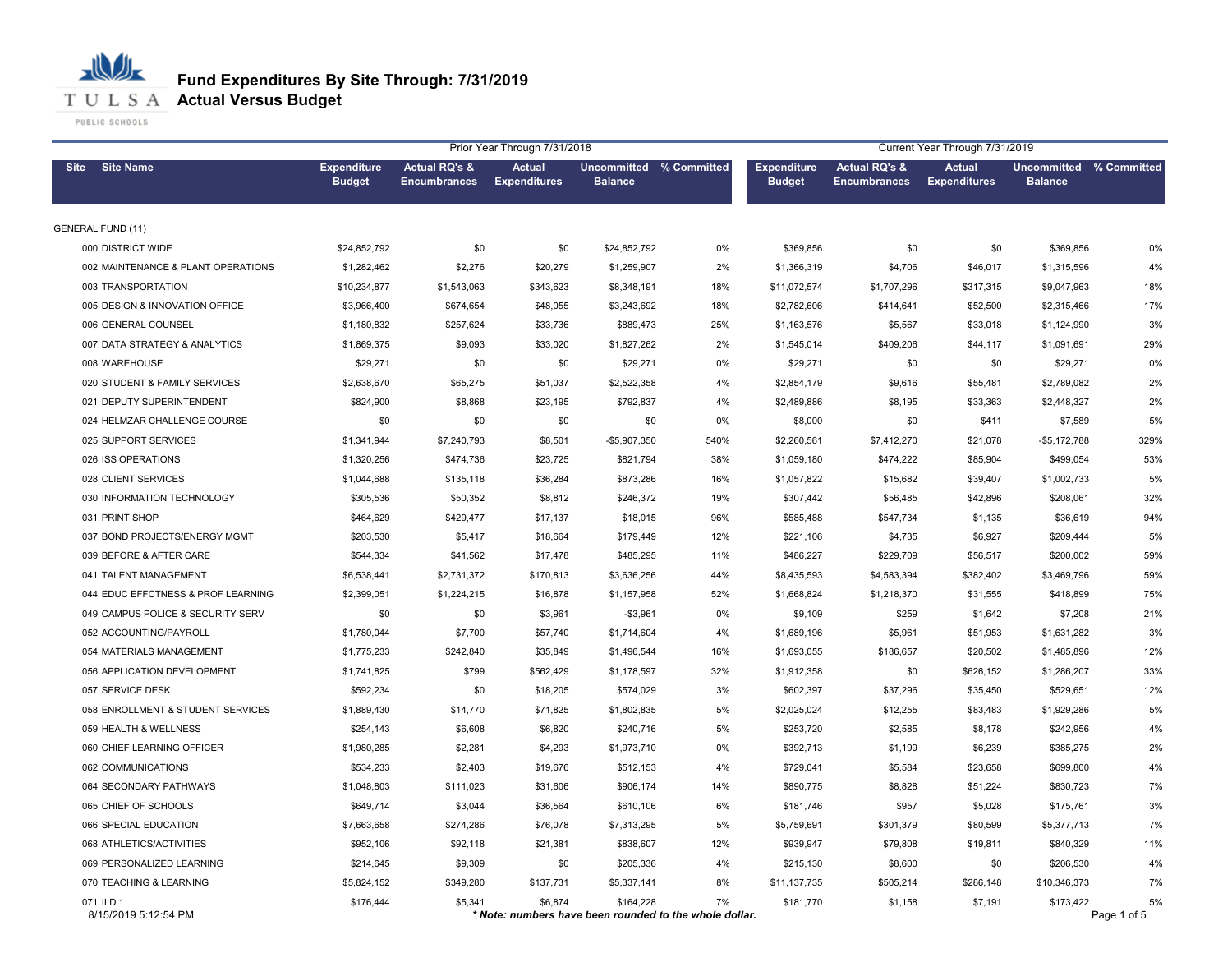

|                                                           |                                     |                                                 | Prior Year Through 7/31/2018                                       |                                           |       |                                     |                                                 | Current Year Through 7/31/2019       |                                           |                   |
|-----------------------------------------------------------|-------------------------------------|-------------------------------------------------|--------------------------------------------------------------------|-------------------------------------------|-------|-------------------------------------|-------------------------------------------------|--------------------------------------|-------------------------------------------|-------------------|
| <b>Site Name</b><br><b>Site</b>                           | <b>Expenditure</b><br><b>Budget</b> | <b>Actual RQ's &amp;</b><br><b>Encumbrances</b> | <b>Actual</b><br><b>Expenditures</b>                               | Uncommitted % Committed<br><b>Balance</b> |       | <b>Expenditure</b><br><b>Budget</b> | <b>Actual RQ's &amp;</b><br><b>Encumbrances</b> | <b>Actual</b><br><b>Expenditures</b> | Uncommitted % Committed<br><b>Balance</b> |                   |
| <b>GENERAL FUND (11)</b>                                  |                                     |                                                 |                                                                    |                                           |       |                                     |                                                 |                                      |                                           |                   |
| 072 ILD 2                                                 | \$168,705                           | \$2,285                                         | \$7,173                                                            | \$159,247                                 | 6%    | \$176,133                           | \$785                                           | \$7,108                              | \$168,240                                 | 4%                |
| 073 ILD 3                                                 | \$169,401                           | \$1,473                                         | \$7,162                                                            | \$160,767                                 | 5%    | \$178,390                           | \$1,247                                         | \$7,213                              | \$169,931                                 | 5%                |
| 076 ILD 5                                                 | \$318,430                           | \$26,242                                        | \$6,783                                                            | \$285,405                                 | 10%   | \$313,758                           | \$46,235                                        | \$7,149                              | \$260,374                                 | 17%               |
| 078 ILD 6                                                 | \$177,890                           | \$1,454                                         | \$7,342                                                            | \$169,094                                 | 5%    | \$186,437                           | \$504                                           | \$7,376                              | \$178,557                                 | 4%                |
| 079 LEAD ILD                                              | \$556,141                           | \$1,184                                         | \$7,730                                                            | \$547,227                                 | 2%    | \$566,272                           | \$832                                           | \$8,227                              | \$557,212                                 | 2%                |
| 080 ILD 7                                                 | \$167,970                           | \$2,578                                         | \$6,640                                                            | \$158,753                                 | 5%    | \$173,840                           | \$2,312                                         | \$6,962                              | \$164,566                                 | 5%                |
| 087 TEACHER LEADER EFFECTIVENESS                          | \$20,160                            | \$0                                             | \$0                                                                | \$20,160                                  | 0%    | \$20,160                            | \$0                                             | \$0                                  | \$20,160                                  | 0%                |
| 091 OFFICE OF THE SUPERINTENDENT                          | \$905,560                           | \$88,558                                        | \$63,365                                                           | \$753,637                                 | 17%   | \$902,465                           | \$124,737                                       | \$26,135                             | \$751,594                                 | 17%               |
| 092 BOARD OF EDUCATION                                    | \$206,093                           | \$4,322                                         | \$5,265                                                            | \$196,506                                 | 5%    | \$164,833                           | \$592                                           | \$165                                | \$164,076                                 | 0%                |
| 093 FEDERAL PROGRAMS/SPECIAL PROJ                         | \$9,334,360                         | \$249,312                                       | \$60,363                                                           | \$9,024,686                               | 3%    | \$6,290,440                         | \$746,774                                       | \$111,594                            | \$5,432,073                               | 14%               |
| 095 ESC CUSTODIANS                                        | \$215,214                           | \$0                                             | \$7,937                                                            | \$207,277                                 | 4%    | \$255,208                           | \$0                                             | \$12,201                             | \$243,008                                 | 5%                |
| 097 TREASURER                                             | \$3,691,225                         | \$2,871,520                                     | \$7,080                                                            | \$812,625                                 | 78%   | \$848,456                           | \$21,857                                        | \$33,538                             | \$793,061                                 | 7%                |
| 098 FINANCIAL SERVICES & BUDGET                           | \$1,981,853                         | \$1,200,202                                     | \$154,777                                                          | \$626,875                                 | 68%   | \$1,647,385                         | \$1,005,858                                     | \$26,254                             | \$615,273                                 | 63%               |
| 100 EDUCATION SERVICE CENTER                              | \$186,652                           | \$0                                             | \$0                                                                | \$186,652                                 | 0%    | \$180,652                           | \$0                                             | \$1,301                              | \$179,352                                 | 1%                |
| 103 ACADEMY CENTRAL ELEMENTARY                            | \$1,306,050                         | \$35,884                                        | \$7,245                                                            | \$1,262,920                               | 3%    | \$2,097,079                         | \$8,254                                         | \$9,146                              | \$2,079,679                               | 1%                |
| 105 ADDAMS ELEMENTARY                                     | \$15,000                            | \$0                                             | \$0                                                                | \$15,000                                  | 0%    | \$4,000                             | \$0                                             | \$0                                  | \$4,000                                   | 0%                |
| 111 ANDERSON ELEMENTARY                                   | \$2,498,193                         | \$29,137                                        | \$9,483                                                            | \$2,459,573                               | 2%    | \$2,819,497                         | \$42,247                                        | \$14,781                             | \$2,762,469                               | 2%                |
| 112 ZARROW INTERNATIONAL SCHOOL                           | \$2,215,820                         | \$10,992                                        | \$7,321                                                            | \$2,197,506                               | 1%    | \$2,669,779                         | \$11,507                                        | \$8,233                              | \$2,650,039                               | 1%                |
| 118 BELL ELEMENTARY                                       | \$3,474,357                         | \$42,460                                        | \$10,905                                                           | \$3,420,992                               | 2%    | \$3,188,325                         | \$24,209                                        | \$7,926                              | \$3,156,190                               | 1%                |
| 135 BURROUGHS ELEMENTARY                                  | \$2,116,527                         | \$18,312                                        | \$6,581                                                            | \$2,091,633                               | 1%    | \$2,170,498                         | \$15,572                                        | \$7,664                              | \$2,147,263                               | 1%                |
| 140 CARNEGIE ELEMENTARY                                   | \$2,191,081                         | \$10,239                                        | \$6,075                                                            | \$2,174,766                               | 1%    | \$2,451,084                         | \$27,830                                        | \$8,035                              | \$2,415,220                               | 1%                |
| 145 CELIA CLINTON ELEMENTARY                              | \$3,234,369                         | \$32,197                                        | \$9,164                                                            | \$3,193,008                               | 1%    | \$3,245,533                         | \$78,234                                        | \$54,731                             | \$3,112,567                               | 4%                |
| 155 WAYMAN TISDALE FINE ARTS ACADE                        | \$2,375,604                         | \$30,912                                        | \$6,059                                                            | \$2,338,633                               | 2%    | \$2,361,958                         | \$30,345                                        | \$10,224                             | \$2,321,389                               | 2%                |
| 156 DOLORES HUERTA ELEMENTARY                             | \$2,150,032                         | \$31,135                                        | \$6,971                                                            | \$2,111,926                               | 2%    | \$2,468,921                         | \$29,159                                        | \$9,393                              | \$2,430,368                               | 2%                |
| 158 COOPER ELEMENTARY                                     | \$3,718,547                         | \$86,184                                        | \$9,969                                                            | \$3,622,393                               | 3%    | \$4,260,163                         | \$54,074                                        | \$10,237                             | \$4,195,852                               | 2%                |
| 161 CLINTON WEST ELEMENTARY                               | \$2,709,134                         | \$35,612                                        | \$9,746                                                            | \$2,663,776                               | 2%    | \$3,111,621                         | \$60,729                                        | \$15,937                             | \$3,034,955                               | 2%                |
| 163 DUAL LANGUAGE IMMERSION PROG                          | \$1,373,471                         | \$20,712                                        | \$5,578                                                            | \$1,347,181                               | 2%    | \$1,682,924                         | \$13,031                                        | \$6,747                              | \$1,663,146                               | 1%                |
| 167 ECDC-BUNCHE                                           | \$964,816                           | \$5,637                                         | \$7,878                                                            | \$951,301                                 | 1%    | \$442,805                           | \$4,037                                         | \$2,541                              | \$436,227                                 | 1%                |
| 168 ECDC-PORTER                                           | \$32,775                            | \$0                                             | \$0                                                                | \$32,775                                  | 0%    | \$12,563                            | \$0                                             | \$0                                  | \$12,563                                  | 0%                |
| 170 EISENHOWER ELEMENTARY                                 | \$3,049,661                         | \$16,012                                        | \$12,074                                                           | \$3,021,574                               | 1%    | \$3,626,589                         | \$12,440                                        | \$8,995                              | \$3,605,155                               | 1%                |
| 175 ELIOT ELEMENTARY                                      | \$1,916,437                         | \$11,212                                        | \$7,670                                                            | \$1,897,555                               | 1%    | \$2,079,013                         | \$10,017                                        | \$9,648                              | \$2,059,347                               | 1%                |
| 180 EMERSON ELEMENTARY                                    | \$1,678,965                         | \$14,703                                        | \$8,401                                                            | \$1,655,861                               | 1%    | \$2,500,107                         | \$67,666                                        | \$33,523                             | \$2,398,917                               | 4%                |
| 185 EUGENE FIELD ELEMENTARY                               | \$2,545,494                         | \$114,112                                       | \$9,914                                                            | \$2,421,467                               | 5%    | \$2,341,585                         | \$113,318                                       | \$7,896                              | \$2,220,371                               | 5%                |
| 194 GREENWOOD LEADERSHIP ACADEMY                          | \$677,058                           | \$0                                             | \$0                                                                | \$677,058                                 | $0\%$ | \$1,514,543                         | \$61,898                                        | \$4,977                              | \$1,447,668                               | 4%                |
| 198 JOHN HOPE FRANKLIN ELEMENTARY<br>8/15/2019 5:12:54 PM | \$2,176,873                         | \$35,414                                        | \$11,782<br>* Note: numbers have been rounded to the whole dollar. | \$2,129,677                               | 2%    | \$2,962,215                         | \$47,148                                        | \$9,808                              | \$2,905,259                               | 2%<br>Page 2 of 5 |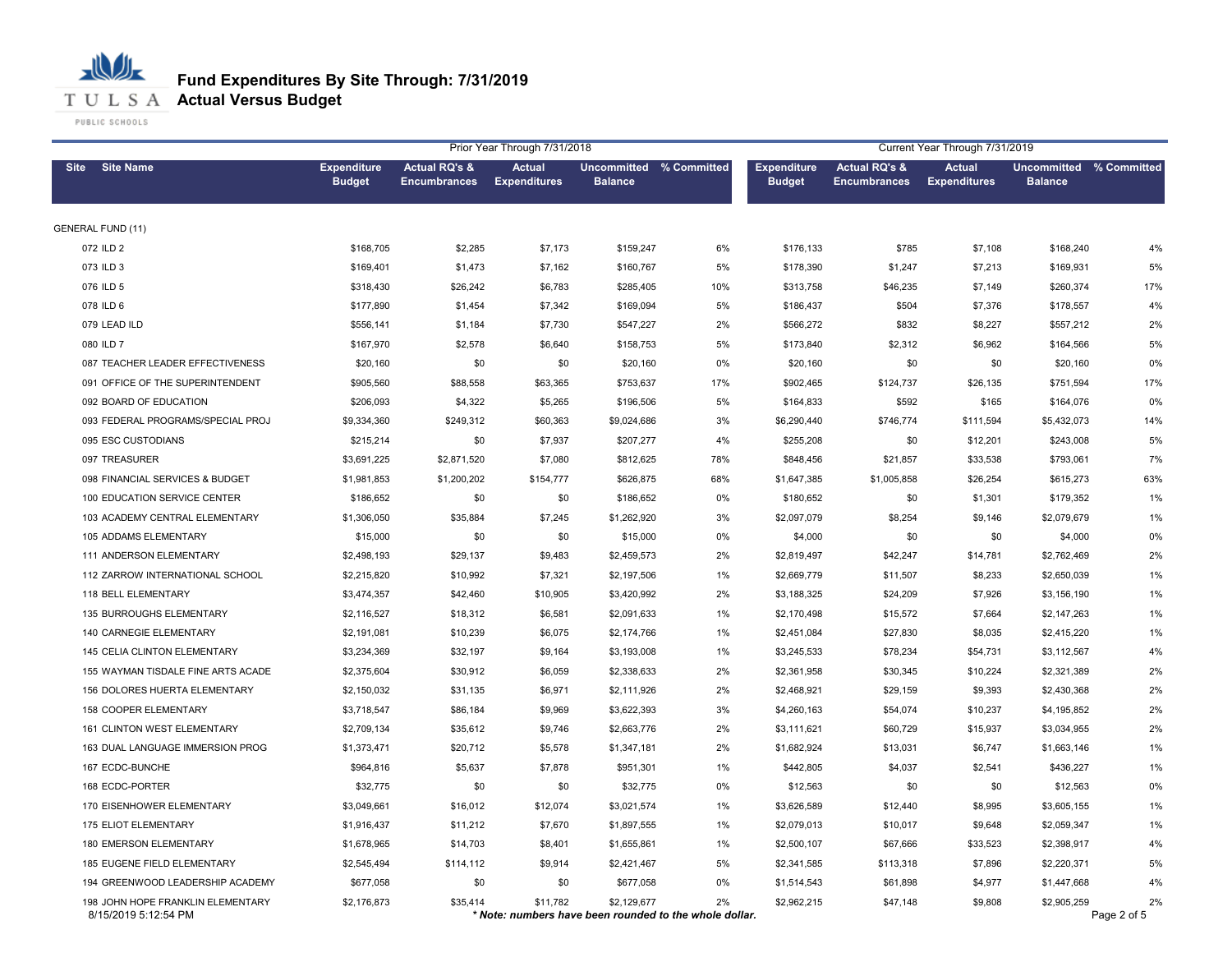### 心儿 **Fund Expenditures By Site Through: 7/31/2019**

**Actual Versus Budget**

|                                                        | Prior Year Through 7/31/2018        |                                                 |                                      |                                                                       |     |                                     |                                                 |                                      | Current Year Through 7/31/2019            |                   |  |  |  |  |
|--------------------------------------------------------|-------------------------------------|-------------------------------------------------|--------------------------------------|-----------------------------------------------------------------------|-----|-------------------------------------|-------------------------------------------------|--------------------------------------|-------------------------------------------|-------------------|--|--|--|--|
| <b>Site Name</b><br><b>Site</b>                        | <b>Expenditure</b><br><b>Budget</b> | <b>Actual RQ's &amp;</b><br><b>Encumbrances</b> | <b>Actual</b><br><b>Expenditures</b> | Uncommitted % Committed<br><b>Balance</b>                             |     | <b>Expenditure</b><br><b>Budget</b> | <b>Actual RQ's &amp;</b><br><b>Encumbrances</b> | <b>Actual</b><br><b>Expenditures</b> | Uncommitted % Committed<br><b>Balance</b> |                   |  |  |  |  |
| <b>GENERAL FUND (11)</b>                               |                                     |                                                 |                                      |                                                                       |     |                                     |                                                 |                                      |                                           |                   |  |  |  |  |
| 199 GRIMES ELEMENTARY                                  | \$1,849,704                         | \$12,666                                        | \$14,625                             | \$1,822,413                                                           | 1%  | \$1,925,813                         | \$18,011                                        | \$6,713                              | \$1,901,089                               | 1%                |  |  |  |  |
| 200 HAWTHORNE ELEMENTARY                               | \$1,794,525                         | \$31,112                                        | \$8,236                              | \$1,755,177                                                           | 2%  | \$2,136,924                         | \$28,754                                        | \$6,346                              | \$2,101,824                               | 2%                |  |  |  |  |
| 204 HAMILTON ELEMENTARY                                | \$3,468,286                         | \$240,537                                       | \$9,100                              | \$3,218,648                                                           | 7%  | \$3,497,779                         | \$283,181                                       | \$26,524                             | \$3,188,074                               | 9%                |  |  |  |  |
| 205 PATRICK HENRY ELEMENTARY                           | \$2,500,303                         | \$15,480                                        | \$7,789                              | \$2,477,034                                                           | 1%  | \$2,465,542                         | \$38,708                                        | \$8,190                              | \$2,418,644                               | 2%                |  |  |  |  |
| 215 HOOVER ELEMENTARY                                  | \$3,048,308                         | \$29,788                                        | \$16,872                             | \$3,001,648                                                           | 2%  | \$3,418,256                         | \$19,335                                        | \$12,022                             | \$3,386,899                               | 1%                |  |  |  |  |
| 230 UNITY LEARNING ACADEMY                             | \$2,094,166                         | \$35,020                                        | \$6,687                              | \$2,052,458                                                           | 2%  | \$2,180,882                         | \$17,441                                        | \$14,156                             | \$2,149,286                               | $1\%$             |  |  |  |  |
| 245 JONES ELEMENTARY                                   | \$1,985,218                         | \$12,261                                        | \$11,841                             | \$1,961,116                                                           | 1%  | \$2,301,586                         | \$62,061                                        | \$7,816                              | \$2,231,709                               | 3%                |  |  |  |  |
| 251 KENDALL-WHITTIER ELEMENTARY                        | \$5,130,462                         | \$157,735                                       | \$14,766                             | \$4,957,961                                                           | 3%  | \$5,715,487                         | \$154,730                                       | \$15,908                             | \$5,544,849                               | 3%                |  |  |  |  |
| 252 KERR ELEMENTARY                                    | \$2,879,591                         | \$30,727                                        | \$8,953                              | \$2,839,910                                                           | 1%  | \$3,152,460                         | \$34,832                                        | \$13,555                             | \$3,104,073                               | 2%                |  |  |  |  |
| 255 KEY ELEMENTARY                                     | \$2,356,894                         | \$31,277                                        | \$10,328                             | \$2,315,289                                                           | 2%  | \$2,710,209                         | \$27,461                                        | \$14,765                             | \$2,667,983                               | 2%                |  |  |  |  |
| 260 LANIER ELEMENTARY                                  | \$1,959,247                         | \$13,042                                        | \$7,824                              | \$1,938,382                                                           | 1%  | \$2,191,755                         | \$7,091                                         | \$8,452                              | \$2,176,212                               | 1%                |  |  |  |  |
| 265 COUNCIL OAK ELEMENTARY                             | \$2,119,571                         | \$12,798                                        | \$9,428                              | \$2,097,344                                                           | 1%  | \$2,560,982                         | \$13,515                                        | \$11,719                             | \$2,535,748                               | 1%                |  |  |  |  |
| 269 LEWIS & CLARK ELEMENTARY                           | \$3,630,160                         | \$16,224                                        | \$8,881                              | \$3,605,055                                                           | 1%  | \$3,823,778                         | \$15,886                                        | \$16,406                             | \$3,791,485                               | $1\%$             |  |  |  |  |
| 275 LINDBERGH ELEMENTARY                               | \$2,539,380                         | \$13,012                                        | \$8,565                              | \$2,517,803                                                           | 1%  | \$2,721,299                         | \$14,436                                        | \$7,206                              | \$2,699,656                               | 1%                |  |  |  |  |
| 305 MACARTHUR ELEMENTARY                               | \$3,060,686                         | \$928,686                                       | \$17,169                             | \$2,114,830                                                           | 31% | \$3,115,572                         | \$911,600                                       | \$8,610                              | \$2,195,361                               | 30%               |  |  |  |  |
| 310 MARSHALL ELEMENTARY                                | \$1,808,662                         | \$39,317                                        | \$8,496                              | \$1,760,848                                                           | 3%  | \$2,266,578                         | \$53,752                                        | \$8,921                              | \$2,203,905                               | 3%                |  |  |  |  |
| 315 MAYO DEMONSTRATION SCHOOL                          | \$2,203,166                         | \$9,584                                         | \$7,995                              | \$2,185,587                                                           | 1%  | \$2,531,597                         | \$9,867                                         | \$7,206                              | \$2,514,523                               | 1%                |  |  |  |  |
| 320 MCCLURE ELEMENTARY                                 | \$2,533,600                         | \$22,798                                        | \$7,240                              | \$2,503,562                                                           | 1%  | \$2,950,560                         | \$7,513                                         | \$13,648                             | \$2,929,398                               | 1%                |  |  |  |  |
| 325 MCKINLEY ELEMENTARY                                | \$2,773,834                         | \$11,562                                        | \$8,933                              | \$2,753,339                                                           | 1%  | \$3,395,528                         | \$21,450                                        | \$10,094                             | \$3,363,984                               | 1%                |  |  |  |  |
| 330 MITCHELL ELEMENTARY                                | \$2,527,598                         | \$38,154                                        | \$7,795                              | \$2,481,649                                                           | 2%  | \$2,886,892                         | \$33,429                                        | \$7,731                              | \$2,845,732                               | 1%                |  |  |  |  |
| 345 OWEN ELEMENTARY                                    | \$2,571,409                         | \$17,286                                        | \$7,340                              | \$2,546,783                                                           | 1%  | \$2,968,018                         | \$91,518                                        | \$15,867                             | \$2,860,633                               | 4%                |  |  |  |  |
| 350 PARK ELEMENTARY                                    | \$37,405                            | \$0                                             | \$0                                  | \$37,405                                                              | 0%  | \$400                               | \$0                                             | \$0                                  | \$400                                     | 0%                |  |  |  |  |
| 351 PEARY ELEMENTARY                                   | \$2,229,107                         | \$43,794                                        | \$6,534                              | \$2,178,779                                                           | 2%  | \$2,504,386                         | \$37,658                                        | \$7,724                              | \$2,459,005                               | 2%                |  |  |  |  |
| 355 PENN ELEMENTARY                                    | \$1,944,766                         | \$45,912                                        | \$9,009                              | \$1,889,845                                                           | 3%  | \$359,919                           | \$8,525                                         | \$5,730                              | \$345,665                                 | 4%                |  |  |  |  |
| 378 REMINGTON ELEMENTARY                               | \$45,017                            | \$0                                             | \$0                                  | \$45,017                                                              | 0%  | \$1,407                             | \$0                                             | \$0                                  | \$1,407                                   | 0%                |  |  |  |  |
| 395 ROBERTSON ELEMENTARY                               | \$2,300,397                         | \$19,840                                        | \$8,732                              | \$2,271,825                                                           | 1%  | \$2,382,937                         | \$31,690                                        | \$21,710                             | \$2,329,538                               | 2%                |  |  |  |  |
| 397 ROOSEVELT ELEMENTARY                               | \$24,979                            | \$0                                             | \$918                                | \$24,060                                                              | 4%  | \$26,923                            | \$0                                             | \$866                                | \$26,057                                  | 3%                |  |  |  |  |
| <b>400 ROSS</b>                                        | \$39,950                            | \$0                                             | \$0                                  | \$39,950                                                              | 0%  | \$39,950                            | \$0                                             | \$701                                | \$39,249                                  | 2%                |  |  |  |  |
| 402 SALK ELEMENTARY                                    | \$3,466,999                         | \$11,412                                        | \$8,249                              | \$3,447,337                                                           | 1%  | \$3,826,505                         | \$31,440                                        | \$16,179                             | \$3,778,885                               | 1%                |  |  |  |  |
| 403 SANDBURG ELEMENTARY                                | \$20,860                            | \$0                                             | \$0                                  | \$20,860                                                              | 0%  | \$14,860                            | \$0                                             | \$0                                  | \$14,860                                  | 0%                |  |  |  |  |
| 405 SEQUOYAH ELEMENTARY                                | \$3,340,104                         | \$118,074                                       | \$10,021                             | \$3,212,008                                                           | 4%  | \$3,612,908                         | \$127,017                                       | \$9,951                              | \$3,475,940                               | 4%                |  |  |  |  |
| 410 SKELLY ELEMENTARY                                  | \$4,911,796                         | \$53,052                                        | \$31,075                             | \$4,827,668                                                           | 2%  | \$5,588,898                         | \$135,577                                       | \$27,314                             | \$5,426,007                               | 3%                |  |  |  |  |
| 411 SKELLY - LOWER                                     | \$44,491                            | \$10,550                                        | \$0                                  | \$33,941                                                              | 24% | \$5,552                             | \$2,652                                         | \$0                                  | \$2,900                                   | 48%               |  |  |  |  |
| 415 SPRINGDALE ELEMENTARY                              | \$2,717,558                         | \$15,226                                        | \$10,691                             | \$2,691,641                                                           | 1%  | \$2,854,230                         | \$11,181                                        | \$10,179                             | \$2,832,869                               | 1%                |  |  |  |  |
| 423 PROJECT ACCEPT-TRAICE ELEM<br>8/15/2019 5:12:54 PM | \$1,184,780                         | \$4,477                                         | \$7,550                              | \$1,172,753<br>* Note: numbers have been rounded to the whole dollar. | 1%  | \$1,378,746                         | \$4,589                                         | \$22,156                             | \$1,352,002                               | 2%<br>Page 3 of 5 |  |  |  |  |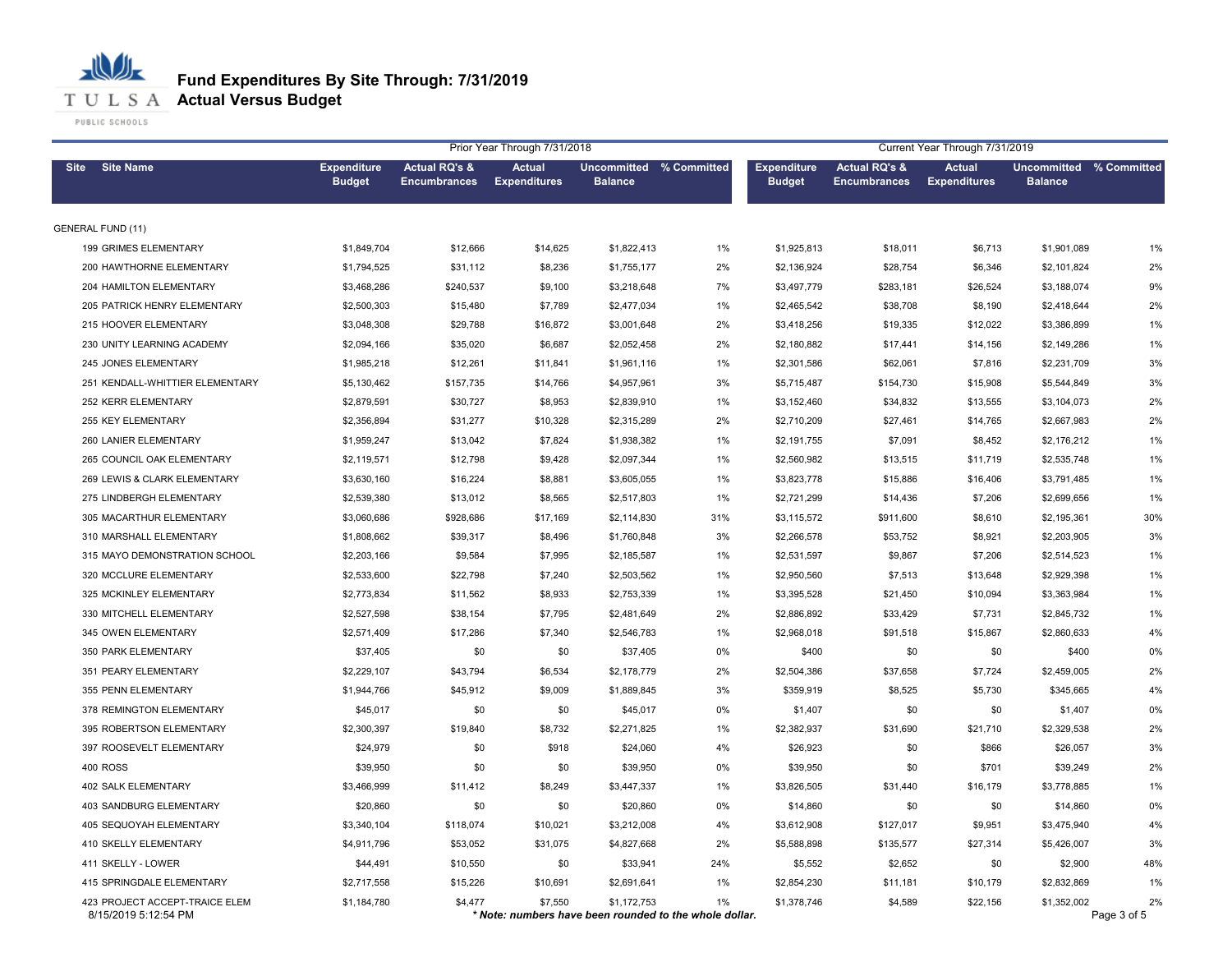|                                                   | Prior Year Through 7/31/2018        |                                                 |                                      |                                           |                                                              |                                     |                                                 |                                      | Current Year Through 7/31/2019            |                   |  |  |  |  |  |
|---------------------------------------------------|-------------------------------------|-------------------------------------------------|--------------------------------------|-------------------------------------------|--------------------------------------------------------------|-------------------------------------|-------------------------------------------------|--------------------------------------|-------------------------------------------|-------------------|--|--|--|--|--|
| <b>Site Name</b><br><b>Site</b>                   | <b>Expenditure</b><br><b>Budget</b> | <b>Actual RQ's &amp;</b><br><b>Encumbrances</b> | <b>Actual</b><br><b>Expenditures</b> | Uncommitted % Committed<br><b>Balance</b> |                                                              | <b>Expenditure</b><br><b>Budget</b> | <b>Actual RQ's &amp;</b><br><b>Encumbrances</b> | <b>Actual</b><br><b>Expenditures</b> | Uncommitted % Committed<br><b>Balance</b> |                   |  |  |  |  |  |
| <b>GENERAL FUND (11)</b>                          |                                     |                                                 |                                      |                                           |                                                              |                                     |                                                 |                                      |                                           |                   |  |  |  |  |  |
| 425 MARK TWAIN ELEMENTARY                         | \$2,408,322                         | \$34,747                                        | \$9,233                              | \$2,364,342                               | 2%                                                           | \$2,533,618                         | \$57,948                                        | \$10,105                             | \$2,465,564                               | 3%                |  |  |  |  |  |
| <b>435 WHITMAN ELEMENTARY</b>                     | \$2,042,888                         | \$11,018                                        | \$8,429                              | \$2,023,440                               | 1%                                                           | \$2,422,362                         | \$10,736                                        | \$12,989                             | \$2,398,638                               | 1%                |  |  |  |  |  |
| 444 WRIGHT ELEMENTARY                             | \$2,704,721                         | \$33,560                                        | \$15,704                             | \$2,655,457                               | 2%                                                           | \$3,104,258                         | \$33,828                                        | \$11,217                             | \$3,059,213                               | 1%                |  |  |  |  |  |
| 447 DISNEY ELEMENTARY                             | \$3,794,284                         | \$14,492                                        | \$11,156                             | \$3,768,635                               | 1%                                                           | \$4,422,814                         | \$11,885                                        | \$17,465                             | \$4,393,464                               | 1%                |  |  |  |  |  |
| 449 GRISSOM ELEMENTARY                            | \$1,986,893                         | \$12,542                                        | \$6,918                              | \$1,967,433                               | 1%                                                           | \$2,173,186                         | \$21,152                                        | \$7,846                              | \$2,144,188                               | 1%                |  |  |  |  |  |
| 515 CARVER MIDDLE SCHOOL                          | \$2,630,203                         | \$13,228                                        | \$10,931                             | \$2,606,045                               | 1%                                                           | \$2,995,863                         | \$16,203                                        | \$13,378                             | \$2,966,283                               | 1%                |  |  |  |  |  |
| 530 WEBSTER MIDDLE SCHOOL                         | \$2,552,615                         | \$94,990                                        | \$7,069                              | \$2,450,556                               | 4%                                                           | \$2,583,523                         | \$98,685                                        | \$9,548                              | \$2,475,290                               | 4%                |  |  |  |  |  |
| 537 EDISON PREPARATORY MIDDLE                     | \$4,109,481                         | \$25,355                                        | \$8,894                              | \$4,075,232                               | 1%                                                           | \$4,416,800                         | \$11,014                                        | \$9,977                              | \$4,395,809                               | $0\%$             |  |  |  |  |  |
| 563 MONROE DEMONSTRATION (6-8)                    | \$1,745,468                         | \$11,971                                        | \$11,560                             | \$1,721,937                               | 1%                                                           | \$5,089,030                         | \$170,610                                       | \$11,341                             | \$4,907,079                               | 4%                |  |  |  |  |  |
| 573 THOREAU DEMONSTRATION ACADEMY                 | \$3,004,999                         | \$21,184                                        | \$13,539                             | \$2,970,276                               | 1%                                                           | \$3,279,428                         | \$20,230                                        | \$16,458                             | \$3,242,739                               | 1%                |  |  |  |  |  |
| 574 TRAICE MIDDLE SCHOOL                          | \$7,390                             | \$0                                             | \$0                                  | \$7,390                                   | 0%                                                           | \$9,784                             | \$0                                             | \$0                                  | \$9,784                                   | 0%                |  |  |  |  |  |
| 600 TULSA TECHNOLOGY                              | \$92,750                            | \$92,750                                        | \$0                                  | \$0                                       | 100%                                                         | \$92,750                            | \$92,750                                        | \$0                                  | \$0                                       | 100%              |  |  |  |  |  |
| 601 MARGARET HUDSON                               | \$304,102                           | \$0                                             | \$0                                  | \$304,102                                 | 0%                                                           | \$174,272                           | \$0                                             | \$666                                | \$173,606                                 | 0%                |  |  |  |  |  |
| 603 LEARNING CENTER                               | \$17,550                            | \$0                                             | \$0                                  | \$17,550                                  | 0%                                                           | \$17,550                            | \$0                                             | \$0                                  | \$17,550                                  | 0%                |  |  |  |  |  |
| 604 INDIAN PUPIL EDUCATION                        | \$718,068                           | \$4,380                                         | \$3,668                              | \$710,020                                 | 1%                                                           | \$905,504                           | \$2,256                                         | \$13,596                             | \$889,653                                 | 2%                |  |  |  |  |  |
| 606 STREET SCHOOL                                 | \$336,883                           | \$0                                             | \$1,579                              | \$335,304                                 | 0%                                                           | \$848,653                           | \$3,638                                         | \$3,677                              | \$841,338                                 | $1\%$             |  |  |  |  |  |
| 607 SHADOW MT BEHAVIORAL HLTH SYS                 | \$175,226                           | \$1,548                                         | \$2,537                              | \$171,141                                 | 2%                                                           | \$304,682                           | \$931                                           | \$2,696                              | \$301,055                                 | 1%                |  |  |  |  |  |
| 609 POSITIVE CHANGE                               | \$306,560                           | \$916                                           | \$0                                  | \$305,644                                 | 0%                                                           | \$428,305                           | \$350                                           | \$0                                  | \$427,955                                 | $0\%$             |  |  |  |  |  |
| 613 CALM CENTER                                   | \$43,693                            | \$652                                           | \$605                                | \$42,436                                  | 3%                                                           | \$49,366                            | \$417                                           | \$702                                | \$48,247                                  | 2%                |  |  |  |  |  |
| 615 JUVENILE DETENTION CENTER                     | \$220,123                           | \$297                                           | \$623                                | \$219,203                                 | 0%                                                           | \$296,489                           | \$100                                           | \$1,105                              | \$295,284                                 | $0\%$             |  |  |  |  |  |
| 621 PARKSIDE                                      | \$255,756                           | \$1,145                                         | \$605                                | \$254,006                                 | 1%                                                           | \$309,365                           | \$508                                           | \$702                                | \$308,155                                 | 0%                |  |  |  |  |  |
| 628 PHOENIX RISING                                | \$573,768                           | \$2,825                                         | \$2,873                              | \$568,070                                 | 1%                                                           | \$815,646                           | \$2,507                                         | \$5,643                              | \$807,496                                 | 1%                |  |  |  |  |  |
| 631 SHADOW MT RIVERSIDE                           | \$230,127                           | \$546                                           | \$635                                | \$228,946                                 | 1%                                                           | \$89,755                            | \$0                                             | \$702                                | \$89,053                                  | $1\%$             |  |  |  |  |  |
| 636 TLA/VIRTUAL SCHOOL                            | \$934,369                           | \$3,360                                         | \$12,653                             | \$918,356                                 | 2%                                                           | \$893,312                           | \$2,854                                         | \$15,910                             | \$874,547                                 | 2%                |  |  |  |  |  |
| 640 DAVID L MOSS CORRECTIONAL CTR                 | \$170,784                           | \$1,199                                         | \$623                                | \$168,961                                 | 1%                                                           | \$208,374                           | \$2,723                                         | \$702                                | \$204,949                                 | 2%                |  |  |  |  |  |
| 643 VIRTUAL SCHOOL                                | \$35,000                            | \$0                                             | \$0                                  | \$35,000                                  | 0%                                                           | \$35,000                            | \$0                                             | \$0                                  | \$35,000                                  | $0\%$             |  |  |  |  |  |
| 644 LAURA DESTER SHELTER                          | \$213,295                           | \$0                                             | \$0                                  | \$213,295                                 | 0%                                                           | \$142,617                           | \$1,634                                         | \$0                                  | \$140,983                                 | 1%                |  |  |  |  |  |
| 657 SHADOW MT HOPE                                | \$101,415                           | \$200                                           | \$605                                | \$100,611                                 | 1%                                                           | \$23,373                            | \$0                                             | \$702                                | \$22,671                                  | 3%                |  |  |  |  |  |
| 658 CENTRAL JUNIOR HIGH SCHOOL                    | \$1,527,876                         | \$5,374                                         | \$10,181                             | \$1,512,320                               | 1%                                                           | \$1,582,763                         | \$13,159                                        | \$7,962                              | \$1,561,642                               | 1%                |  |  |  |  |  |
| 659 EAST CENTRAL JUNIOR HIGH                      | \$3,165,184                         | \$9,725                                         | \$12,586                             | \$3,142,873                               | 1%                                                           | \$3,544,718                         | \$37,307                                        | \$31,634                             | \$3,475,777                               | 2%                |  |  |  |  |  |
| 661 HALE JUNIOR HIGH                              | \$3,104,295                         | \$97,060                                        | \$12,163                             | \$2,995,071                               | 4%                                                           | \$3,603,971                         | \$178,076                                       | \$19,293                             | \$3,406,603                               | 5%                |  |  |  |  |  |
| 662 MCLAIN JUNIOR HIGH SCHOOL                     | \$1,215,422                         | \$87,689                                        | \$5,672                              | \$1,122,062                               | 8%                                                           | \$489,333                           | \$1,410                                         | \$3,418                              | \$484,505                                 | 1%                |  |  |  |  |  |
| 663 MEMORIAL JUNIOR HIGH                          | \$2,653,864                         | \$16,203                                        | \$13,568                             | \$2,624,094                               | 1%                                                           | \$2,960,248                         | \$8,672                                         | \$11,730                             | \$2,939,846                               | 1%                |  |  |  |  |  |
| 664 ROGERS COLLEGE JR HIGH                        | \$2,722,011                         | \$98,002                                        | \$9,001                              | \$2,615,009                               | 4%                                                           | \$2,816,383                         | \$114,708                                       | \$9,489                              | \$2,692,186                               | 4%                |  |  |  |  |  |
| 667 TULSA MET JUNIOR HIGH<br>8/15/2019 5:12:54 PM | \$175,514                           | \$0                                             | \$509                                | \$175,005                                 | 0%<br>* Note: numbers have been rounded to the whole dollar. | \$289,284                           | \$0                                             | \$183                                | \$289,102                                 | 0%<br>Page 4 of 5 |  |  |  |  |  |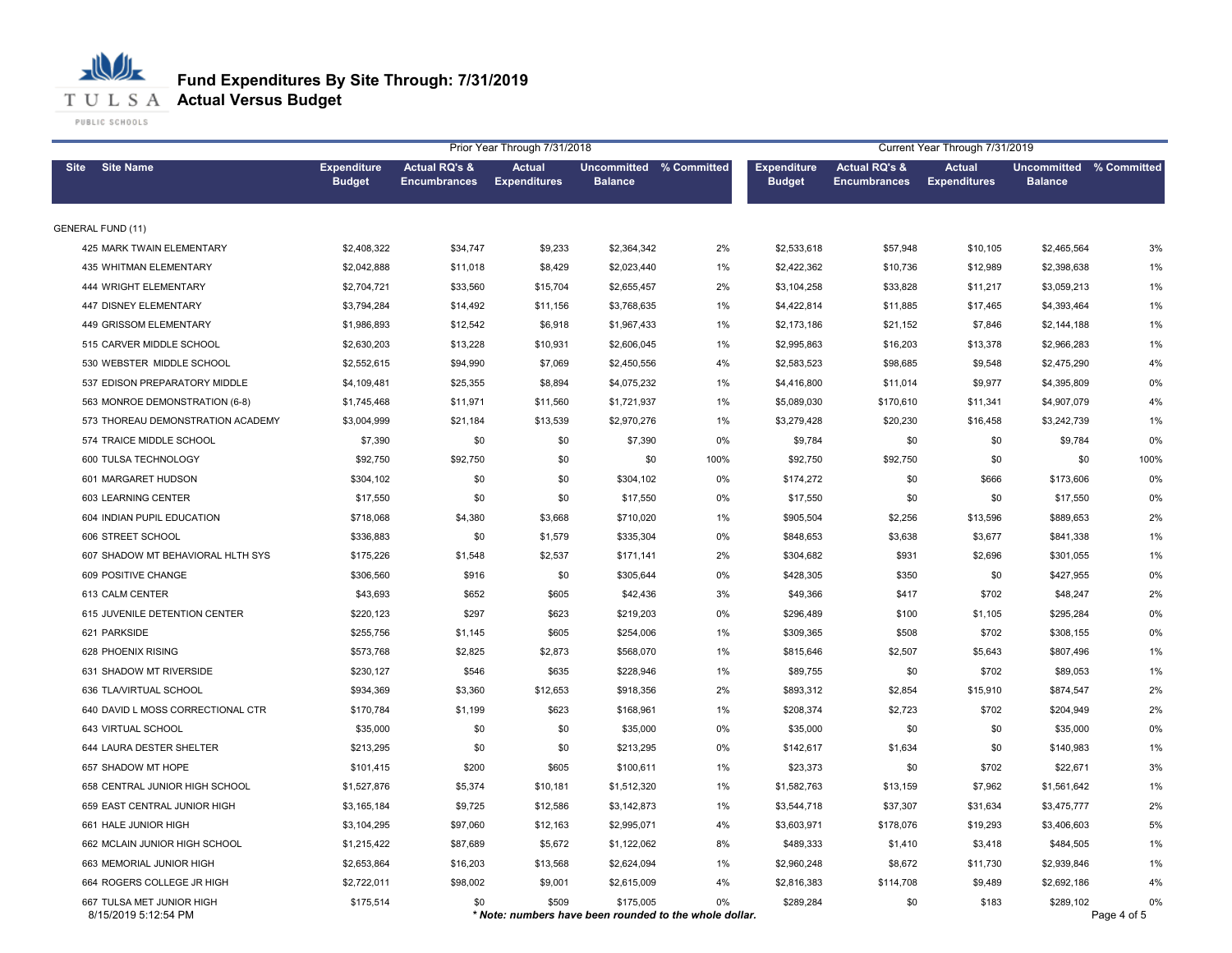

|                                    |                                     |                                                 | Prior Year Through 7/31/2018         |                                           |       | Current Year Through 7/31/2019      |                                                 |                                      |                                           |      |  |
|------------------------------------|-------------------------------------|-------------------------------------------------|--------------------------------------|-------------------------------------------|-------|-------------------------------------|-------------------------------------------------|--------------------------------------|-------------------------------------------|------|--|
| <b>Site Name</b><br><b>Site</b>    | <b>Expenditure</b><br><b>Budget</b> | <b>Actual RQ's &amp;</b><br><b>Encumbrances</b> | <b>Actual</b><br><b>Expenditures</b> | Uncommitted % Committed<br><b>Balance</b> |       | <b>Expenditure</b><br><b>Budget</b> | <b>Actual RQ's &amp;</b><br><b>Encumbrances</b> | <b>Actual</b><br><b>Expenditures</b> | Uncommitted % Committed<br><b>Balance</b> |      |  |
| <b>GENERAL FUND (11)</b>           |                                     |                                                 |                                      |                                           |       |                                     |                                                 |                                      |                                           |      |  |
| 668 MCLAIN 7TH GRADE ACADEMY       | \$1,145,179                         | \$5,080                                         | \$7,411                              | \$1,132,687                               | 1%    | \$345,750                           | \$0                                             | \$4,106                              | \$341,643                                 | 1%   |  |
| 676 CROSSTOWN DAYCARE HEAD START   | \$71,012                            | \$71,012                                        | \$0                                  | \$0                                       | 100%  | \$74,487                            | \$96,090                                        | \$0                                  | $-$21,603$                                | 129% |  |
| 687 FROST                          | \$140,881                           | \$0                                             | \$3,628                              | \$137,253                                 | 3%    | \$139,020                           | \$0                                             | \$2,969                              | \$136,050                                 | 2%   |  |
| 688 REED HEADSTART                 | \$188,234                           | \$0                                             | \$7,436                              | \$180,797                                 | 4%    | \$212,580                           | \$0                                             | \$119                                | \$212,461                                 | 0%   |  |
| 691 IN DISTRICT HEAD START         | \$366,006                           | \$0                                             | \$13,006                             | \$353,000                                 | 4%    | \$3,154,235                         | \$2,905,573                                     | $-$34,861$                           | \$283,523                                 | 91%  |  |
| 692 OUT OF DISTRICT HEAD START     | \$0                                 | \$0                                             | \$0                                  | \$0                                       | 0%    | \$59,246                            | \$0                                             | \$0                                  | \$59,246                                  | 0%   |  |
| 694 CORNERSTONE CHILD DEVELOPMENT  | \$97,947                            | \$97,947                                        | \$0                                  | \$0                                       | 100%  | \$109,120                           | \$140,767                                       | \$0                                  | $-$31,647$                                | 129% |  |
| 696 EDUCARE                        | \$316,257                           | \$216,639                                       | \$2,963                              | \$96,655                                  | 69%   | \$406,291                           | \$208,894                                       | \$1,040                              | \$196,357                                 | 52%  |  |
| 698 EDUCARE II                     | \$87,195                            | \$0                                             | \$2,420                              | \$84,775                                  | 3%    | \$127,229                           | \$0                                             | \$2,740                              | \$124,489                                 | 2%   |  |
| 699 EDUCARE III                    | \$96,042                            | \$0                                             | \$1,592                              | \$94,450                                  | 2%    | \$119,908                           | \$0                                             | \$2,461                              | \$117,447                                 | 2%   |  |
| 705 CENTRAL HIGH SCHOOL            | \$3,720,510                         | \$11,455                                        | \$20,980                             | \$3,688,075                               | $1\%$ | \$3,494,848                         | \$18,199                                        | \$25,454                             | \$3,451,195                               | 1%   |  |
| 710 EAST CENTRAL HIGH SCHOOL       | \$5,473,190                         | \$18,233                                        | \$23,847                             | \$5,431,111                               | $1\%$ | \$6,105,187                         | \$33,306                                        | \$26,355                             | \$6,045,525                               | 1%   |  |
| 712 EDISON PREPARATORY HS          | \$6,082,269                         | \$57,427                                        | \$17,290                             | \$6,007,552                               | $1\%$ | \$6,619,686                         | \$44,640                                        | \$32,993                             | \$6,542,053                               | 1%   |  |
| 715 HALE HIGH SCHOOL               | \$6,246,255                         | \$606,194                                       | \$36,157                             | \$5,603,904                               | 10%   | \$6,399,276                         | \$674,343                                       | \$50,500                             | \$5,674,433                               | 11%  |  |
| 720 MCLAIN HS FOR SCIENCE & TECH   | \$3,912,196                         | \$119,494                                       | \$25,016                             | \$3,767,687                               | 4%    | \$4,626,056                         | \$121,402                                       | \$46,918                             | \$4,457,736                               | 4%   |  |
| 725 MEMORIAL HIGH SCHOOL           | \$5,776,551                         | \$36,023                                        | \$32,875                             | \$5,707,653                               | 1%    | \$6,390,116                         | \$28,671                                        | \$53,039                             | \$6,308,407                               | 1%   |  |
| 730 ROGERS COLLEGE HIGH            | \$3,911,205                         | \$24,378                                        | \$24,821                             | \$3,862,007                               | 1%    | \$4,770,749                         | \$49,402                                        | \$24,694                             | \$4,696,653                               | 2%   |  |
| 735 WASHINGTON HIGH SCHOOL         | \$5,967,280                         | \$95,342                                        | \$33,554                             | \$5,838,383                               | 2%    | \$6,986,965                         | \$62,726                                        | \$65,248                             | \$6,858,990                               | 2%   |  |
| 740 WEBSTER HIGH SCHOOL            | \$3,584,478                         | \$101,036                                       | \$38,287                             | \$3,445,156                               | 4%    | \$3,666,178                         | \$100,594                                       | \$39,990                             | \$3,525,594                               | 4%   |  |
| 745 TULSA MET HIGH SCHOOL          | \$1,618,486                         | \$7,183                                         | \$10,943                             | \$1,600,360                               | $1\%$ | \$1,593,514                         | \$5,328                                         | \$13,919                             | \$1,574,267                               | 1%   |  |
| 750 TRAICE ACADEMY HS              | \$1,735,365                         | \$180,670                                       | \$9,041                              | \$1,545,654                               | 11%   | \$2,313,081                         | \$233,293                                       | \$10,400                             | \$2,069,389                               | 11%  |  |
| 974 TULSA SCHOOL OF ARTS & SCIENCE | \$2,479,665                         | \$0                                             | \$2,551                              | \$2,477,114                               | 0%    | \$2,790,614                         | \$0                                             | \$2,551                              | \$2,788,063                               | 0%   |  |
| 975 TULSA KIPP ACADEMY             | \$2,133,326                         | \$0                                             | \$2,752                              | \$2,130,573                               | 0%    | \$2,707,679                         | \$0                                             | \$2,722                              | \$2,704,956                               | 0%   |  |
| 976 TULSA LEGACY                   | \$3,307,970                         | \$0                                             | \$4,452                              | \$3,303,518                               | 0%    | \$3,815,725                         | \$0                                             | \$5,104                              | \$3,810,621                               | 0%   |  |
| 977 COLLEGE BOUND ACADEMY          | \$1,964,510                         | \$0                                             | \$3,586                              | \$1,960,924                               | 0%    | \$2,736,239                         | \$0                                             | \$2,968                              | \$2,733,271                               | 0%   |  |
| 978 TULSA HONOR ACADEMY            | \$1,670,968                         | \$0                                             | \$1,575                              | \$1,669,393                               | 0%    | \$2,637,950                         | \$0                                             | \$2,634                              | \$2,635,315                               | 0%   |  |
| 979 COLLEGIATE HALL CHARTER SCHOOL | \$979,589                           | \$0                                             | \$0                                  | \$979,589                                 | 0%    | \$1,327,559                         | \$0                                             | \$0                                  | \$1,327,559                               | 0%   |  |
| Total Site Expenditures for Fund   | \$335,135,292                       | \$25,432,171                                    | \$3,278,645                          | \$306,424,476                             | 9%    | \$339,488,945                       | \$28,817,430                                    | \$4,052,235                          | \$306,619,280                             | 10%  |  |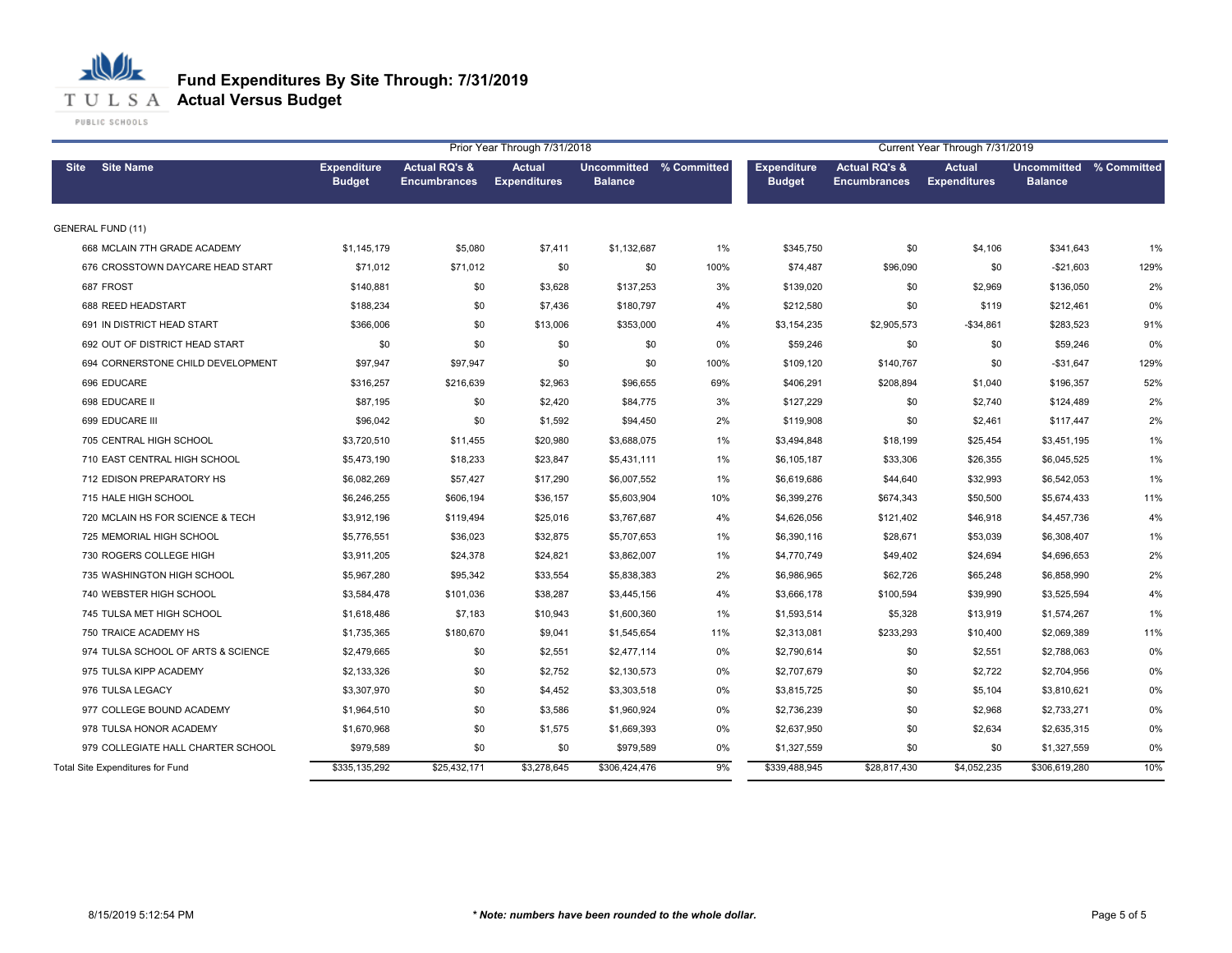

PUBLIC SCHOOLS

心儿

|                                                  |                                     |                                         | Prior Year Through 7/31/2018         |                                                  |      |                                     |                                         | Current Year Through 7/31/2019       |                                                  |      |
|--------------------------------------------------|-------------------------------------|-----------------------------------------|--------------------------------------|--------------------------------------------------|------|-------------------------------------|-----------------------------------------|--------------------------------------|--------------------------------------------------|------|
|                                                  | <b>Expenditure</b><br><b>Budget</b> | <b>Actual RQ's &amp;</b><br>Encumbrance | <b>Actual</b><br><b>Expenditures</b> | <b>Uncommitted % Committed</b><br><b>Balance</b> |      | <b>Expenditure</b><br><b>Budget</b> | <b>Actual RQ's &amp;</b><br>Encumbrance | <b>Actual</b><br><b>Expenditures</b> | <b>Uncommitted % Committed</b><br><b>Balance</b> |      |
| <b>BUILDING FUND (21)</b>                        |                                     |                                         |                                      |                                                  |      |                                     |                                         |                                      |                                                  |      |
| 1XXX Salaries                                    |                                     |                                         |                                      |                                                  |      |                                     |                                         |                                      |                                                  |      |
| 1210 FULL TIME NON-CERTIFIED SALARI              | \$6,564,874                         | \$0                                     | \$247,313                            | \$6,317,561                                      | 4%   | \$6,960,965                         | \$0                                     | \$245,005                            | \$6,715,960                                      | 4%   |
| 1212 RETROACTIVE SUPPORT PAY                     | \$0                                 | \$0                                     | \$1,256                              | $-$1,256$                                        | 0%   | \$0                                 | \$0                                     | \$101                                | $-$101$                                          | 0%   |
| 1250 BENEFIT ALLOWANCE-SUPPORT STAF              | \$91,051                            | \$0                                     | \$190                                | \$90,862                                         | 0%   | \$70,565                            | \$0                                     | \$95                                 | \$70,470                                         | 0%   |
| 1500 OVERTIME SALARIES - NON-CERTIF              | \$109,264                           | \$0                                     | \$7,942                              | \$101,323                                        | 7%   | \$162,859                           | \$0                                     | \$15,637                             | \$147,222                                        | 10%  |
| 1800 STIPENDS - NON-CERTIFIED                    | \$27,500                            | \$0                                     | \$0                                  | \$27,500                                         | 0%   | \$27,500                            | \$0                                     | \$145                                | \$27,355                                         | 1%   |
|                                                  | \$6,792,690                         | \$0                                     | \$256,700                            | \$6,535,989                                      | 4%   | \$7,221,888                         | \$0                                     | \$260,983                            | \$6,960,905                                      | 4%   |
| 2XXX Benefits                                    |                                     |                                         |                                      |                                                  |      |                                     |                                         |                                      |                                                  |      |
| 2220 DENTAL INSURANCE - NON-CERTIFI              | \$17,092                            | \$0                                     | \$543                                | \$16,549                                         | 3%   | \$18,236                            | \$0                                     | \$563                                | \$17,673                                         | 3%   |
| 2230 HEALTH INSURANCE - NON-CERTIFI              | \$1,027,969                         | \$0                                     | \$33,017                             | \$994,952                                        | 3%   | \$1,085,098                         | \$0                                     | \$34,802                             | \$1,050,296                                      | 3%   |
| 2240 LIFE INSURANCE - NON-CERTIFIED              | \$14,248                            | \$0                                     | \$62                                 | \$14,186                                         | 0%   | \$15,902                            | \$0                                     | \$58                                 | \$15,844                                         | 0%   |
| 2250 L-T DISB INSUR                              | \$15,243                            | \$0                                     | \$68                                 | \$15,175                                         | 0%   | \$20,940                            | \$0                                     | \$76                                 | \$20,863                                         | 0%   |
| 2410 FICA - EMPLOYER'S CONTRIBUTION              | \$398,139                           | \$0                                     | \$15,521                             | \$382,619                                        | 4%   | \$420,090                           | \$0                                     | \$15,678                             | \$404,412                                        | 4%   |
| 2420 MEDICARE - EMPLOYER'S CONTRIBU              | \$93,113                            | \$0                                     | \$3,630                              | \$89,484                                         | 4%   | \$98,250                            | \$0                                     | \$3,673                              | \$94,577                                         | 4%   |
| 2610 RETIREMENT - DISTRICT PAID NON              | \$2,755                             | \$0                                     | \$116                                | \$2,639                                          | 4%   | \$2,834                             | \$0                                     | \$118                                | \$2,716                                          | 4%   |
| 2630 RETIREMENT - EMPLOYER'S CONTRI              | \$309,432                           | \$0                                     | \$13,004                             | \$296,427                                        | 4%   | \$357,070                           | \$0                                     | \$13,871                             | \$343,199                                        | 4%   |
|                                                  | \$1,877,991                         | $\overline{50}$                         | \$65,961                             | \$1,812,030                                      | 4%   | \$2,018,420                         | $\overline{50}$                         | \$68,838                             | \$1,949,581                                      | 3%   |
| 3XXX Purchased Professional & Technical Services |                                     |                                         |                                      |                                                  |      |                                     |                                         |                                      |                                                  |      |
| 3340 ENGINEERING SERVICES                        | \$0                                 | \$6,250                                 | \$0                                  | $-$6,250$                                        | 0%   | \$0                                 | \$0                                     | \$0                                  | \$0                                              | 0%   |
| 3360 MEDICAL SERVICES                            | \$2,975                             | \$0                                     | \$0                                  | \$2,975                                          | 0%   | \$2,975                             | \$2,800                                 | \$0                                  | \$175                                            | 94%  |
| 3370 OTHER PROFESSIONAL SERVICES                 | \$11,220                            | \$4,275                                 | \$0                                  | \$6,945                                          | 38%  | \$14,220                            | \$3,000                                 | \$0                                  | \$11,220                                         | 21%  |
| 3400 TECHNICAL SERVICES                          | \$8,000                             | \$8,000                                 | \$0                                  | \$0                                              | 100% | \$8,000                             | \$0                                     | \$0                                  | \$8,000                                          | 0%   |
| 3440 SECURITY SERVICES                           | \$80,676                            | \$50,000                                | \$0                                  | \$30,676                                         | 62%  | \$141,800                           | \$200,000                               | \$0                                  | $-$58,200$                                       | 141% |
| 3442 SECURITY - ATHLETICS                        | \$60,454                            | \$7,000                                 | \$0                                  | \$53,454                                         | 12%  | \$26,554                            | \$7,000                                 | \$0                                  | \$19,554                                         | 26%  |
| 3600 PROFESSIONAL EMPLOYEE TRAINING              | \$0                                 | \$0                                     | \$0                                  | \$0                                              | 0%   | \$300                               | \$0                                     | \$0                                  | \$300                                            | 0%   |
|                                                  | \$163,325                           | \$75,525                                | \$0                                  | \$87,800                                         | 46%  | \$193,849                           | \$212,800                               | \$0                                  | $-$18,951$                                       | 110% |
| 4XXX Purchased Property Services                 |                                     |                                         |                                      |                                                  |      |                                     |                                         |                                      |                                                  |      |
| 4200 SODEXO MANAGEMENT FEE                       | \$1,163,810                         | \$1,140,770                             | \$0                                  | \$23,040                                         | 98%  | \$1,163,810                         | \$1,140,770                             | \$0                                  | \$23,040                                         | 98%  |
| 4230 DISPOSAL SERVICES                           | \$398.729                           | \$398,404                               | \$0                                  | \$326                                            | 100% | \$398,729                           | \$398,403                               | \$0                                  | \$326                                            | 100% |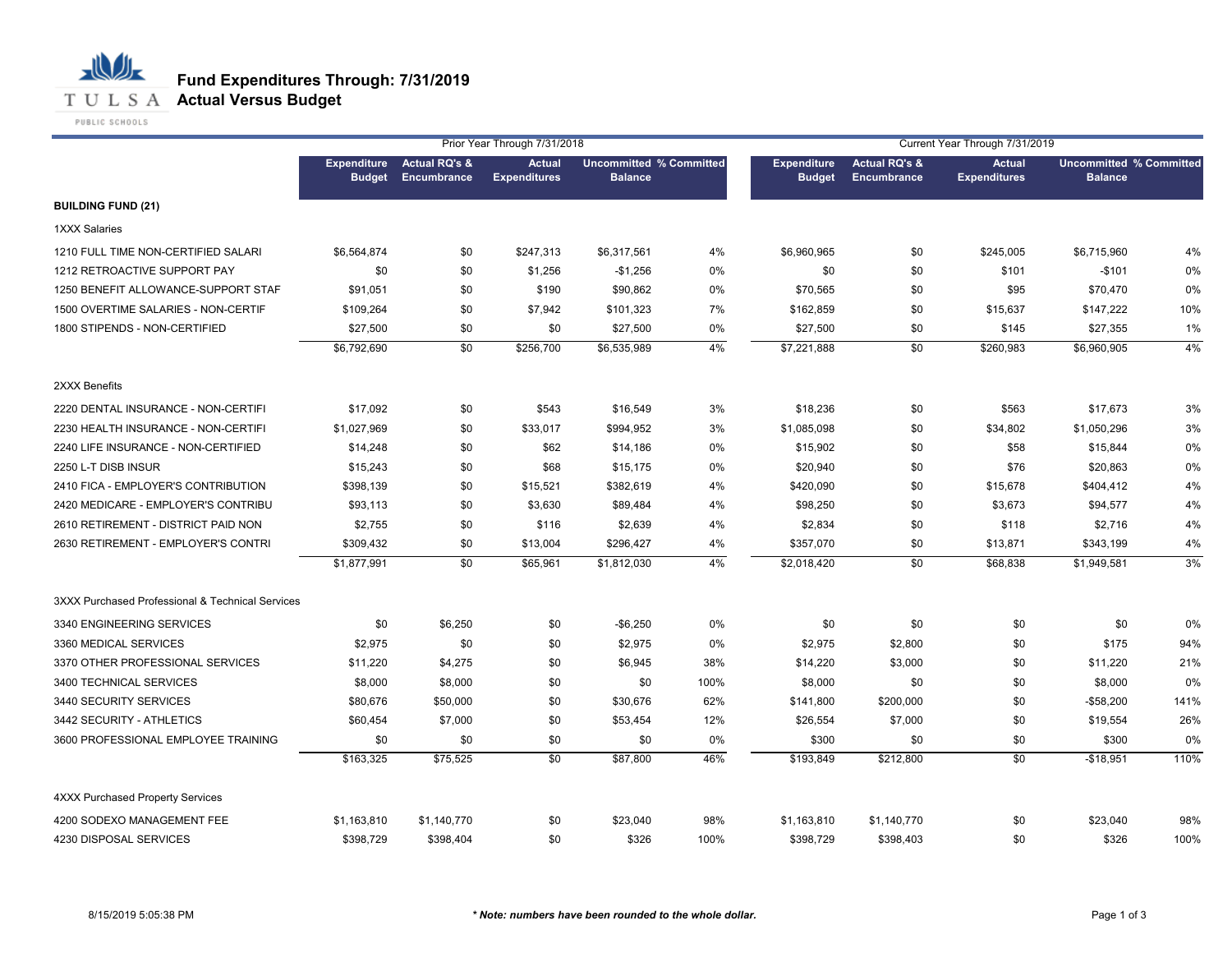**T U L S A Actual Versus Budget** 

PUBLIC SCHOOLS

心儿

|                                     |                                     |                                         | Prior Year Through 7/31/2018         |                                                  |       | Current Year Through 7/31/2019      |                                         |                                      |                                                  |      |
|-------------------------------------|-------------------------------------|-----------------------------------------|--------------------------------------|--------------------------------------------------|-------|-------------------------------------|-----------------------------------------|--------------------------------------|--------------------------------------------------|------|
|                                     | <b>Expenditure</b><br><b>Budget</b> | <b>Actual RQ's &amp;</b><br>Encumbrance | <b>Actual</b><br><b>Expenditures</b> | <b>Uncommitted % Committed</b><br><b>Balance</b> |       | <b>Expenditure</b><br><b>Budget</b> | <b>Actual RQ's &amp;</b><br>Encumbrance | <b>Actual</b><br><b>Expenditures</b> | <b>Uncommitted % Committed</b><br><b>Balance</b> |      |
| <b>BUILDING FUND (21)</b>           |                                     |                                         |                                      |                                                  |       |                                     |                                         |                                      |                                                  |      |
| 4250 LAUNDRY SERVICES               | \$2,000                             | \$1,200                                 | \$0                                  | \$800                                            | 60%   | \$2,000                             | \$1,200                                 | \$0                                  | \$800                                            | 60%  |
| 4300 REPAIRS AND MAINTENANCE SERVIC | \$913,213                           | \$640,839                               | \$6,917                              | \$265,457                                        | 71%   | \$1,159,113                         | \$871,893                               | \$34,295                             | \$252,925                                        | 78%  |
| 4302 REPAIRS/MAINTENANCE CONTRACT L | \$0                                 | \$0                                     | \$0                                  | \$0                                              | 0%    | \$35,000                            | \$0                                     | \$0                                  | \$35,000                                         | 0%   |
| 4380 OTHER BUILDING SERVICES        | \$728,990                           | \$480,563                               | \$15,085                             | \$233,341                                        | 68%   | \$464,990                           | \$322,618                               | \$8,924                              | \$133,447                                        | 71%  |
| 4400 RENTAL OR LEASE SERVICES       | \$9,420                             | \$0                                     | \$0                                  | \$9,420                                          | 0%    | \$0                                 | \$0                                     | \$0                                  | \$0                                              | 0%   |
| 4490 OTHER RENTAL OR LEASE SERVICES | \$33,097                            | \$0                                     | \$0                                  | \$33,097                                         | 0%    | \$33,097                            | \$0                                     | \$0                                  | \$33,097                                         | 0%   |
| 4500 CONSTRUCTION SERVICES          | \$3,139,574                         | \$2,684,489                             | \$0                                  | \$455,084                                        | 86%   | \$1,647,629                         | \$1,245,036                             | \$606,737                            | $-$204,145$                                      | 112% |
|                                     | \$6,388,833                         | \$5,346,265                             | \$22,002                             | \$1,020,565                                      | 84%   | \$4,904,368                         | \$3,979,921                             | \$649,956                            | \$274,491                                        | 94%  |
| 5XXX Other Purchased Services       |                                     |                                         |                                      |                                                  |       |                                     |                                         |                                      |                                                  |      |
| 5230 PROPERTY INSURANCE             | \$1,074,240                         | \$1,074,240                             | \$0                                  | \$0                                              | 100%  | \$1,343,433                         | \$1,343,433                             | \$0                                  | \$0                                              | 100% |
| 5340 MOBILE COMM DEVICES            | \$70,840                            | \$70,837                                | \$0                                  | \$3                                              | 100%  | \$75,680                            | \$75,680                                | \$0                                  | \$0                                              | 100% |
| 5400 ADVERTISING                    | \$225                               | \$0                                     | \$0                                  | \$225                                            | 0%    | \$225                               | \$0                                     | \$0                                  | \$225                                            | 0%   |
| 5592 PRINTING CLICK CHARGES         | \$5,500                             | \$5,500                                 | \$0                                  | \$0                                              | 100%  | \$5,500                             | \$0                                     | \$0                                  | \$5,500                                          | 0%   |
| 5810 TRAVEL IN-DISTRICT / MILEAGE   | \$1,000                             | \$0                                     | \$0                                  | \$1,000                                          | 0%    | \$1,000                             | \$0                                     | \$0                                  | \$1,000                                          | 0%   |
| 5820 TRAVEL OUT OF DISTRICT         | \$11,200                            | \$448                                   | \$0                                  | \$10,753                                         | 4%    | \$9,700                             | \$0                                     | \$0                                  | \$9,700                                          | 0%   |
| 5990 OTHER PURCHASED SERVICES       | \$1,962                             | \$0                                     | \$0                                  | \$1,962                                          | 0%    | \$12,962                            | \$700                                   | \$0                                  | \$12,262                                         | 5%   |
|                                     | \$1,164,967                         | \$1,151,024                             | \$0                                  | \$13,943                                         | 99%   | \$1,448,500                         | \$1,419,813                             | $\overline{50}$                      | \$28,687                                         | 98%  |
| <b>6XXX Supplies and Materials</b>  |                                     |                                         |                                      |                                                  |       |                                     |                                         |                                      |                                                  |      |
| 6111 PAPER AND COPY SUPPLIES-WAREHO | \$3,515                             | \$0                                     | \$0                                  | \$3,515                                          | 0%    | \$3,515                             | \$0                                     | \$0                                  | \$3,515                                          | 0%   |
| 6112 PAPER AND COPY SUPPLIES-ONLINE | \$1,053                             | \$0                                     | \$0                                  | \$1,053                                          | 0%    | \$1,053                             | \$0                                     | \$0                                  | \$1,053                                          | 0%   |
| 6119 ONLINE ORDERING ENCUMBRANCE    | \$0                                 | \$11,105                                | \$0                                  | $-$11,105$                                       | 0%    | \$0                                 | \$11,105                                | \$0                                  | $-$11,105$                                       | 0%   |
| 6180 CLEAN-MAINT SUPPLIES CHEMICALS | \$888,428                           | \$224,067                               | \$9,543                              | \$654,819                                        | 26%   | \$839,028                           | \$240,738                               | \$23,762                             | \$574,528                                        | 32%  |
| 6190 GENERAL OFFICE SUPPLIES        | \$12,460                            | \$0                                     | \$0                                  | \$12,460                                         | $0\%$ | \$12,460                            | \$0                                     | \$0                                  | \$12,460                                         | 0%   |
| 6191 GENERAL OFFICE SUPPLIES-WAREHO | \$3,265                             | \$0                                     | \$340                                | \$2,925                                          | 10%   | \$3,265                             | \$0                                     | \$0                                  | \$3,265                                          | 0%   |
| 6192 GENERAL OFFICE SUPPLIES-ONLINE | \$10,052                            | \$0                                     | \$0                                  | \$10,052                                         | 0%    | \$10,052                            | \$0                                     | \$0                                  | \$10,052                                         | 0%   |
| 6510 APPLIANCES                     | \$0                                 | \$3,940                                 | \$0                                  | $-$3,940$                                        | 0%    | \$45,661                            | \$940                                   | \$0                                  | \$44,721                                         | 2%   |
| 6530 TECHNOLOGY-RELATED EQUIPMENT   | \$26,200                            | \$870,841                               | \$0                                  | $-$ \$844,641                                    | 3324% | \$15,960                            | \$0                                     | \$0                                  | \$15,960                                         | 0%   |
| 6540 FURNITURE AND FIXTURES         | \$26,680                            | \$17,554                                | \$0                                  | \$9,125                                          | 66%   | \$0                                 | \$16,447                                | \$0                                  | $-$16,447$                                       | 0%   |
| 6570 UNIFORMS                       | \$14,064                            | \$14,000                                | \$0                                  | \$64                                             | 100%  | \$14,064                            | \$5,000                                 | \$0                                  | \$9,064                                          | 36%  |
| 6590 FIREARMS AND AMMUNITION        | \$6,001                             | \$4,500                                 | \$0                                  | \$1,501                                          | 75%   | \$9,001                             | \$0                                     | \$0                                  | \$9,001                                          | 0%   |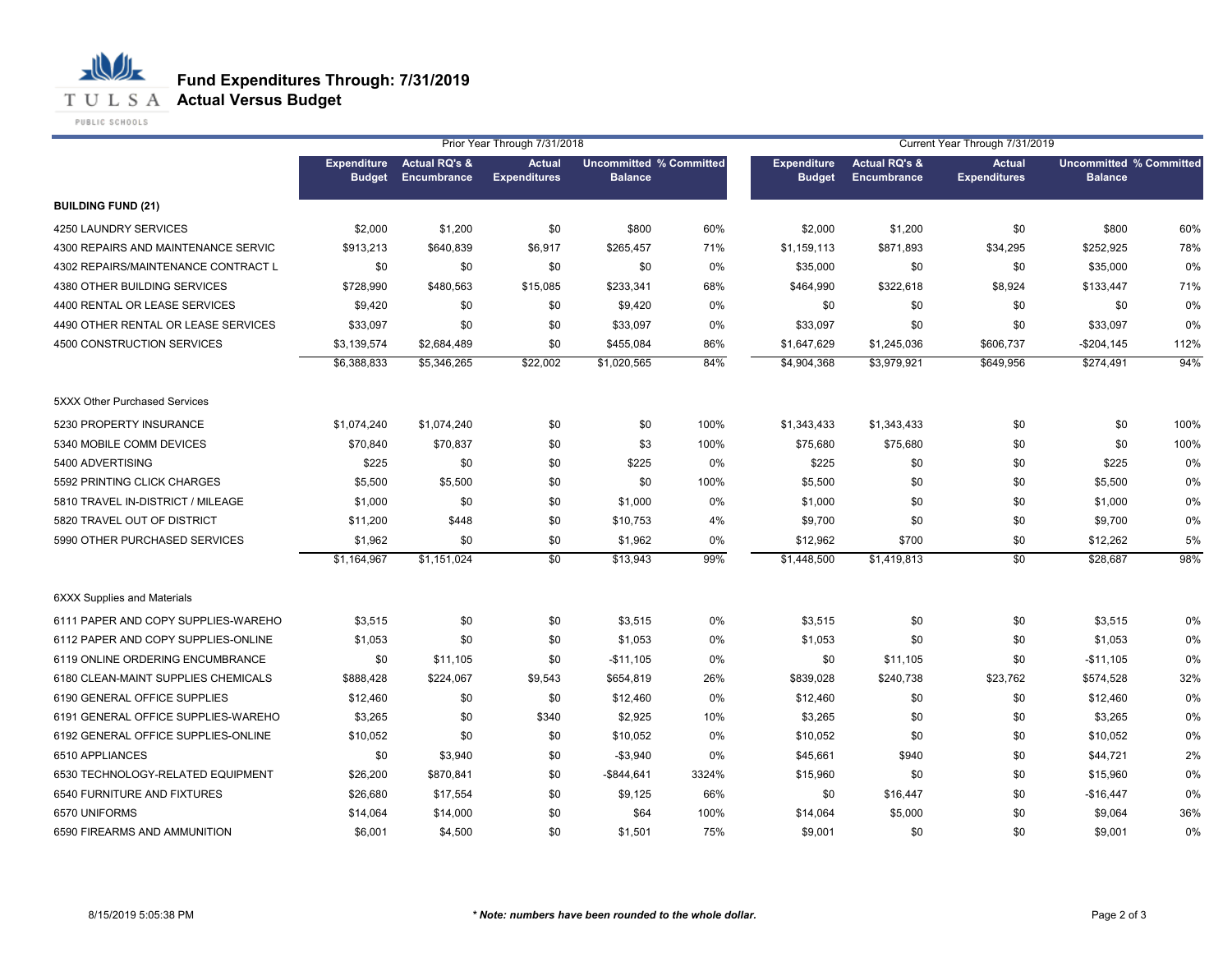

|                                      |                              |                              | Prior Year Through 7/31/2018         |                |                                |                                     |                                         | Current Year Through 7/31/2019       |                                                  |     |
|--------------------------------------|------------------------------|------------------------------|--------------------------------------|----------------|--------------------------------|-------------------------------------|-----------------------------------------|--------------------------------------|--------------------------------------------------|-----|
|                                      | Expenditure<br><b>Budget</b> | Actual RQ's &<br>Encumbrance | <b>Actual</b><br><b>Expenditures</b> | <b>Balance</b> | <b>Uncommitted % Committed</b> | <b>Expenditure</b><br><b>Budget</b> | <b>Actual RQ's &amp;</b><br>Encumbrance | <b>Actual</b><br><b>Expenditures</b> | <b>Uncommitted % Committed</b><br><b>Balance</b> |     |
| <b>BUILDING FUND (21)</b>            |                              |                              |                                      |                |                                |                                     |                                         |                                      |                                                  |     |
|                                      | \$991,718                    | \$1,146,007                  | \$9,883                              | $-$164,172$    | 117%                           | \$954,059                           | \$274,231                               | \$23,762                             | \$656,066                                        | 31% |
| <b>7XXX Property/Equipment</b>       |                              |                              |                                      |                |                                |                                     |                                         |                                      |                                                  |     |
| 7320 EQUIPMENT-AUDIO VISUAL          | \$0                          | \$0                          | \$0                                  | \$0            | 0%                             | \$13,127                            | \$0                                     | \$0                                  | \$13,127                                         | 0%  |
| 7360 EQUIPMENT-MACHINERY             | \$58,258                     | \$22,172                     | \$0                                  | \$36,086       | 38%                            | \$58,758                            | \$0                                     | \$0                                  | \$58,758                                         | 0%  |
| 7600 VEHICLES                        | \$40,000                     | \$0                          | \$0                                  | \$40,000       | 0%                             | \$5,000                             | \$0                                     | \$0                                  | \$5,000                                          | 0%  |
|                                      | \$98,258                     | \$22,172                     | \$0                                  | \$76,086       | 23%                            | \$76,885                            | \$0                                     | \$0                                  | \$76,885                                         | 0%  |
| 8XXX Other Objects and Reserves      |                              |                              |                                      |                |                                |                                     |                                         |                                      |                                                  |     |
| 8100 DUES AND FEES FOR SERVICES      | \$1,239                      | \$0                          | \$0                                  | \$1,239        | 0%                             | \$1,239                             | \$0                                     | \$0                                  | \$1,239                                          | 0%  |
| 8400 BUDGET CONTINGENCY              | \$1,818,383                  | \$0                          | \$0                                  | \$1,818,383    | 0%                             | \$1,160,394                         | \$0                                     | \$0                                  | \$1,160,394                                      | 0%  |
| 8600 STAFF REGISTRATION AND TUITION  | \$7,000                      | \$0                          | \$0                                  | \$7,000        | 0%                             | \$7,000                             | \$0                                     | \$0                                  | \$7,000                                          | 0%  |
| 8700 COUNTY ASSESSMENTS/REVALUATION  | \$711,207                    | \$0                          | \$0                                  | \$711,207      | 0%                             | \$716,675                           | \$0                                     | \$0                                  | \$716,675                                        | 0%  |
|                                      | \$2,537,828                  | \$0                          | \$0                                  | \$2,537,828    | $0\%$                          | \$1,885,308                         | \$0                                     | \$0                                  | \$1,885,308                                      | 0%  |
| <b>Total Fund Expend./Encumb/RQs</b> | \$20,015,609                 | \$7,740,993                  | \$354,545                            | \$11,920,070   | 40%                            | \$18,703,277                        | \$5,886,765                             | \$1,003,540                          | \$11,812,973                                     | 37% |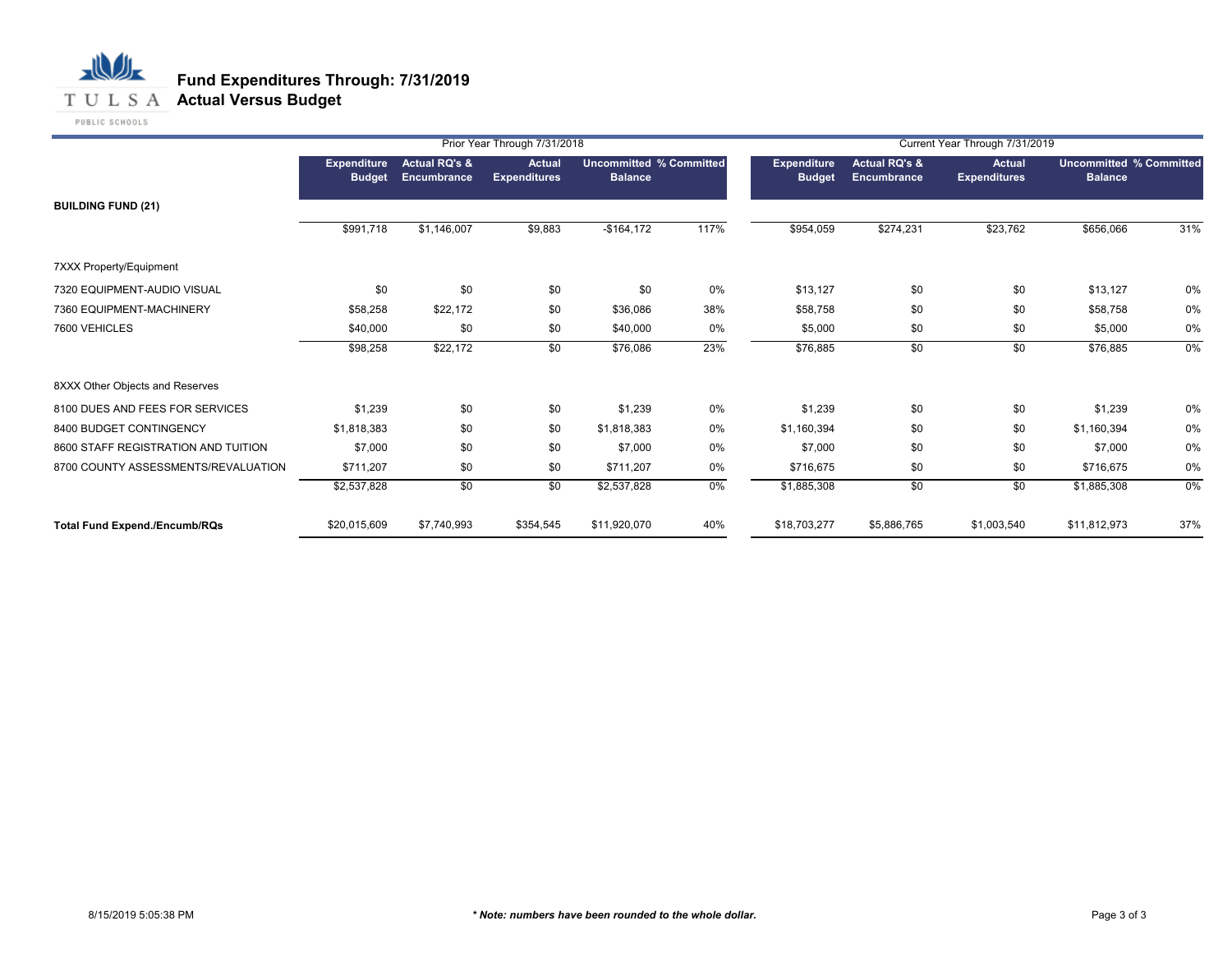

PUBLIC SCHOOLS

心儿

|                                                  |                                     |                                         | Prior Year Through 7/31/2018         |                                                  |       |                                     |                                                | Current Year Through 7/31/2019       |                                                  |       |
|--------------------------------------------------|-------------------------------------|-----------------------------------------|--------------------------------------|--------------------------------------------------|-------|-------------------------------------|------------------------------------------------|--------------------------------------|--------------------------------------------------|-------|
|                                                  | <b>Expenditure</b><br><b>Budget</b> | <b>Actual RQ's &amp;</b><br>Encumbrance | <b>Actual</b><br><b>Expenditures</b> | <b>Uncommitted % Committed</b><br><b>Balance</b> |       | <b>Expenditure</b><br><b>Budget</b> | <b>Actual RQ's &amp;</b><br><b>Encumbrance</b> | <b>Actual</b><br><b>Expenditures</b> | <b>Uncommitted % Committed</b><br><b>Balance</b> |       |
| <b>CHILD NUTRITION (22)</b>                      |                                     |                                         |                                      |                                                  |       |                                     |                                                |                                      |                                                  |       |
| <b>1XXX Salaries</b>                             |                                     |                                         |                                      |                                                  |       |                                     |                                                |                                      |                                                  |       |
| 1210 FULL TIME NON-CERTIFIED SALARI              | \$9,133,300                         | \$0                                     | \$139,097                            | \$8,994,203                                      | 2%    | \$10,306,055                        | \$0                                            | \$101,930                            | \$10,204,125                                     | $1\%$ |
| 1212 RETROACTIVE SUPPORT PAY                     | \$0                                 | \$0                                     | \$0                                  | \$0                                              | 0%    | \$0                                 | \$0                                            | $-$1,390$                            | \$1,390                                          | 0%    |
| 1250 BENEFIT ALLOWANCE-SUPPORT STAF              | \$514,439                           | \$0                                     | \$1,328                              | \$513,111                                        | 0%    | \$532,650                           | \$0                                            | \$190                                | \$532,460                                        | 0%    |
| 1500 OVERTIME SALARIES - NON-CERTIF              | \$0                                 | \$0                                     | \$8                                  | $- $8$                                           | 0%    | \$0                                 | \$0                                            | \$1                                  | $-$1$                                            | 0%    |
| 1800 STIPENDS - NON-CERTIFIED                    | \$0                                 | \$0                                     | \$0                                  | \$0                                              | 0%    | \$0                                 | \$0                                            | \$321                                | $-$ \$321                                        | 0%    |
|                                                  | \$9,647,739                         | \$0                                     | \$140,433                            | \$9,507,307                                      | $1\%$ | \$10,838,704                        | \$0                                            | \$101,051                            | \$10,737,653                                     | $1\%$ |
| 2XXX Benefits                                    |                                     |                                         |                                      |                                                  |       |                                     |                                                |                                      |                                                  |       |
| 2220 DENTAL INSURANCE - NON-CERTIFI              | \$41,747                            | \$0                                     | \$204                                | \$41,544                                         | 0%    | \$38,909                            | \$0                                            | \$127                                | \$38,782                                         | 0%    |
| 2230 HEALTH INSURANCE - NON-CERTIFI              | \$2,498,157                         | \$0                                     | \$10,301                             | \$2,487,857                                      | 0%    | \$2,102,478                         | \$0                                            | \$7,721                              | \$2,094,757                                      | 0%    |
| 2240 LIFE INSURANCE - NON-CERTIFIED              | \$22,233                            | \$0                                     | \$31                                 | \$22,202                                         | 0%    | \$24,328                            | \$0                                            | \$27                                 | \$24,302                                         | 0%    |
| 2250 L-T DISB INSUR                              | \$21,544                            | \$0                                     | \$34                                 | \$21,510                                         | 0%    | \$30,484                            | \$0                                            | \$35                                 | \$30,449                                         | 0%    |
| 2410 FICA - EMPLOYER'S CONTRIBUTION              | \$577,476                           | \$0                                     | \$8,561                              | \$568,915                                        | 1%    | \$648,066                           | \$0                                            | \$6,216                              | \$641,850                                        | 1%    |
| 2420 MEDICARE - EMPLOYER'S CONTRIBU              | \$142,299                           | \$0                                     | \$2,020                              | \$140,278                                        | 1%    | \$152,057                           | \$0                                            | \$1,469                              | \$150,588                                        | 1%    |
| 2630 RETIREMENT - EMPLOYER'S CONTRI              | \$307,326                           | \$0                                     | \$3,908                              | \$303,418                                        | 1%    | \$316,280                           | \$0                                            | \$2,927                              | \$313,353                                        | 1%    |
| 2831 WORKERS' COMPENSATION - NON-CE              | \$500,000                           | \$500,000                               | \$0                                  | \$0                                              | 100%  | \$210,000                           | \$0                                            | \$0                                  | \$210,000                                        | 0%    |
|                                                  | \$4,110,783                         | \$500,000                               | \$25,058                             | \$3,585,725                                      | 13%   | \$3,522,604                         | \$0                                            | \$18,522                             | \$3,504,082                                      | 1%    |
| 3XXX Purchased Professional & Technical Services |                                     |                                         |                                      |                                                  |       |                                     |                                                |                                      |                                                  |       |
| 3460 OTHER TECHNICAL SERVICES                    | \$8,640                             | \$6,760                                 | \$0                                  | \$1,880                                          | 78%   | \$8,640                             | \$0                                            | \$6,760                              | \$1,880                                          | 78%   |
| 3600 PROFESSIONAL EMPLOYEE TRAINING              | \$3,000                             | \$2,550                                 | \$0                                  | \$450                                            | 85%   | \$3,000                             | \$0                                            | \$0                                  | \$3,000                                          | 0%    |
|                                                  | \$11,640                            | \$9,310                                 | $\overline{50}$                      | \$2,330                                          | 80%   | \$11,640                            | \$0                                            | \$6,760                              | \$4,880                                          | 58%   |
| <b>4XXX Purchased Property Services</b>          |                                     |                                         |                                      |                                                  |       |                                     |                                                |                                      |                                                  |       |
| 4301 REPAIRS/MAINTENANCE MATERIALS               | \$154,173                           | \$76,050                                | \$399                                | \$77,725                                         | 50%   | \$299,433                           | \$95,409                                       | \$6,088                              | \$197,936                                        | 34%   |
| 4302 REPAIRS/MAINTENANCE CONTRACT L              | \$85,850                            | \$57,600                                | \$0                                  | \$28,250                                         | 67%   | \$85,850                            | \$47,000                                       | \$150                                | \$38,700                                         | 55%   |
| 4390 OTHER EQUIPMENT AND VEHICLE SE              | \$146,356                           | \$1,000                                 | \$4,814                              | \$140,542                                        | 4%    | \$0                                 | \$0                                            | \$0                                  | \$0                                              | 0%    |
|                                                  | \$386,379                           | \$134,650                               | \$5,212                              | \$246,517                                        | 36%   | \$385,283                           | \$142,409                                      | \$6,238                              | \$236,636                                        | 39%   |
| 5XXX Other Purchased Services                    |                                     |                                         |                                      |                                                  |       |                                     |                                                |                                      |                                                  |       |
| 5310 POSTAGE SERVICES                            | \$1,000                             | \$500                                   | \$0                                  | \$500                                            | 50%   | \$1,000                             | \$0                                            | \$0                                  | \$1,000                                          | 0%    |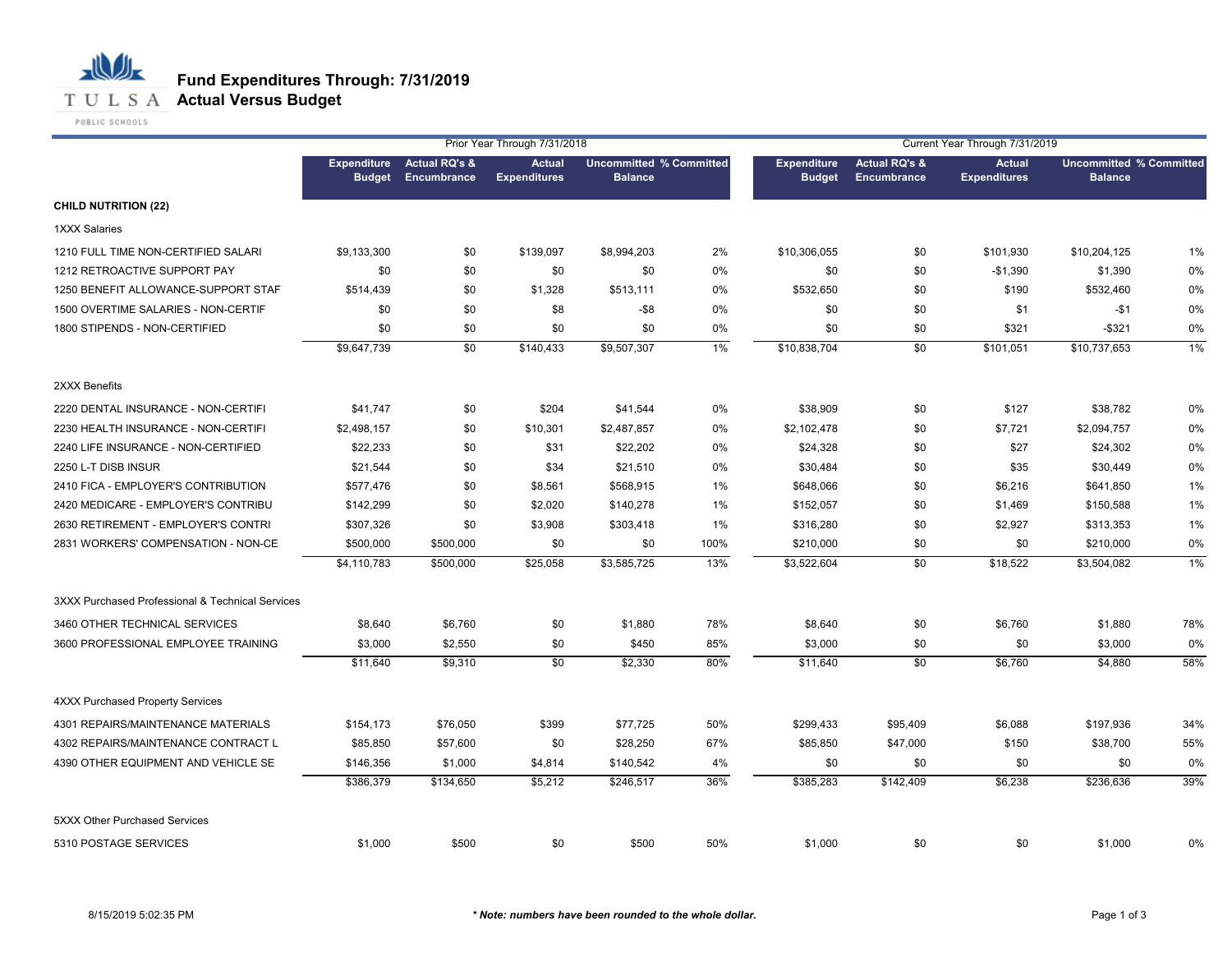

PUBLIC SCHOOLS

心儿

|                                     |                                     |                                         | Prior Year Through 7/31/2018         |                                                  |      | Current Year Through 7/31/2019      |                                         |                                      |                                                  |      |
|-------------------------------------|-------------------------------------|-----------------------------------------|--------------------------------------|--------------------------------------------------|------|-------------------------------------|-----------------------------------------|--------------------------------------|--------------------------------------------------|------|
|                                     | <b>Expenditure</b><br><b>Budget</b> | <b>Actual RQ's &amp;</b><br>Encumbrance | <b>Actual</b><br><b>Expenditures</b> | <b>Uncommitted % Committed</b><br><b>Balance</b> |      | <b>Expenditure</b><br><b>Budget</b> | <b>Actual RQ's &amp;</b><br>Encumbrance | <b>Actual</b><br><b>Expenditures</b> | <b>Uncommitted % Committed</b><br><b>Balance</b> |      |
| <b>CHILD NUTRITION (22)</b>         |                                     |                                         |                                      |                                                  |      |                                     |                                         |                                      |                                                  |      |
| 5340 MOBILE COMM DEVICES            | \$14,899                            | \$14,899                                | \$0                                  | \$0                                              | 100% | \$14,899                            | \$14,899                                | \$0                                  | \$0                                              | 100% |
| 5400 ADVERTISING                    | \$3,000                             | \$0                                     | \$0                                  | \$3,000                                          | 0%   | \$3,000                             | \$0                                     | \$0                                  | \$3,000                                          | 0%   |
| 5591 PRINTING IN HOUSE              | \$13,909                            | \$13,909                                | \$0                                  | \$0                                              | 100% | \$21,909                            | \$0                                     | \$0                                  | \$21,909                                         | 0%   |
| 5592 PRINTING CLICK CHARGES         | \$13,305                            | \$13,305                                | \$0                                  | \$0                                              | 100% | \$13,305                            | \$17,796                                | \$0                                  | $-$4,491$                                        | 134% |
| 5700 FOOD SERRVICE MANAGEMENT       | \$570,369                           | \$570,369                               | \$0                                  | \$0                                              | 100% | \$570,369                           | \$11,983                                | \$0                                  | \$558,386                                        | 2%   |
| 5810 TRAVEL IN-DISTRICT / MILEAGE   | \$26,401                            | \$0                                     | \$0                                  | \$26,401                                         | 0%   | \$26,401                            | \$0                                     | \$0                                  | \$26,401                                         | 0%   |
| 5820 TRAVEL OUT OF DISTRICT         | \$221                               | \$199                                   | \$0                                  | \$22                                             | 90%  | \$221                               | \$0                                     | \$0                                  | \$221                                            | 0%   |
| 5990 OTHER PURCHASED SERVICES       | \$11,605                            | \$11,600                                | \$0                                  | \$5                                              | 100% | \$11,605                            | \$11,230                                | \$375                                | \$0                                              | 100% |
|                                     | \$654,709                           | \$624,781                               | \$0                                  | \$29,929                                         | 95%  | \$662,709                           | \$55,908                                | \$375                                | \$606,427                                        | 8%   |
| <b>6XXX Supplies and Materials</b>  |                                     |                                         |                                      |                                                  |      |                                     |                                         |                                      |                                                  |      |
| 6111 PAPER AND COPY SUPPLIES-WAREHO | \$7,000                             | \$0                                     | \$971                                | \$6,029                                          | 14%  | \$7,000                             | \$0                                     | \$4,068                              | \$2,932                                          | 58%  |
| 6112 PAPER AND COPY SUPPLIES-ONLINE | \$12,000                            | \$0                                     | \$0                                  | \$12,000                                         | 0%   | \$4,000                             | \$0                                     | \$0                                  | \$4,000                                          | 0%   |
| 6119 ONLINE ORDERING ENCUMBRANCE    | \$0                                 | \$21,028                                | \$0                                  | $-$21,028$                                       | 0%   | \$0                                 | \$3,105                                 | \$0                                  | $-$3,105$                                        | 0%   |
| 6170 PAPER PRODUCTS                 | \$43,874                            | \$0                                     | \$0                                  | \$43,874                                         | 0%   | \$43,874                            | \$0                                     | \$0                                  | \$43,874                                         | 0%   |
| 6178 KITCHEN SUPPLIES TO SITES - WH | \$0                                 | \$0                                     | \$14,862                             | $-$14,862$                                       | 0%   | \$0                                 | \$0                                     | \$4,581                              | $-$4,581$                                        | 0%   |
| 6191 GENERAL OFFICE SUPPLIES-WAREHO | \$1,982                             | \$0                                     | \$597                                | \$1,385                                          | 30%  | \$1,982                             | \$0                                     | \$496                                | \$1,486                                          | 25%  |
| 6192 GENERAL OFFICE SUPPLIES-ONLINE | \$9,028                             | \$0                                     | \$0                                  | \$9,028                                          | 0%   | \$9,028                             | \$0                                     | \$0                                  | \$9,028                                          | 0%   |
| 6300 FOOD AND MILK                  | \$7,167,185                         | \$1,226,174                             | \$328,658                            | \$5,612,354                                      | 22%  | \$6,388,610                         | \$1,072,181                             | \$296,339                            | \$5,020,090                                      | 21%  |
| 6301 FOOD AND MILK                  | \$50,000                            | \$0                                     | \$0                                  | \$50,000                                         | 0%   | \$50,000                            | \$48,000                                | \$0                                  | \$2,000                                          | 96%  |
| 6302 INVENTORY CAFETERIA            | \$200,000                           | \$0                                     | \$0                                  | \$200,000                                        | 0%   | \$200,000                           | \$0                                     | \$0                                  | \$200,000                                        | 0%   |
| 6304 RECEIPT TIME VARIANCE - CA     | \$0                                 | \$0                                     | $-$45,204$                           | \$45,204                                         | 0%   | \$0                                 | \$0                                     | $-$3,485$                            | \$3,485                                          | 0%   |
| 6308 FOOD ISSUED TO SITES - WAREHOU | \$0                                 | \$0                                     | \$85,464                             | $-$85,464$                                       | 0%   | \$0                                 | \$0                                     | \$20,477                             | $-$20,477$                                       | 0%   |
| 6309 INVENTORY ISSUED               | \$0                                 | \$0                                     | $-$55,121$                           | \$55,121                                         | 0%   | \$0                                 | \$0                                     | $-$21,573$                           | \$21,573                                         | 0%   |
| 6310 FOOD-EXCEPT PRODUCE AND BREAD  | \$2,933,817                         | \$2,906,817                             | \$0                                  | \$27,000                                         | 99%  | \$3,078,817                         | \$2,900,816                             | \$761                                | \$177,240                                        | 94%  |
| 6390 INVENTORY COMMODITIES          | \$37,698                            | \$7,300                                 | \$383                                | \$30,015                                         | 20%  | \$37,698                            | \$0                                     | \$0                                  | \$37,698                                         | 0%   |
| 6510 APPLIANCES                     | \$17,880                            | \$11,515                                | \$0                                  | \$6,365                                          | 64%  | \$26,112                            | \$1,776                                 | \$1,164                              | \$23,173                                         | 11%  |
| 6530 TECHNOLOGY-RELATED EQUIPMENT   | \$57,482                            | \$2,000                                 | \$0                                  | \$55,482                                         | 3%   | \$57,507                            | \$54,420                                | \$0                                  | \$3,087                                          | 95%  |
| 6560 MACHINERY                      | \$0                                 | \$0                                     | \$0                                  | \$0                                              | 0%   | \$1,096                             | \$0                                     | \$0                                  | \$1,096                                          | 0%   |
| 6570 UNIFORMS                       | \$10,697                            | \$2,868                                 | \$829                                | \$7,001                                          | 35%  | \$10,697                            | \$0                                     | \$0                                  | \$10,697                                         | 0%   |
|                                     | \$10,548,643                        | \$4,177,700                             | \$331,437                            | \$6,039,505                                      | 43%  | \$9,916,421                         | \$4,080,297                             | \$302,828                            | \$5,533,296                                      | 44%  |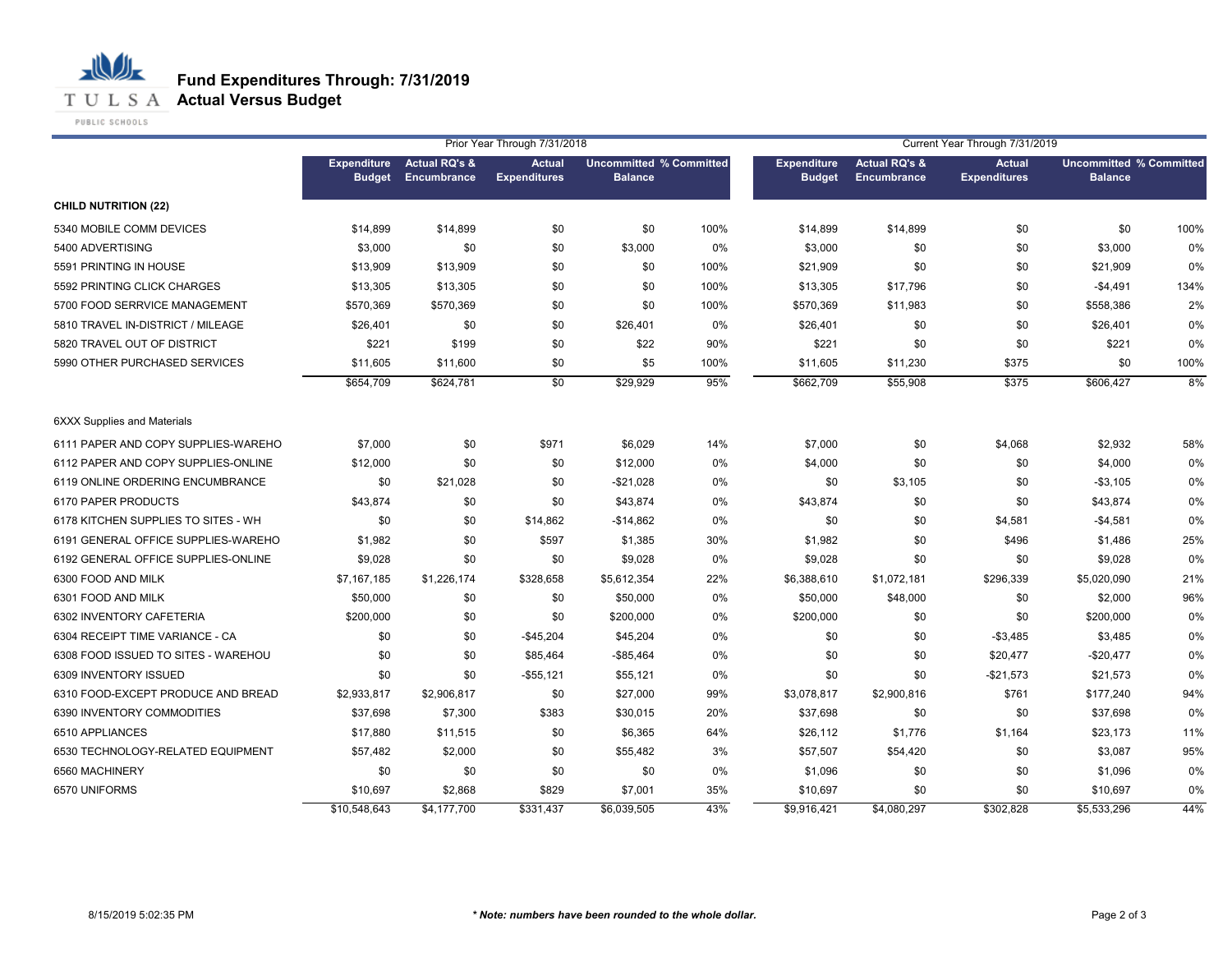**T U L S A Actual Versus Budget** 

|                                      | Prior Year Through 7/31/2018<br>Current Year Through 7/31/2019 |                                         |                               |                                                  |      |                                     |                                         |                                      |                                                  |     |
|--------------------------------------|----------------------------------------------------------------|-----------------------------------------|-------------------------------|--------------------------------------------------|------|-------------------------------------|-----------------------------------------|--------------------------------------|--------------------------------------------------|-----|
|                                      | <b>Expenditure</b><br><b>Budget</b>                            | <b>Actual RQ's &amp;</b><br>Encumbrance | Actual<br><b>Expenditures</b> | <b>Uncommitted % Committed</b><br><b>Balance</b> |      | <b>Expenditure</b><br><b>Budget</b> | <b>Actual RQ's &amp;</b><br>Encumbrance | <b>Actual</b><br><b>Expenditures</b> | <b>Uncommitted % Committed</b><br><b>Balance</b> |     |
| <b>CHILD NUTRITION (22)</b>          |                                                                |                                         |                               |                                                  |      |                                     |                                         |                                      |                                                  |     |
| 7XXX Property/Equipment              |                                                                |                                         |                               |                                                  |      |                                     |                                         |                                      |                                                  |     |
| 7310 EQUIPMENT-APPLIANCES            | \$125,195                                                      | \$51,488                                | \$0                           | \$73,707                                         | 41%  | \$116,963                           | \$31,212                                | \$0                                  | \$85,750                                         | 27% |
|                                      | \$125,195                                                      | \$51,488                                | \$0                           | \$73,707                                         | 41%  | \$116,963                           | \$31,212                                | \$0                                  | \$85,750                                         | 27% |
| 8XXX Other Objects and Reserves      |                                                                |                                         |                               |                                                  |      |                                     |                                         |                                      |                                                  |     |
| 8600 STAFF REGISTRATION AND TUITION  | \$1,198                                                        | \$0                                     | \$0                           | \$1,198                                          | 0%   | \$1,173                             | \$0                                     | \$0                                  | \$1,173                                          | 0%  |
|                                      | \$1,198                                                        | \$0                                     | \$0                           | \$1,198                                          | 0%   | \$1,173                             | \$0                                     | \$0                                  | \$1,173                                          | 0%  |
| 9XXX Other Uses of Funds             |                                                                |                                         |                               |                                                  |      |                                     |                                         |                                      |                                                  |     |
| 9300 REIMBURSEMENT                   | \$1,109,000                                                    | \$1,109,000                             | \$0                           | \$0                                              | 100% | \$465,500                           | \$0                                     | \$0                                  | \$465,500                                        | 0%  |
|                                      | \$1,109,000                                                    | \$1,109,000                             | \$0                           | \$0                                              | 100% | \$465,500                           | \$0                                     | \$0                                  | \$465,500                                        | 0%  |
| <b>Total Fund Expend./Encumb/RQs</b> | \$26,595,286                                                   | \$6,606,929                             | \$502,141                     | \$19,486,216                                     | 27%  | \$25,920,997                        | \$4,309,826                             | \$435,774                            | \$21,175,398                                     | 18% |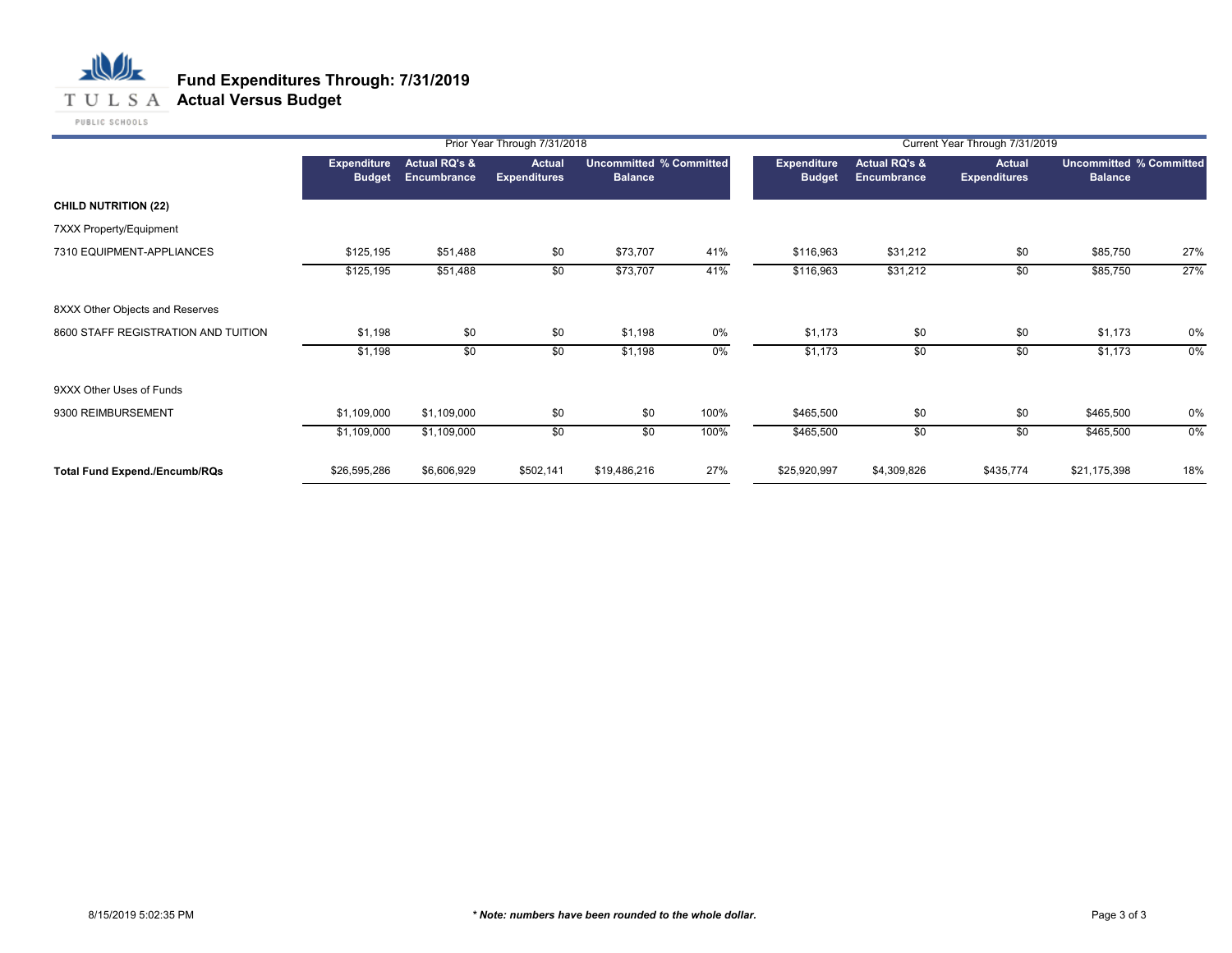

### **Bond Fund Expenditures By Project Through: 7/31/2019**

|                                     |                           | Current Year Through 7/31/2019                 |                 |                                                |             |  |  |  |  |  |  |
|-------------------------------------|---------------------------|------------------------------------------------|-----------------|------------------------------------------------|-------------|--|--|--|--|--|--|
| <b>Project Project Description</b>  | <b>Expenditure Budget</b> | <b>Actual RQ's &amp;</b><br><b>Encumbrance</b> |                 | <b>Actual Expenditures</b> Uncommitted Balance | % Committed |  |  |  |  |  |  |
| 30 - BOND BALANCING FUND            |                           |                                                |                 |                                                |             |  |  |  |  |  |  |
| 0000 UNRESTRICTED FUNDS             | \$57,857,730              | \$0                                            | \$0             | \$57,857,730                                   | $0\%$       |  |  |  |  |  |  |
| SUM OF FUND 30                      | \$57,857,730              | $\overline{50}$                                | $\overline{30}$ | \$57,857,730                                   | $0\%$       |  |  |  |  |  |  |
|                                     |                           |                                                |                 |                                                |             |  |  |  |  |  |  |
| 31 - BOND FUND - 2016B              |                           |                                                |                 |                                                |             |  |  |  |  |  |  |
| 1172 BOND TECHNOLOGY INFRASTRUCTURE | \$1,491                   | \$0                                            | \$0             | \$1,491                                        | 0%          |  |  |  |  |  |  |
| SUM OF FUND 31                      | \$1,491                   | \$0                                            | \$0             | \$1,491                                        | $0\%$       |  |  |  |  |  |  |
| 32 - BOND FUND - 2018B              |                           |                                                |                 |                                                |             |  |  |  |  |  |  |
| 1110 BOND CLASSROOM TEXTBOOKS       | \$409,568                 | \$395,997                                      | \$299           | \$13,272                                       | 97%         |  |  |  |  |  |  |
| 1119 BOND CLASSROOM MANAGEMENT FEES | \$84,479                  | \$50,601                                       | \$33,547        | \$330                                          | 100%        |  |  |  |  |  |  |
| 1133 BOND FINE ARTS: UNIFORMS, EQUI | \$5,013                   | \$0                                            | \$0             | \$5,013                                        | 0%          |  |  |  |  |  |  |
| 1135 BOND AUDITORIUM REMODEL        | \$300,123                 | \$281,704                                      | \$0             | \$18,419                                       | 94%         |  |  |  |  |  |  |
| 1136 BOND PE / HEALTH EDUCATION EQU | \$186,360                 | \$12,062                                       | \$0             | \$174,298                                      | 6%          |  |  |  |  |  |  |
| 1139 BOND SCIENCE SAFETY EQUIPMENT  | \$100,000                 | \$0                                            | \$0             | \$100,000                                      | 0%          |  |  |  |  |  |  |
| 1145 BOND 21ST CENTURY CLASSROOM TE | \$315                     | \$0                                            | \$0             | \$315                                          | 0%          |  |  |  |  |  |  |
| 1147 MANAGED PRINT SERVICE          | \$168,646                 | \$54,443                                       | \$16,125        | \$98,078                                       | 42%         |  |  |  |  |  |  |
| 1169 CLASSROOM COMPUTERS            | \$86,773                  | \$15,300                                       | -\$80           | \$71,553                                       | 18%         |  |  |  |  |  |  |
| 1173 BOND SYSTEMS UPGRADES, PHONE,  | \$24,701                  | \$4,600                                        | \$0             | \$20,101                                       | 19%         |  |  |  |  |  |  |
| 1180 BOND UPGRADE POOL LOCKER ROOMS | \$1,008                   | \$0                                            | \$0             | \$1,008                                        | 0%          |  |  |  |  |  |  |
| 1200 FACILITIES - BOND              | \$20,835                  | \$8,197                                        | \$188           | \$12,451                                       | 40%         |  |  |  |  |  |  |
| 1215 BOND-ENERGY MANAGEMENT FEES    | \$312,504                 | \$0                                            | \$0             | \$312,504                                      | 0%          |  |  |  |  |  |  |
| 1250 BOND-P.E. UPGRADES             | \$230                     | \$0                                            | \$0             | \$230                                          | 0%          |  |  |  |  |  |  |
| 1522 BOND LIBRARY CONSTRUCTION      | \$14,308                  | \$10,670                                       | \$0             | \$3,638                                        | 75%         |  |  |  |  |  |  |
| <b>1527 LIBRARY MATERIAL</b>        | \$362,221                 | \$346,093                                      | \$0             | \$16,127                                       | 96%         |  |  |  |  |  |  |
| SUM OF FUND 32                      | \$2,077,085               | \$1,179,667                                    | \$50,079        | \$847,340                                      | 59%         |  |  |  |  |  |  |
| 33 - BOND FUND - 2018C              |                           |                                                |                 |                                                |             |  |  |  |  |  |  |
| 1110 BOND CLASSROOM TEXTBOOKS       | \$1,243                   | \$0                                            | \$0             | \$1,243                                        | 0%          |  |  |  |  |  |  |
| 1111 BOND READING AND STEM MATERIAL | \$111.251                 | \$0                                            | \$0             | \$111.251                                      | 0%          |  |  |  |  |  |  |
| 1139 BOND SCIENCE SAFETY EQUIPMENT  | \$49.772                  | \$0                                            | \$0             | \$49,772                                       | 0%          |  |  |  |  |  |  |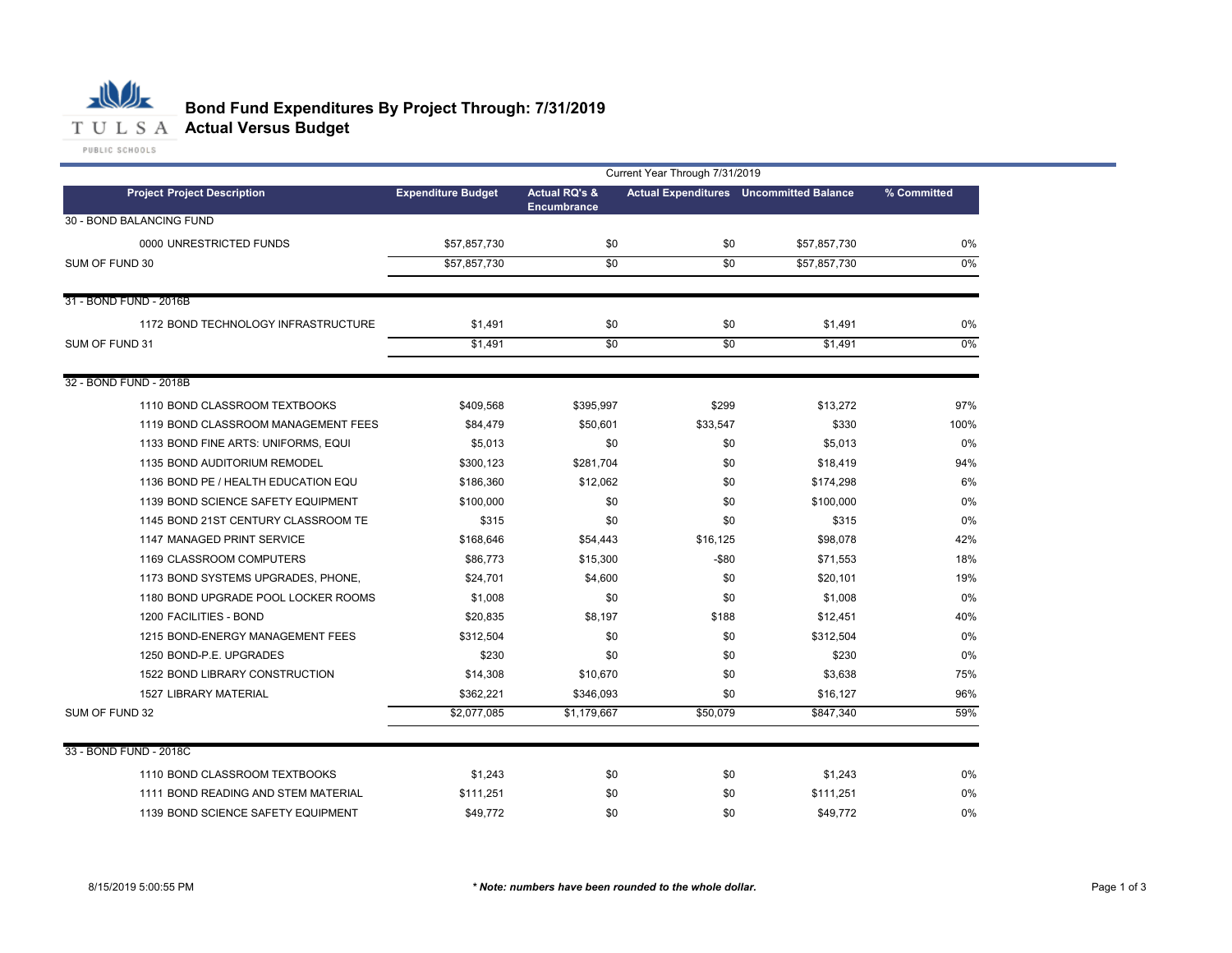

|                                     |                           | Current Year Through 7/31/2019                 |           |                                                |             |  |  |  |  |  |  |
|-------------------------------------|---------------------------|------------------------------------------------|-----------|------------------------------------------------|-------------|--|--|--|--|--|--|
| <b>Project Project Description</b>  | <b>Expenditure Budget</b> | <b>Actual RQ's &amp;</b><br><b>Encumbrance</b> |           | <b>Actual Expenditures</b> Uncommitted Balance | % Committed |  |  |  |  |  |  |
| 1145 BOND 21ST CENTURY CLASSROOM TE | \$60                      | \$0                                            | \$0       | \$60                                           | 0%          |  |  |  |  |  |  |
| 1146 DESKTOP & APP VIRTUALIZATION   | \$1,006,273               | \$538,788                                      | \$298,610 | \$168,875                                      | 83%         |  |  |  |  |  |  |
| 1169 CLASSROOM COMPUTERS            | \$91,316                  | \$24,185                                       | \$0       | \$67,131                                       | 26%         |  |  |  |  |  |  |
| 1171 PROFESSIONAL DEVELOPMENT       | \$259,422                 | \$196,652                                      | \$0       | \$62,770                                       | 76%         |  |  |  |  |  |  |
| 1173 BOND SYSTEMS UPGRADES, PHONE,  | \$24,963                  | \$0                                            | \$0       | \$24,963                                       | 0%          |  |  |  |  |  |  |
| 1177 INSTRUCTIONAL LEARNING RESOURC | \$509,571                 | \$421,848                                      | \$0       | \$87,723                                       | 83%         |  |  |  |  |  |  |
| SUM OF FUND 33                      | \$2,053,870               | \$1,181,473                                    | \$298,610 | \$573,787                                      | 72%         |  |  |  |  |  |  |
| 34 - BOND FUND - 2019A              |                           |                                                |           |                                                |             |  |  |  |  |  |  |
| 1110 BOND CLASSROOM TEXTBOOKS       | \$330,924                 | \$59,348                                       | \$0       | \$271,576                                      | 18%         |  |  |  |  |  |  |
| 1111 BOND READING AND STEM MATERIAL | \$1,300,000               | \$73,325                                       | \$0       | \$1,226,675                                    | 6%          |  |  |  |  |  |  |
| 1119 BOND CLASSROOM MANAGEMENT FEES | \$141,040                 | \$141,040                                      | \$0       | \$0                                            | 100%        |  |  |  |  |  |  |
| 1130 BOND CLASSROOM FURNITURE / FIX | \$16,807                  | \$16,807                                       | \$0       | \$0                                            | 100%        |  |  |  |  |  |  |
| 1133 BOND FINE ARTS: UNIFORMS, EQUI | \$113,056                 | \$0                                            | \$0       | \$113,056                                      | 0%          |  |  |  |  |  |  |
| 1135 BOND AUDITORIUM REMODEL        | \$133,000                 | \$115,000                                      | \$0       | \$18,000                                       | 86%         |  |  |  |  |  |  |
| 1145 BOND 21ST CENTURY CLASSROOM TE | \$329,305                 | \$63,400                                       | \$0       | \$265,905                                      | 19%         |  |  |  |  |  |  |
| 1147 MANAGED PRINT SERVICE          | \$300,000                 | \$0                                            | \$0       | \$300,000                                      | 0%          |  |  |  |  |  |  |
| 1169 CLASSROOM COMPUTERS            | \$669,939                 | \$648,352                                      | \$16,490  | \$5,098                                        | 99%         |  |  |  |  |  |  |
| 1173 BOND SYSTEMS UPGRADES, PHONE,  | \$96,757                  | \$29,900                                       | \$0       | \$66,857                                       | 31%         |  |  |  |  |  |  |
| 1200 FACILITIES - BOND              | \$12,815                  | \$6,963                                        | \$2,230   | \$3,622                                        | 72%         |  |  |  |  |  |  |
| 1212 BOND-PAVING                    | \$43,472                  | \$0                                            | \$35,545  | \$7,927                                        | 82%         |  |  |  |  |  |  |
| 1215 BOND-ENERGY MANAGEMENT FEES    | \$315,000                 | \$0                                            | \$0       | \$315,000                                      | 0%          |  |  |  |  |  |  |
| 1219 BOND MANAGEMENT FEES           | \$191,171                 | \$140,677                                      | \$50,494  | \$0                                            | 100%        |  |  |  |  |  |  |
| SUM OF FUND 34                      | \$3,993,286               | \$1,294,811                                    | \$104,759 | \$2,593,715                                    | 35%         |  |  |  |  |  |  |
| 38 - BOND FUND - 2017B              |                           |                                                |           |                                                |             |  |  |  |  |  |  |
| 1200 FACILITIES - BOND              | \$0                       | \$49                                           | \$221     | $-$270$                                        | 0%          |  |  |  |  |  |  |
| 1210 BOND-CONSTRUCTION BUILDING ADD | \$87                      | \$0                                            | \$0       | \$87                                           | 0%          |  |  |  |  |  |  |
| <b>1527 LIBRARY MATERIAL</b>        | \$32                      | \$0                                            | \$0       | \$32                                           | 0%          |  |  |  |  |  |  |
| SUM OF FUND 38                      | \$119                     | \$49                                           | \$221     | $-$150$                                        | 227%        |  |  |  |  |  |  |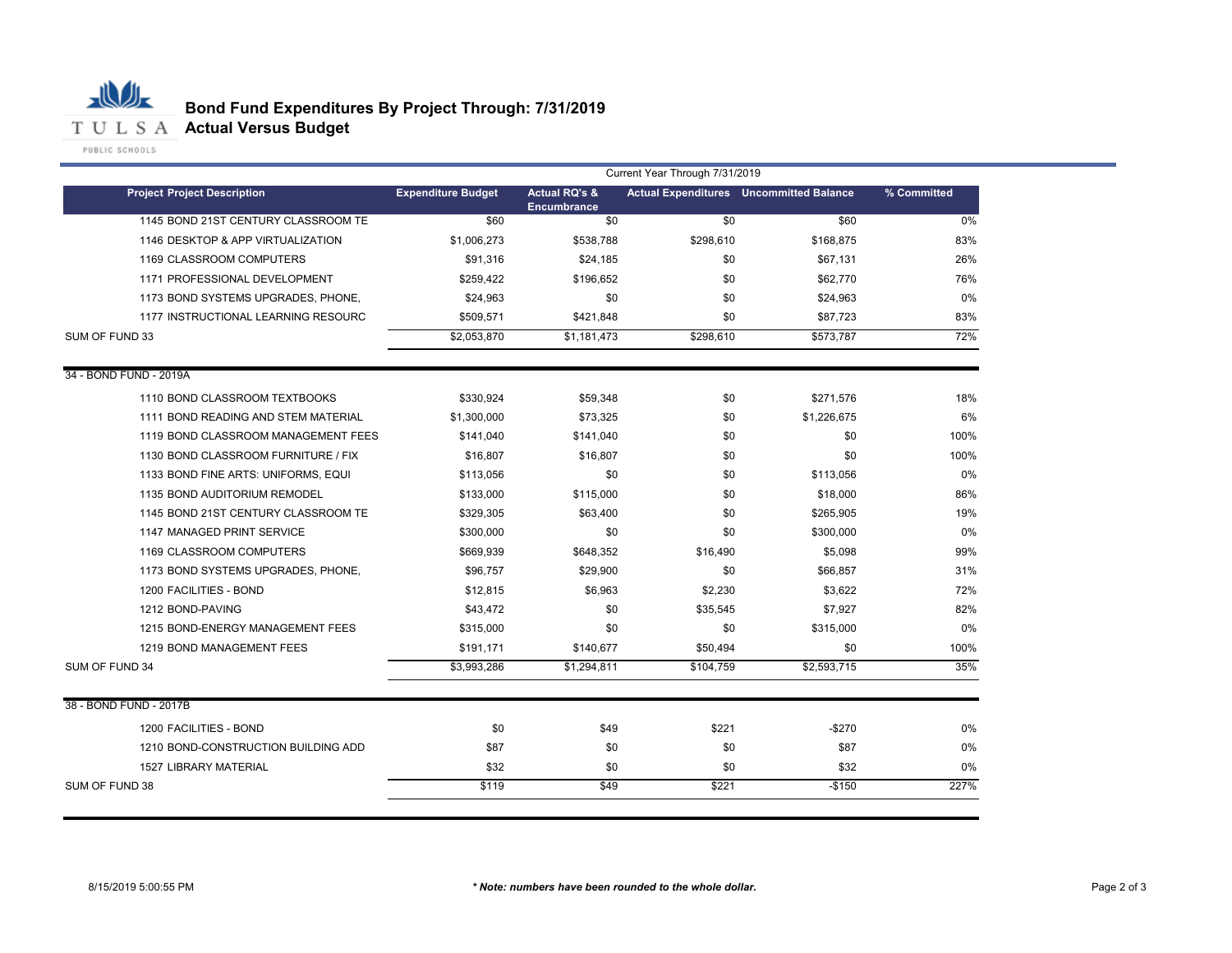

|                                     | Current Year Through 7/31/2019 |                              |                            |                     |             |  |  |  |  |  |
|-------------------------------------|--------------------------------|------------------------------|----------------------------|---------------------|-------------|--|--|--|--|--|
| <b>Project Project Description</b>  | <b>Expenditure Budget</b>      | Actual RQ's &<br>Encumbrance | <b>Actual Expenditures</b> | Uncommitted Balance | % Committed |  |  |  |  |  |
| 39 - BOND FUND - 2018A              |                                |                              |                            |                     |             |  |  |  |  |  |
| 1110 BOND CLASSROOM TEXTBOOKS       | \$423                          | \$0                          | \$0                        | \$423               | 0%          |  |  |  |  |  |
| 1119 BOND CLASSROOM MANAGEMENT FEES | \$13,680                       | \$8,145                      | \$5,534                    | \$1                 | 100%        |  |  |  |  |  |
| 1147 MANAGED PRINT SERVICE          | \$0                            | \$0                          | \$0                        | \$0                 | #DIV/0!     |  |  |  |  |  |
| 1169 CLASSROOM COMPUTERS            | \$3,049                        | \$0                          | \$0                        | \$3,049             | 0%          |  |  |  |  |  |
| 1215 BOND-ENERGY MANAGEMENT FEES    | \$268                          | \$0                          | \$0                        | \$268               | 0%          |  |  |  |  |  |
| SUM OF FUND 39                      | \$17,419                       | \$8,145                      | \$5,534                    | \$3,741             | 79%         |  |  |  |  |  |
| Grand Total of all Funds:           | \$66,001,000                   | \$3,664,145                  | \$459,202                  | \$61,877,653        | 6%          |  |  |  |  |  |